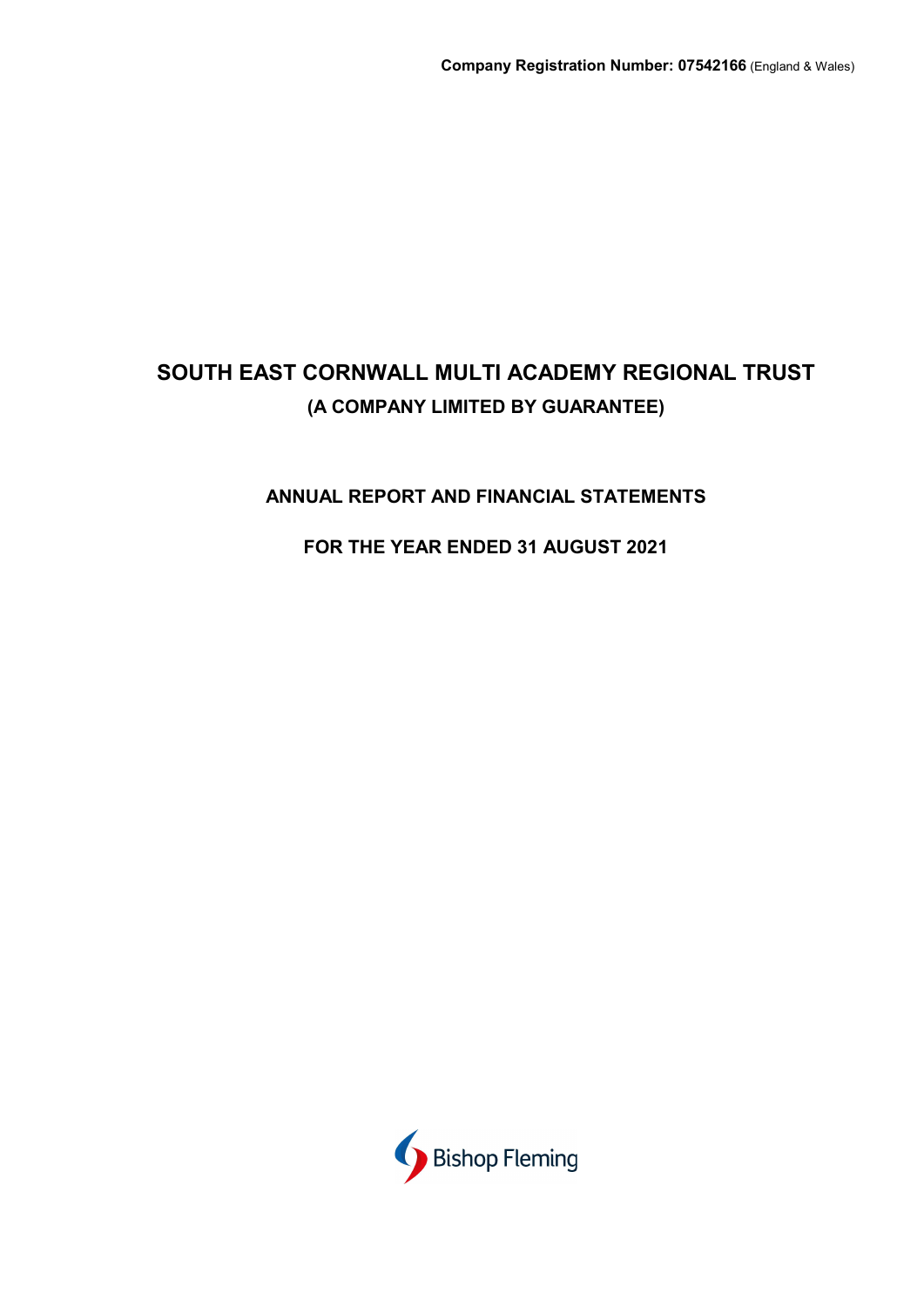### **CONTENTS**

|                                                                                | Page      |
|--------------------------------------------------------------------------------|-----------|
| <b>Reference and Administrative Details</b>                                    | $1 - 2$   |
| <b>Trustees' Report</b>                                                        | 3         |
| <b>Statement of Trustees' Responsibilities</b>                                 | 21        |
| <b>Independent Auditors' Report on the Financial Statements</b>                | $22 - 25$ |
| <b>Independent Reporting Accountant's Report on Regularity</b>                 | $26 - 27$ |
| Statement of Financial Activities Incorporating Income and Expenditure Account | 28        |
| <b>Balance Sheet</b>                                                           | 29        |
| <b>Statement of Cash Flows</b>                                                 | 30        |
| <b>Notes to the Financial Statements</b>                                       | $31 - 60$ |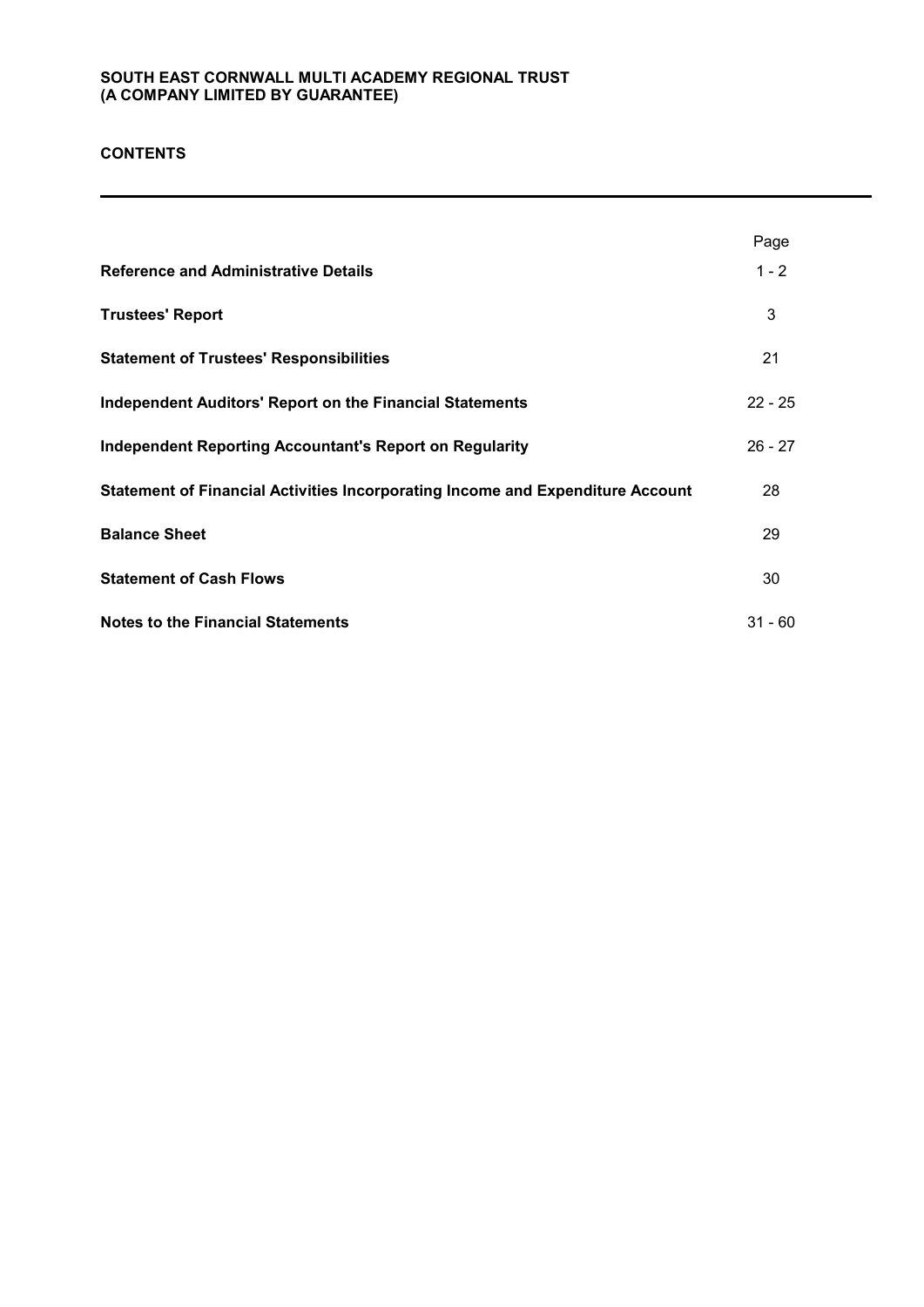### REFERENCE AND ADMINISTRATIVE DETAILS

| <b>Members</b>                      | <b>B</b> Chalkley<br>R Newton-Chance<br>K Martin<br>P Castell<br>S Lloyd                                                                                                                                                                                                                                                                                                                                                                                                                                                                                                                                            |
|-------------------------------------|---------------------------------------------------------------------------------------------------------------------------------------------------------------------------------------------------------------------------------------------------------------------------------------------------------------------------------------------------------------------------------------------------------------------------------------------------------------------------------------------------------------------------------------------------------------------------------------------------------------------|
| <b>Trustees</b>                     | R Newton Chance, Chair1,2,3,5<br>C Stevens, Vice Chair4,6<br>D Buckley, Chief Executive Officer & Accounting Officer1,2,3,4,5,6<br>S Brownlow (resigned 21 July 2021)4,6<br>C Piper (appointed 24 September 2020)1,3<br>L Hallam (appointed 28 May 2021)1,3<br>H Casson <sub>2,5</sub><br>B Cook1,3<br>J Crisp <sub>2,5</sub><br>$L$ Lawson4.6<br>S Lloyd (appointed 5 October 2021)<br>R Brooks (appointed 8 November 2021)<br>C Marshall (resigned 9 October 2020)<br><sup>1</sup> Audit & Risk Committee<br><sup>2</sup> Learning Committee<br><sup>3</sup> Resources Committee<br><sup>4</sup> People Committee |
|                                     | <sup>5</sup> Admissions Committee<br><sup>6</sup> Remuneration Committee                                                                                                                                                                                                                                                                                                                                                                                                                                                                                                                                            |
| <b>Company registered</b><br>number | 07542166                                                                                                                                                                                                                                                                                                                                                                                                                                                                                                                                                                                                            |
| <b>Company name</b>                 | South East Cornwall Multi Academy Regional Trust                                                                                                                                                                                                                                                                                                                                                                                                                                                                                                                                                                    |
| office                              | Principal and Registered Liskeard School and Community College<br>Luxstowe<br>Liskeard<br>Cornwall<br><b>PL14 3EA</b>                                                                                                                                                                                                                                                                                                                                                                                                                                                                                               |
| <b>Accounting Officer</b>           | D Buckley                                                                                                                                                                                                                                                                                                                                                                                                                                                                                                                                                                                                           |
| <b>Senior Management</b><br>Team    | D Buckley, Chief Executive Officer<br>J Lumbard, Chief Financial Officer<br>K Pipe, Dobwalls Community Primary School Acting Headteacher<br>K Ball, Landulph School Headteacher<br>A Lingard, Liskeard School & Community College Headteacher<br>S Yalden, Looe Community Academy Headteacher<br>K Littledyke, Saltash Community School Headteacher<br>V Lovell, Trewidland Primary School Headteacher                                                                                                                                                                                                              |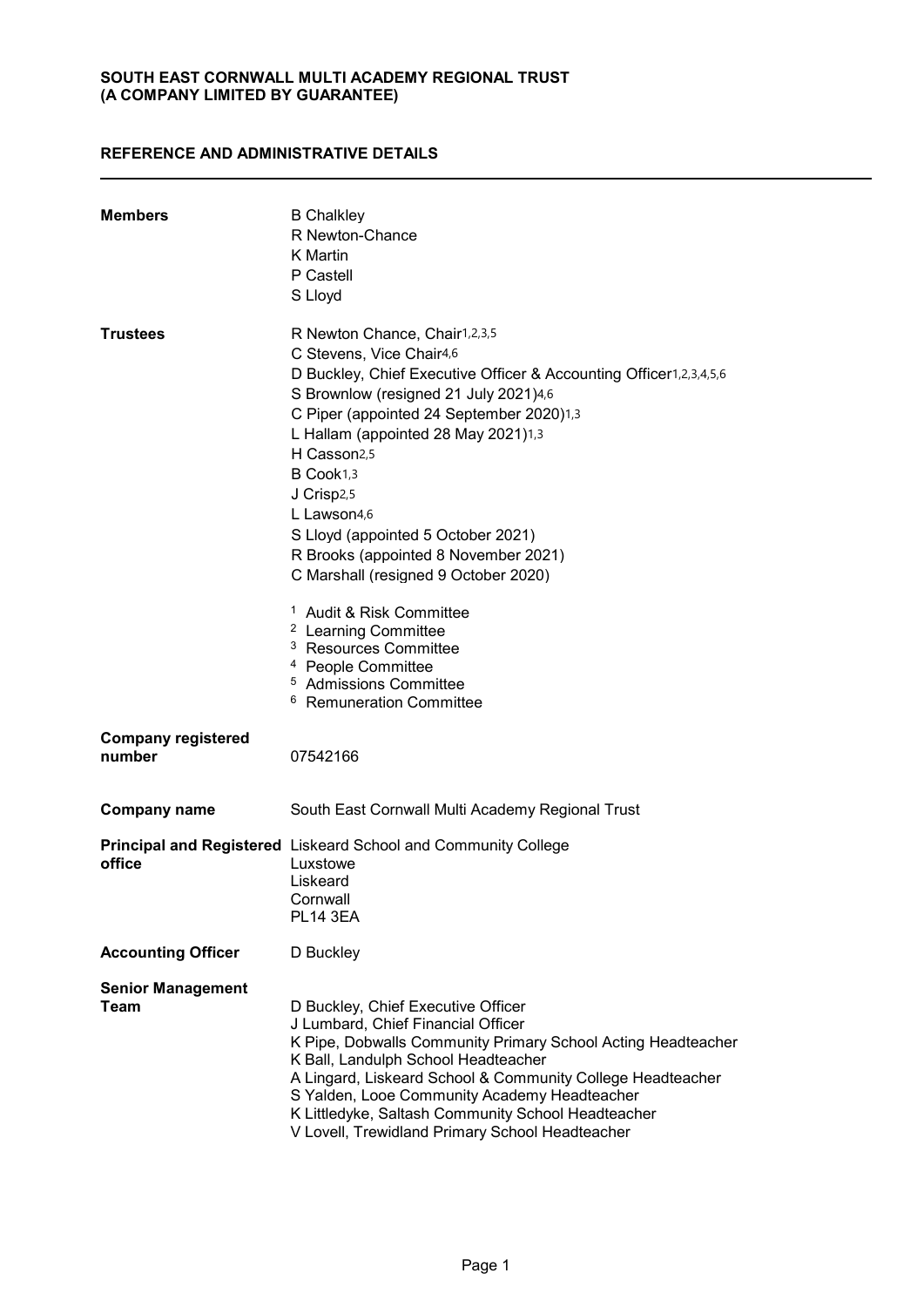#### REFERENCE AND ADMINISTRATIVE DETAILS (CONTINUED) FOR THE YEAR ENDED 31 AUGUST 2021

| Independent auditors | Bishop Fleming LLP<br><b>Chartered Accountants</b><br><b>Statutory Auditors</b><br>Salt Quay House<br>4 North East Quay<br>Sutton Harbour<br>Plymouth<br>PL4 0BN |
|----------------------|------------------------------------------------------------------------------------------------------------------------------------------------------------------|
| <b>Bankers</b>       | Lloyds Bank plc<br>3 - 9 Raleigh Street<br>Plymouth<br>Devon<br>PL1 1EU                                                                                          |
| <b>Solicitors</b>    | Wolferstans Solicitors<br>60-66 North Hill<br>Plymouth<br>Devon<br><b>PL4 8EP</b>                                                                                |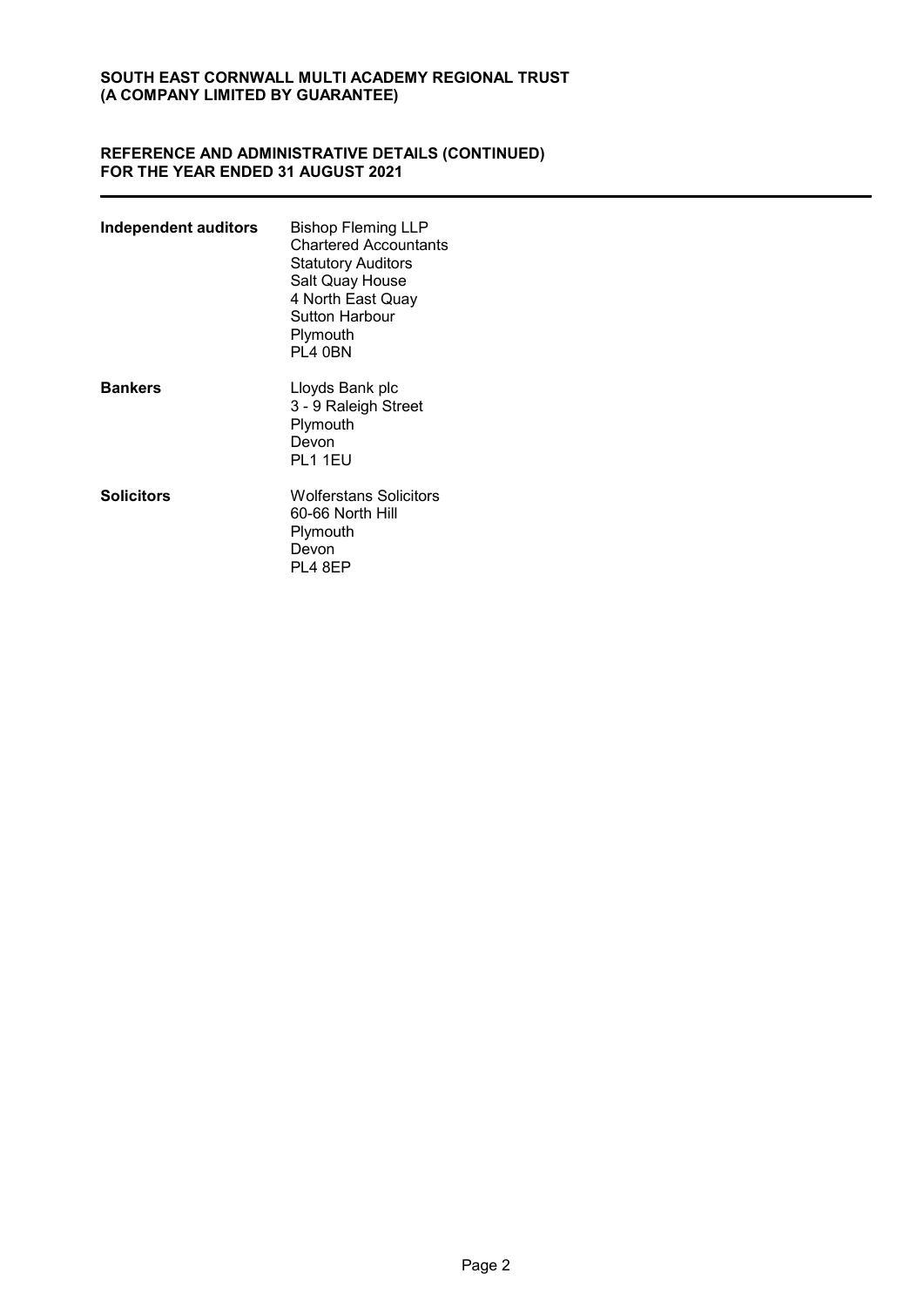### TRUSTEES' REPORT FOR THE YEAR ENDED 31 AUGUST 2021

#### TRUSTEES' REPORT

The Trustees present their annual report together with the financial statements and auditors' report of the charitable company for the year ended 31 August 2021. The annual report serves the purpose of both a Trustees' report, and a Directors' report under company law.

The Academy Trust operates 3 primary and 3 secondary academies in the South East Cornwall area. Its Academies have a combined pupil capacity of 3,957 and had a roll of 3,179 in the school census in October 2021.

### STRUCTURE, GOVERNANCE AND MANAGEMENT

#### Constitution

SMART (South East Cornwall Multi Academy Regional Trust) is a company limited by guarantee and an exempt charity. The charitable company's Memorandum and Articles of Association are the primary governing documents of the academy.

The Trustees of South East Cornwall Multi Academy Regional Trust are also the directors of the charitable company for the purposes of company law. The academies are known as Dobwalls Community Primary, Landulph School, Liskeard School and Community College, Looe Community Academy, Saltash Community School and Trewidland Community Primary School.

Details of the Trustees who served throughout the year, are included in the Reference and Administration Details on page 1 and 2.

#### **Trustees' Liability**

Each Trustee of the charitable company undertakes to contribute to the assets of the Company in the event of it being wound up while the person is a Trustee, or within one year after the person ceases to be a Trustee, such amount as may be required, not exceeding £10, for the debts and liabilities contracted before they cease to be a Trustee.

### Trustees' Indemnities

Trustees benefit from indemnity insurance purchased at SMART's expense to cover the liability of the Trustees which by virtue of any rule of law would otherwise attach to them in respect of any negligence, default or breach of trust or breach of duty of which they may be guilty in relation to the SMART, provided that any such insurance shall not extend to any claim arising from any act or omission which the Trustees knew to be a breach of trust or breach of duty or which was committed by the Trustees in reckless disregard to whether it was a breach of trust or breach of duty or not and provided also that any such insurance shall not extend to the costs of any unsuccessful defence to a criminal prosecution brought against the Trustees in their capacity as Directors of SMART. The limit of this indemnity is £1,000,000.

#### Method of recruitment and appointment or election of Trustees

The Board is organised around specified roles and committees. The Board recruits to specific roles as and when necessary, by inviting applications from people with the suitable attributes and experience for the role.

Depending on the appointing group, applications will be considered by the Trustees or Members of SMART who will decide the successful candidate. The appointment is subject to the issue of a satisfactory enhanced DBS check, completed application forms and skills audit and a successful interview.

In making appointments, the Board will also have regard to gender balance and the need to represent a range of backgrounds and experience.

The Trust also recruits via specialist agencies both for Directors and Members. The same process is applied irrespectively.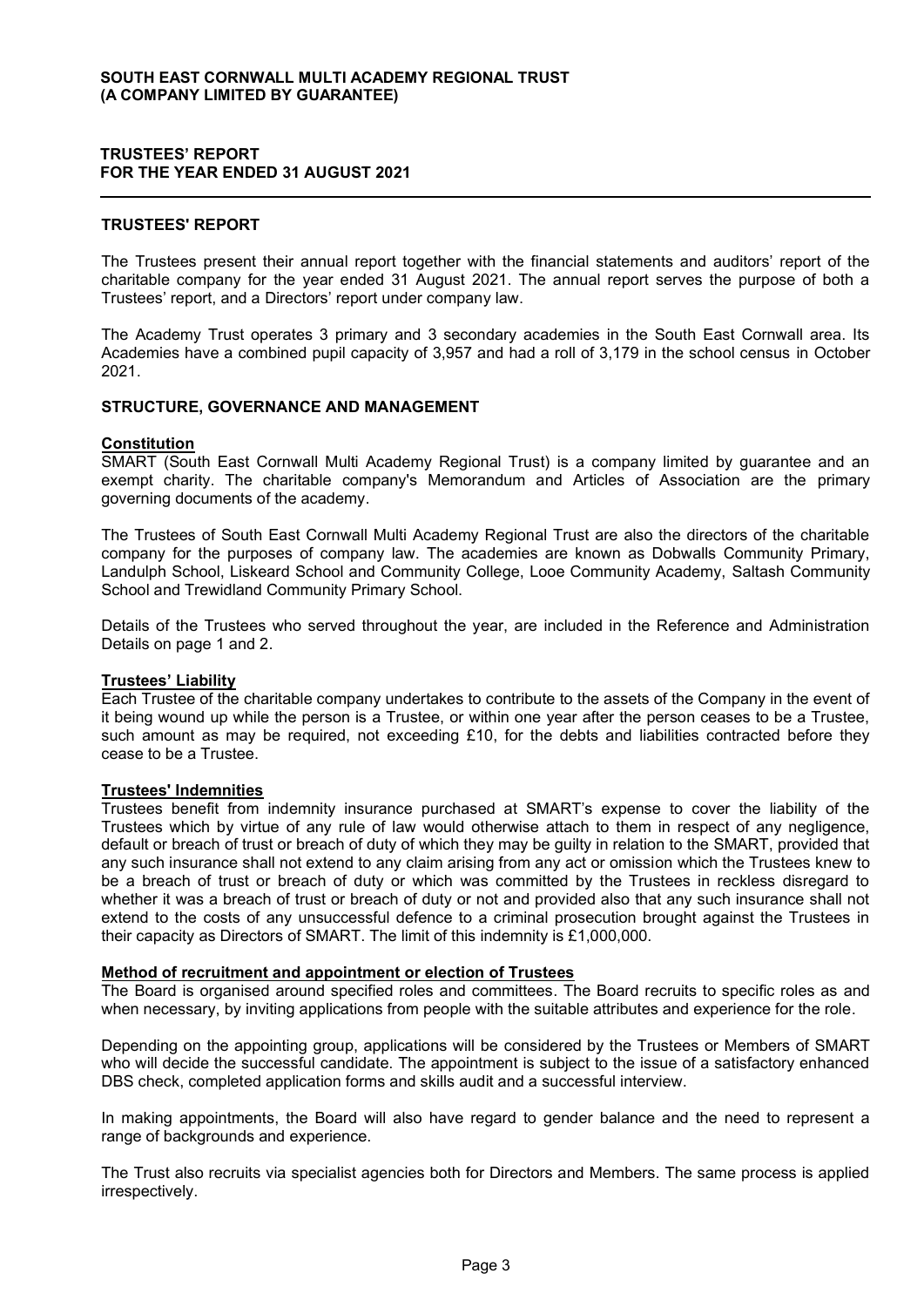### Policies and Procedures adopted for the Induction and Training of Trustees

The Trust Board believe it is essential that all new Trustees receive a comprehensive induction package covering a broad range of issues and topics. There is a commitment to ensure that new Trustees are given the necessary information and support to fulfil their role with confidence. The process is seen as an investment, leading to more effective governance and retention of Trustees.

In order to achieve this, new Trustees will:

- Be sent an email by the Chair of the Trust Board welcoming the new Trustee
- Be sent an email by the Clerk to the Trust Board with the dates of future meetings and location details
- Meet with the Chair of Trustees who will give the new Trustee the relevant documents and other information as required
- Be contacted by the CEO of SMART to arrange a meeting where they will cover the background, the schools and the current issues facing SMART
- Visit each of the schools in our Trust and meet with the Head teacher
- Be encouraged to undertake further governance and other CPD

#### Organisational Structure

SMART comprises three secondary schools - Liskeard School and Community College, Looe Community Academy and Saltash Community School and three primary schools - Dobwalls Community Primary, Landulph School and Trewidland Community Primary School.

The Trustees of SMART are responsible for setting policies to be used within the Trust, adopting, and monitoring an annual plan and budget, and determining the key strategic direction of the Trust. Each school also has its own Local Governing Committee responsible for the scrutiny of policies and practices with their responsibilities set out in a scheme of delegation. Governors of the Local Governing Committee at each of the schools are linked to a trustee on the Trust Board dependant on their skills which are relevant to the particular Trustee's portfolio. The Trust Board normally meets at least once each term to undertake business and receive reports from other Committees and the Local Governing Committee of each school.

The current organisation structure consists of the Members, Trustees, and a MAT Senior Leadership Team comprised of the Chief Executive Officer, the Chief Financial Officer and the Headteachers of each of the schools. The Headteachers and their Senior Leadership Teams control the Academies within those powers delegated to them, implementing the policies laid down by the Trustees and reporting back to them and their LGCs through a termly Head Teacher's Report. They are also responsible for the authorisation of spending within agreed budgets as set out within the Trust's scheme of delegation.

Also reporting to the Chief Executive Officer, is a Central Business Unit team, which includes the Chief Financial Officer.

The Chief Executive Officer is the Accounting Officer.

#### Arrangements for setting pay and remuneration of key management personnel

The Trustees consider that the Chief Executive Officer, the Chief Financial Officer, the Headteachers and the Senior Leadership Teams comprise the key leadership personnel in charge of directing and controlling, running, and operating the Trust on a day-to-day basis. All Trustees give their time freely and no Trustee received remuneration in the year.

Details of Trustees' expenses and related party transactions are disclosed in the notes to the accounts.

The pay of personnel is reviewed annually in accordance with the Trust's Pay Policy. This is presented to the Trust Board via its Remuneration Committee for approval.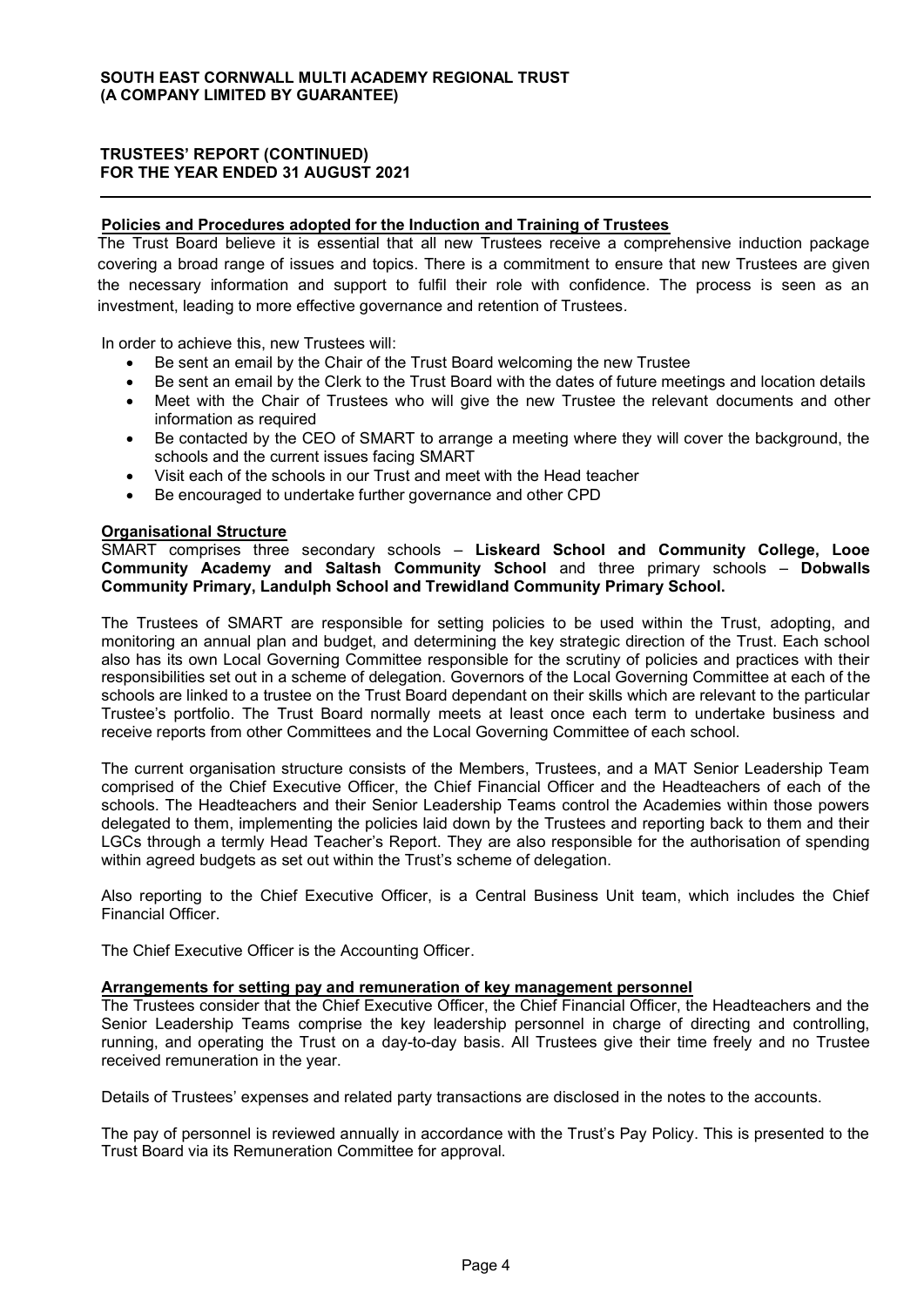#### Trade union facility time

#### Relevant union officials

| Number of employees who were relevant   Full-time equivalent employee number<br>union officials during the relevant period |  |
|----------------------------------------------------------------------------------------------------------------------------|--|
|                                                                                                                            |  |

#### Percentage of time spent on facility time

| Percentage of time | Number of employees |  |
|--------------------|---------------------|--|
| 0%                 |                     |  |
| 1%-50%             |                     |  |
| 51%-99%            |                     |  |
| 100%               |                     |  |

#### Percentage of pay bill spent on facility time

| Provide the total cost of facility time              | £2,486.46  |
|------------------------------------------------------|------------|
| Provide the total pay bill                           | 15,193,029 |
| Provide the percentage of the total pay bill         | 0.0164     |
| spent on facility time, calculated as:               |            |
| (total cost of facility time / total pay bill) x 100 |            |

### Paid trade union activities

| Time spent on paid trade union activities as a<br>percentage of total paid facility time hours<br>calculated as:                                          | 100% |
|-----------------------------------------------------------------------------------------------------------------------------------------------------------|------|
| (total hours spent on paid trade union<br>activities by relevant union officials during the<br>relevant period / total paid facility time hours)<br>x 100 |      |

### Related Parties and other Connected Charities and Organisations

SMART has no connected organisations or related party relationships so is therefore not exposed to any impact this may have on the operating policies of the trust.

#### Engagement with employees (including disabled persons)

The trust has long established fair employment practices in the recruitment, selection, retention, and training of disabled staff.

During employment the Trust seeks to work with employees, taking into account their personal circumstances, to ensure appropriate training, development and advanced employment opportunities are available to them to reach their full potential.

The Trust engages with their employees through many means and methods, including:

• Consulting with employees on key matters, including engaging the relevant union officials particularly when establishing and reviewing policies.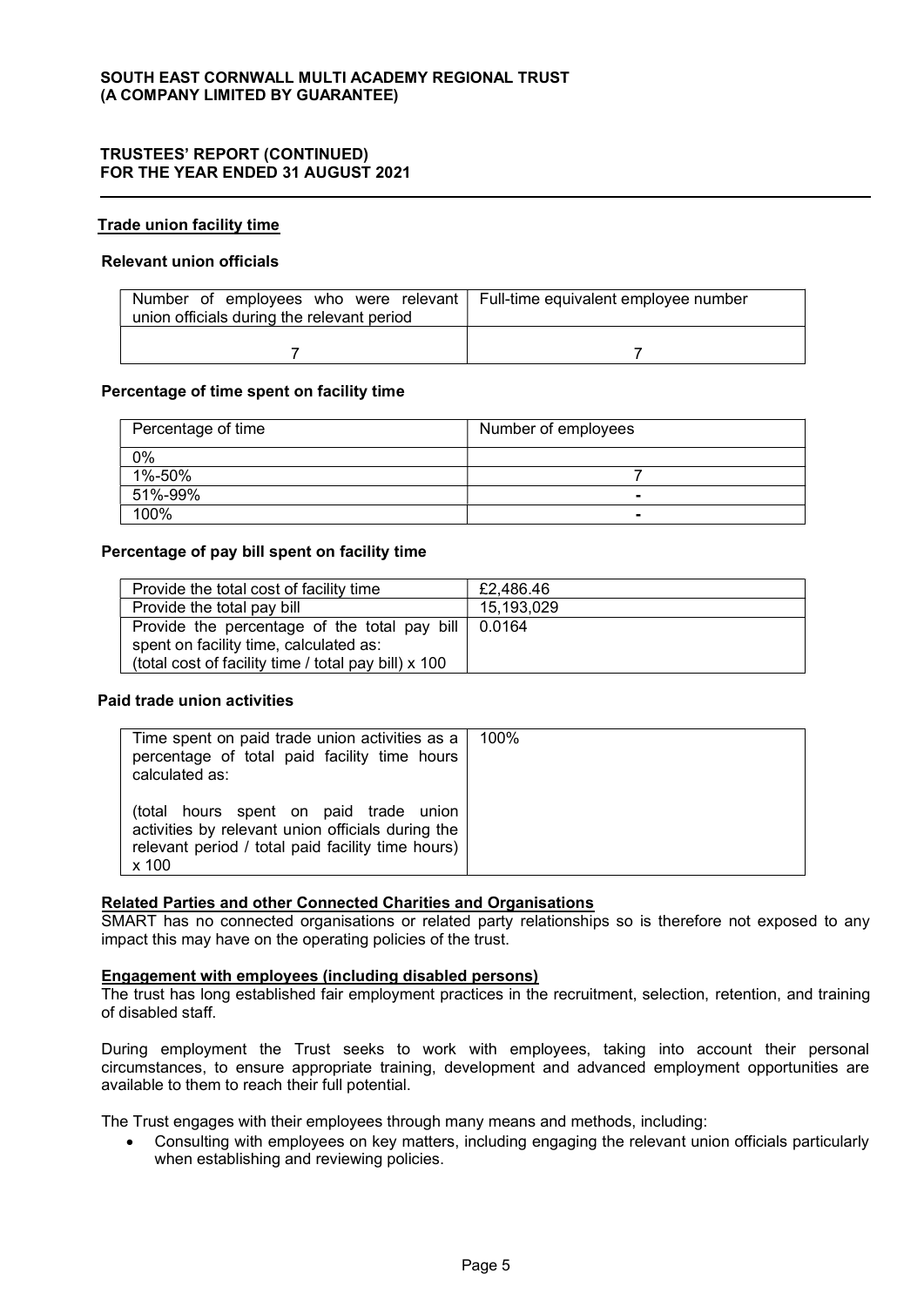#### Engagement with suppliers, customers, and others in a business relationship with the Trust

During the year the trust have continued to foster professional relationships with its suppliers and customers, including its stakeholders in the wider community. This year with the impact of Covid-19, it has been especially pertinent to adhere to the government's Procurement Policy Notes, PPN02 and 04. The Trust has invested time in communicating with its major contractors, mainly those that provide catering and cleaning to ensure that the correct measures were in place due to the changes required due to school closures. The Trust has ensured that timely payments have been made to all suppliers and contractors, this includes building contractors who have undertaken larger contracted works during the summer months.

The Trust always observes the 7 principles of public life. These principles underpin the decisions made by the company when engaging with suppliers, customers, and beneficiaries.

#### OBJECTIVES AND ACTIVITIES

#### Objects and Aims

As set out in the Memorandum and Articles of Association, the object of SMART is specifically restricted to the following: to advance for the public benefit education in the United Kingdom, in particular but without prejudice to the generality of the foregoing by establishing, maintaining, carrying on, managing and developing schools offering a broad and balanced curriculum.

Held at the core of the Multi Academy Trust, its vision provides an agreed statement of what it wants to achieve together. It allows the Trust to set the defined direction of its development at the level of the individual school as well as more widely across the MAT.

#### SMART Learners

- Every child and adult constantly striving for excellence in all areas of learning.
- x Positive recognition of achievement in all its forms and at all levels ensuring every learner feels both supported and challenged.
- Creating strong partnerships with peers and parents to maximise the progress of all learners.

### SMART Leaders

- Every child and adult having opportunities to demonstrate and develop their leadership.
- Schools, governors, staff, and children being empowered to be active in developing their own character and owning their own futures.
- Headteachers and Governors earning autonomy for their school and actively engaging in system leadership regionally, nationally, and internationally.

#### SMART Communities

- One Trust, working together to focus on the needs of all learners at all phases across South East Cornwall.
- Inclusive local schools with all children and adults making positive contributions as good citizens to strengthen local communities.
- All children and adults feeling safe within a caring and nurturing community in which mutual respect and kindness are non-negotiable.

### Objectives, Strategies and Activities

The main strategic objectives and activities of the Trust are underpinned by its EQUIP principles (Expect the best, Question deeply, Understand our goals, Inspire a love of learning and Praise achievement) which are applied to all of its work from classroom practice to Trust Board meetings.

At present these are:

- To remove disadvantage so all children make good progress and evaluated intervention is applied.
- To challenge the most able by questioning deeply for understanding and having the highest aspiration for achievement.
- To personalise learning for all by integrating academic and wellbeing skills in a broad, balanced curriculum.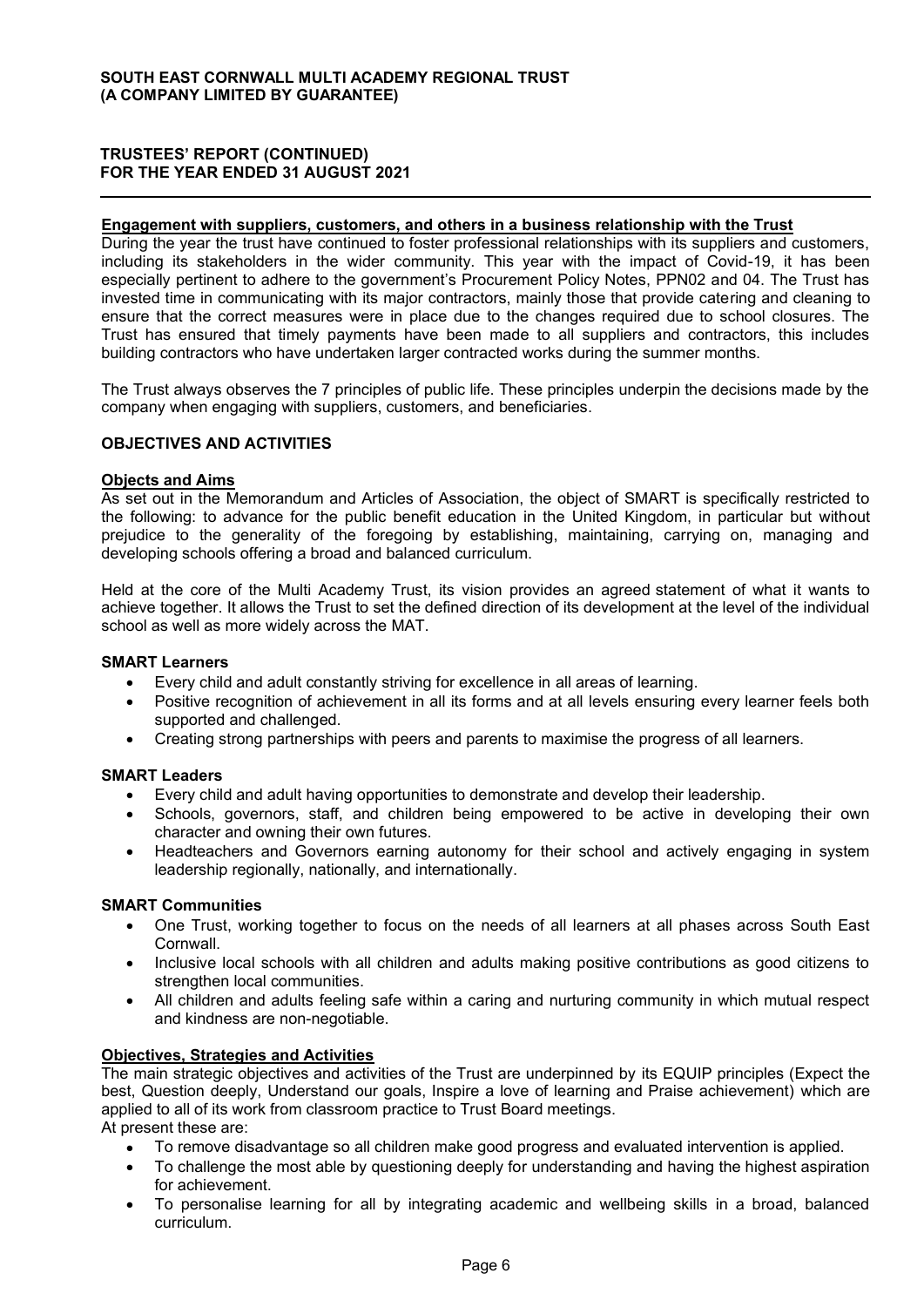- To develop leaders at all levels by distributed leadership for all adults and talent management for succession.
- To support excellent governance so all governors, trustees and clerks are provided with high quality training.
- To inspire improved teaching by a critical friends' peer review to enhance and share best practice for system leadership.
- To grow the MAT sustainably by building capacity ahead of growth.
- For schools to act as community hubs by all children being active citizens and parents are engaged in deep partnership.
- To grow partner networks by establishing training school alliances, MAT MoUs and global connections.
- To ensure that financial stability and risk management underpins all of our work.

#### Public Benefit

The Trustees confirm that they have complied with the duty in Section 17(5) of the Charities Act 2011 to have due regard to the Charity Commissioner's general guidance on public benefit in exercising their powers or duties. They have referred to this guidance when reviewing the Academies aims and objectives and in planning its future activities.

#### STRATEGIC REPORT

#### Achievements and Performance

For most of the year, due to lockdowns and restrictive mitigations in place for Covid-19, we paused our planned development work but this was quickly replaced with new demands such as how to teach children through remote learning; how to support colleagues when face to face meetings could no longer take place and how to find new ways of supporting children, families and colleagues whose support networks could not function as they normally do. We rose to all of these challenges with solutions that each received considerable praise because they were based on a deep commitment to the pupils and their communities that went far beyond the usual expectations. Some of the outstanding results of all of this commitment are contained within this report.

Teachers, support, and admin teams across the Trust deserve particular praise for the flexibility and adaptability that they have shown as each remodelling of the schools around each new Covid guidance document led to new challenges. Despite working in very different classrooms and bubbles; some virtual and live, some plagued by every form of feedback known, some pre-recorded while talking to themselves on their own in their front room! What unfailingly shone through was the determination to give all children the very best education possible regardless of the circumstances. These qualities were spoken of with such pride by the pupils in student council meetings and the parents in the surveys we conducted.

As we were unable to visit large numbers of pupils, we devised a method by which pupils from an increasing number of 'bubbles' could ask their class a series of questions devised by the Trust Board, Local Governors, Headteachers and the pupils themselves. These pupil representatives could then feedback their findings during an online meeting. We conducted six of these in the year, reaching an increasing number of pupils up to a maximum of 700. Alexis Field from Looe Valley Trails came to present to the group and nominated two student councillors to sit on their decision making board next year. All the students who chaired the meetings, those who took part and those who ran operations in the school earned leadership awards.

These six meetings were in good agreement with the parent surveys each school conducted and the accounts from teachers. All three sources informed us that the parents and pupils were enormously grateful for the high quality care and remote learning that they were receiving throughout the crisis.

Outside of the classroom, the whole staff team took on such tasks as being onsite Covid LFD test teams, being guardians for bubbles of pupils as well as being active members of support teams for each other, for parents and for children who have required additional help. Despite the pandemic we established new roles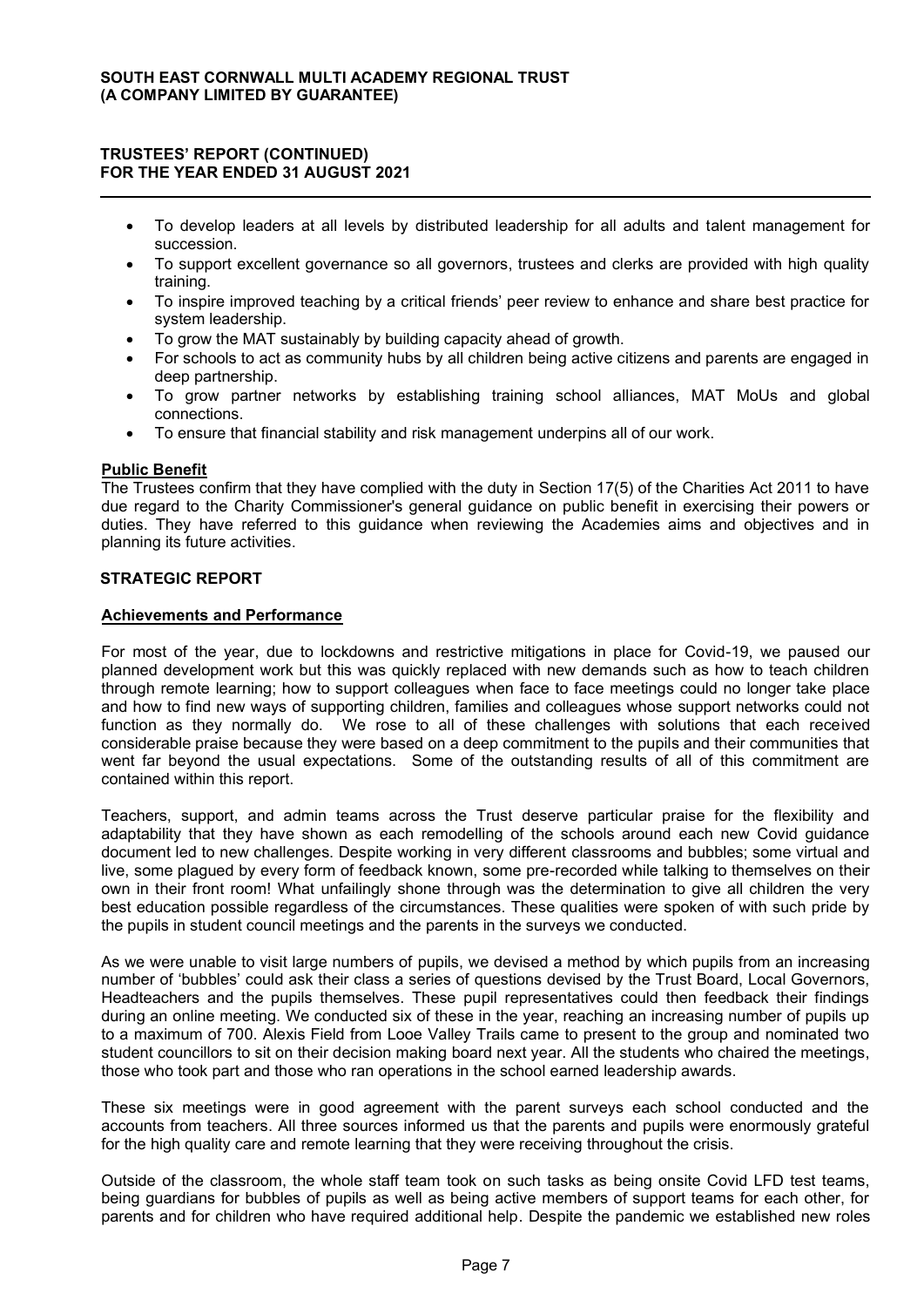### TRUSTEES' REPORT (CONTINUED) FOR THE YEAR ENDED 31 AUGUST 2021

including the COO, Estates and Premises Officer, ICT officer, operations managers and changed responsibilities for our finance teams. Major projects such as the upgrade of all of our ICT services across the Trust have been kept on track and to the timetable throughout the year. Once again evidence of the considerable determination and professionalism of our whole team.

Sadly, we were unable to all come together for SMART day (the annual Trust wide training day) this year but despite this, really effective cross-Trust collaboration was still achieved in numerous areas. Most notably our subject leads and curriculum middle leaders who collaborated across the Trust to continue the development of our shared model of learning. This work is as a result of excellent professional debate and a marked increase in the use of professional reading to re-examine our pedagogy and how children learn. This work is aligned with, but ahead of, the OFSTED subject reviews guidance released during the year.

Our Deputies and Pastoral Leaders were also able to come together to formulate a new agreed relationships and behaviour policy for all six schools once again engaging in detailed professional debate. Our union representatives also have continued to meet with Headteachers and with the CEO throughout the year and we continue to value their contribution to understanding all functions of our organisation.

In addition to our staff team, we were incredibly fortunate to have retained and even grown our team of Local Governors and Trustees during the year. Our Clerk very quickly became our self-taught expert in virtual governance such that quorate meetings, links and training have continued and even improved. All of our Governors and Trustees volunteer their time and expertise freely and most have also had to juggle the demands of changes in their employment, child care and working remotely during this period so we are especially grateful for their continued commitment and the change of their role to one of support during the pandemic. In addition to their own teams, this year we have had governors collaborating between schools and sharing the load when governors have been needed for panels or we have needed to share expertise. This flexibility has made an enormous difference and has offered considerable support, particularly to our leadership teams.

In recognition of her outstanding facilitation of all of this Governor and Trustee work our Clerk, was congratulated as a finalist of the national governance professional awards held in the Houses of Parliament this September.

We are proud of the outstanding TAG (Teacher assessed grade) work conducted by each of our Secondary schools. This represented an enormous additional quantity of work. Our schools all acted ethically in the interests of the child such that the overall profile of the results was within variation from the three-year trend. Despite media reports of inflated grades, we received very few appeals when ours were in line with actual ability of each student without inflation having taken place.

Our internal primary and secondary data has been shared with governors and demonstrates that although the pandemic impacted all of our learners, they continued to make good progress when in school and many did so during lockdowns also. This data is internal and not published publicly in detail.

### Key Performance Indicators

The following KPI's were set at the start of the year

|                                        | Target | Actual |
|----------------------------------------|--------|--------|
| In year balance as a % of total income | 0.01%  | 2.95%  |
| Revenue reserve as a % of total income | 5.42%  | 7.80%  |
| Senior Leaders as a % of workforce     | 5.96%  | 6.08%  |
| Pupil to teacher ratio                 | 17.21  | 18.76  |
| Staffing % of total income             | 79.66% | 78.81% |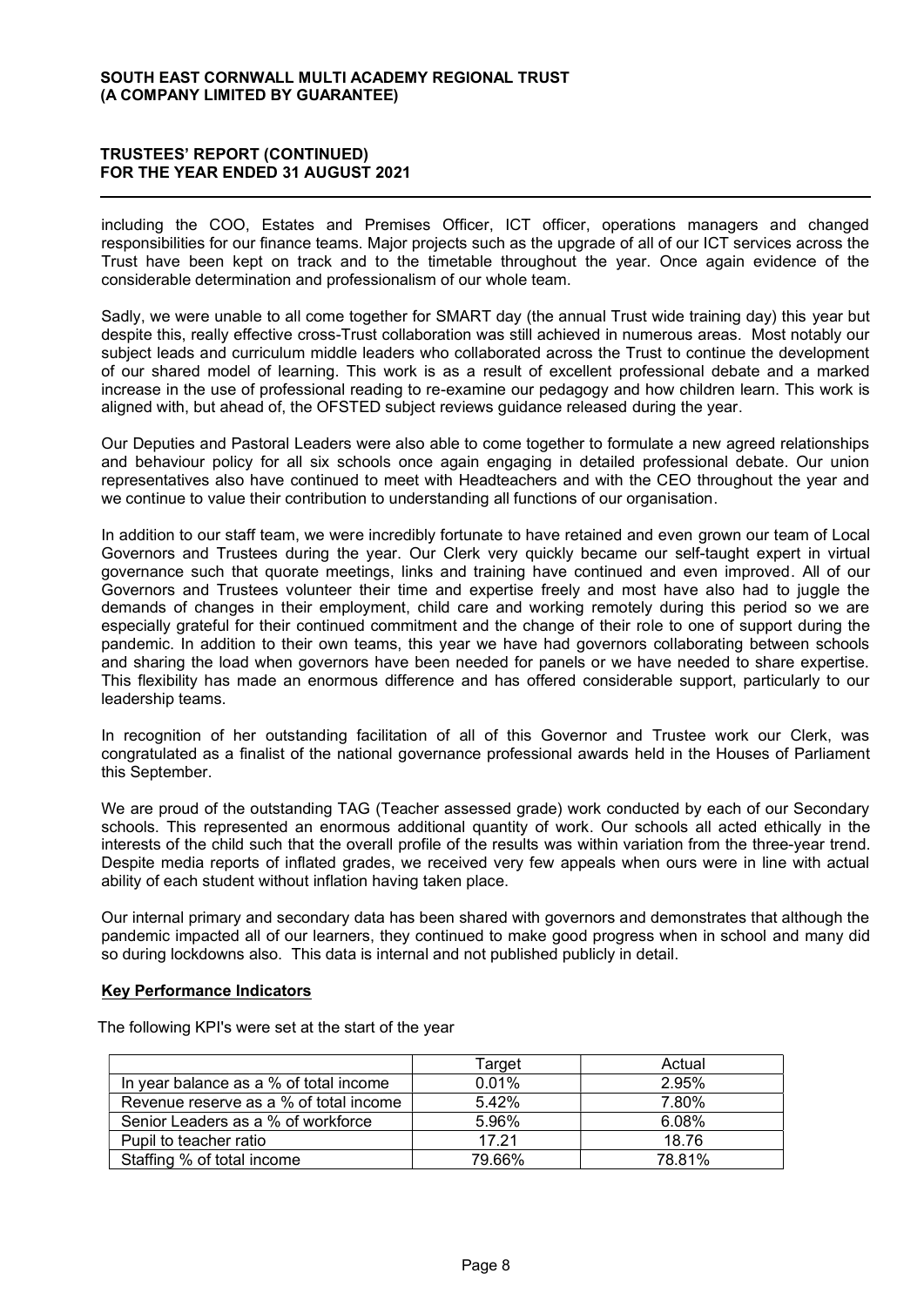#### Going Concern

After making appropriate enquiries, the Board of Trustees has a reasonable expectation that the Academy Trust has adequate resources to continue in operational existence for the foreseeable future, provided the current additional grants for Teachers' pay and pension contributions continue at the current level. For this reason, it continues to adopt the going concern basis in preparing the financial statements. Further details regarding the adoption of the going concern basis can be found in the Statement of Accounting Policies.

#### FINANCIAL REVIEW

Most of the Trust's income is obtained from the DfE via the ESFA in the form of recurrent grants, the use of which is restricted to particular purposes. The grants received from the DfE during the year ended 31 August 2021 and the associated expenditure are shown as Restricted Funds in the Statement of Financial Activities.

SMART also receives grants for fixed assets from the DfE which are shown in the Statement of Financial Activities as restricted income in the Fixed Asset Fund. The Restricted Fixed Asset Fund balance is reduced by annual depreciation charges over the useful life of the assets concerned, as defined in the SMART's accounting policies.

During the year ended 31 August 2021 total expenditure of £20,618,804 was covered by recurrent grant funding from the DfE, together with other incoming resources totalling £20,357,398. During the year expenditure exceeded income by £261,406. This excludes the restricted fixed asset funds.

At 31 August 2021 the net book value of fixed assets was £32,990,490 and movements in tangible fixed assets are shown in note 15 to the financial statements. The assets were used exclusively for providing education and the associated support services to the students within SMART.

The Local Government Pension Scheme as at 31<sup>st</sup> August 2021 held a deficit of £10,471,000, the breakdown of which is detailed within note 26 to the financial statements.

Key financial policies adopted or reviewed during the year include the Finance Regulations policy and procedures and the Financial Scheme of Delegation.

Parliament has agreed, at the request of the Secretary of State for Education, to guarantee that, in the event of charitable company closure, outstanding LGPS liabilities would be met by the Department for Education. The quarantee came in force on 18<sup>th</sup> July 2013.

#### Reserves Policy

The policy of SMART is to carry forward a prudent level of reserves designed to enable capital investment and maintenance, to fund development planning and to be prepared for any other unforeseen contingencies.

It is the intention of the Trust Board to maintain a level of reserves at 8% of GAG and unrestricted income especially if there is an intention to expand the trust. It is noted that larger MATs hold a level of reserve of between 8% and 12%. The target reserves are therefore around £1,291,195. Current free reserves (GAG and unrestricted funds) are £1,370,675. This is slightly higher than expected due to anticipated expenditure being delayed. This expenditure will take place in 2021/22 and therefore the net effect on the reserve is £1,270,975.

The main financial risk to SMART is that of managing its short-term cash flow effectively. To mitigate this risk it has been agreed by the Trust Board that an appropriate reserves balance would be up to a maximum of 8% of income. Where there is a requirement for additional reserves in order to invest in assets or fund improvement/ expansion projects, as per development planning, then this will be agreed by the Resources Committee as part of the budget approval process.

SMART has confidence that it will meet the required pension contributions from its projected income without significantly impacting on its planned level of charitable activity, it continues to calculate its 'free' or general unrestricted reserves without setting aside designated reserves to cover the pension liability.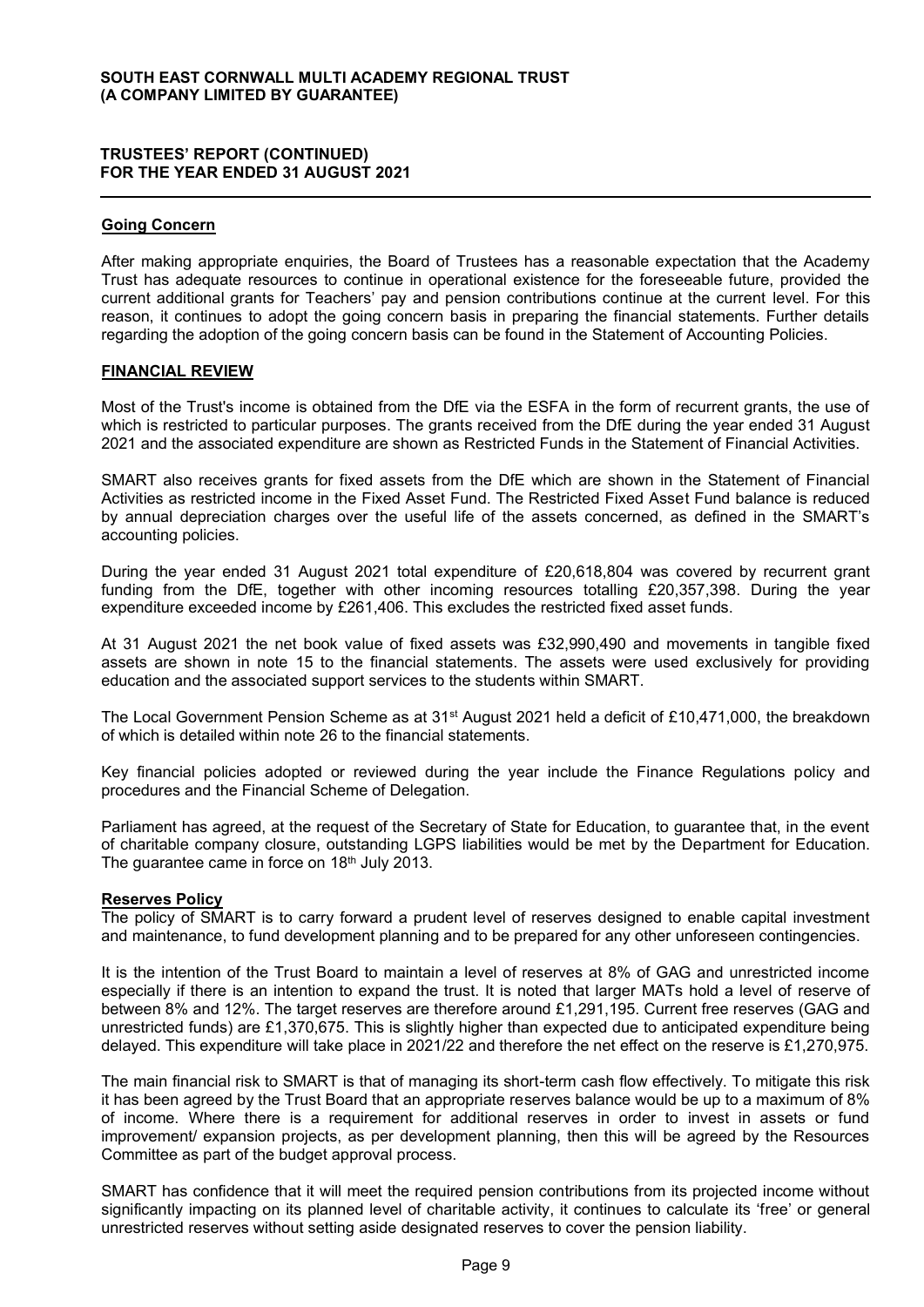The defined benefit pension scheme reserve has a negative balance. The effect of the deficit position of the pension scheme is that SMART is paying higher employers' pension contributions over a period of years. The higher employers' pension contributions will be met from the SMART's budgeted annual income. Whilst the deficit will not be immediately eliminated, there should be no actual cash flow deficit on the fund, nor any direct impact on the free reserves of the SMART.

#### Investment Policy

SMART will, where possible, use its income in the financial and academic years it is acquired; with the exception of that designated as Reserves. Investment therefore means placing that income in a low-risk environment, so funds are available when needed and maximising returns by making use of appropriate savings and other investment accounts. To expedite this, the Chief Financial Officer is authorised to move funds among the various SMART accounts.

Any monies identified for a future purpose with an identified date will be invested appropriately.

The risk, advantages, and disadvantages of having all SMART funding within one bank will be monitored annually by the Resources Trustees. The Chief Financial Officer will also ensure that the chosen bank is of a minimum of an A rating unless there is a compelling reason for it not to be. Other forms of investment for SMART funds will be regularly reviewed and adopted if approved by the Trust Board.

#### PRINCIPAL RISKS AND UNCERTAINTIES

The Board of Trustees has reviewed the major risks to which SMART is exposed, in particular, those relating to teaching, provision of facilities and other operational areas of the Trust, and its finances. They have ensured that the management structure, systems, and controls are in place to manage those risks, as well as insurance to cover financial and governance arrangements where necessary. The Trustees ensure a regular review of risks through the reporting provided by the Headteachers to the Local Governing Committees and then to the Trust Board.

The principal risks and uncertainties facing SMART are identified in the full risk register and are as follows:

- The Trust recognises the risk that may exist if one person has significant control and access of finance systems. To mitigate this risk a scheme of delegation and appropriate system checks are in place.
- The Trust accepts that there could be risk from the pooling of the membership of the Local Government Pension Scheme in which it participates. To mitigate this risk, the Trust monitors the most up to date information available from the Cornwall Pensions representatives.
- The Trust has considerable reliance on continued Government funding through the ESFA and there is no assurance that Government policy or practice will remain the same or that public funding will continue at the same levels or on the same basis.
- The continuing success of the Trust is dependent on continuing to attract applicants in sufficient numbers by maintaining the highest educational standards. To mitigate this risk, the Trust ensures that student success and achievement are closely monitored and reviewed. Where entry is below the planned numbers, swift action is taken to adjust staffing and courses.
- In this year, the current COVID pandemic presents very particular risks to the students and staff in our care, and we have in place mitigations which are regularly reviewed. There is, however, a further financial risk arising from unfunded mitigations.

### FUNDRAISING

The trust does not work with, or have oversight of, any commercial participators and/ or professional fundraisers.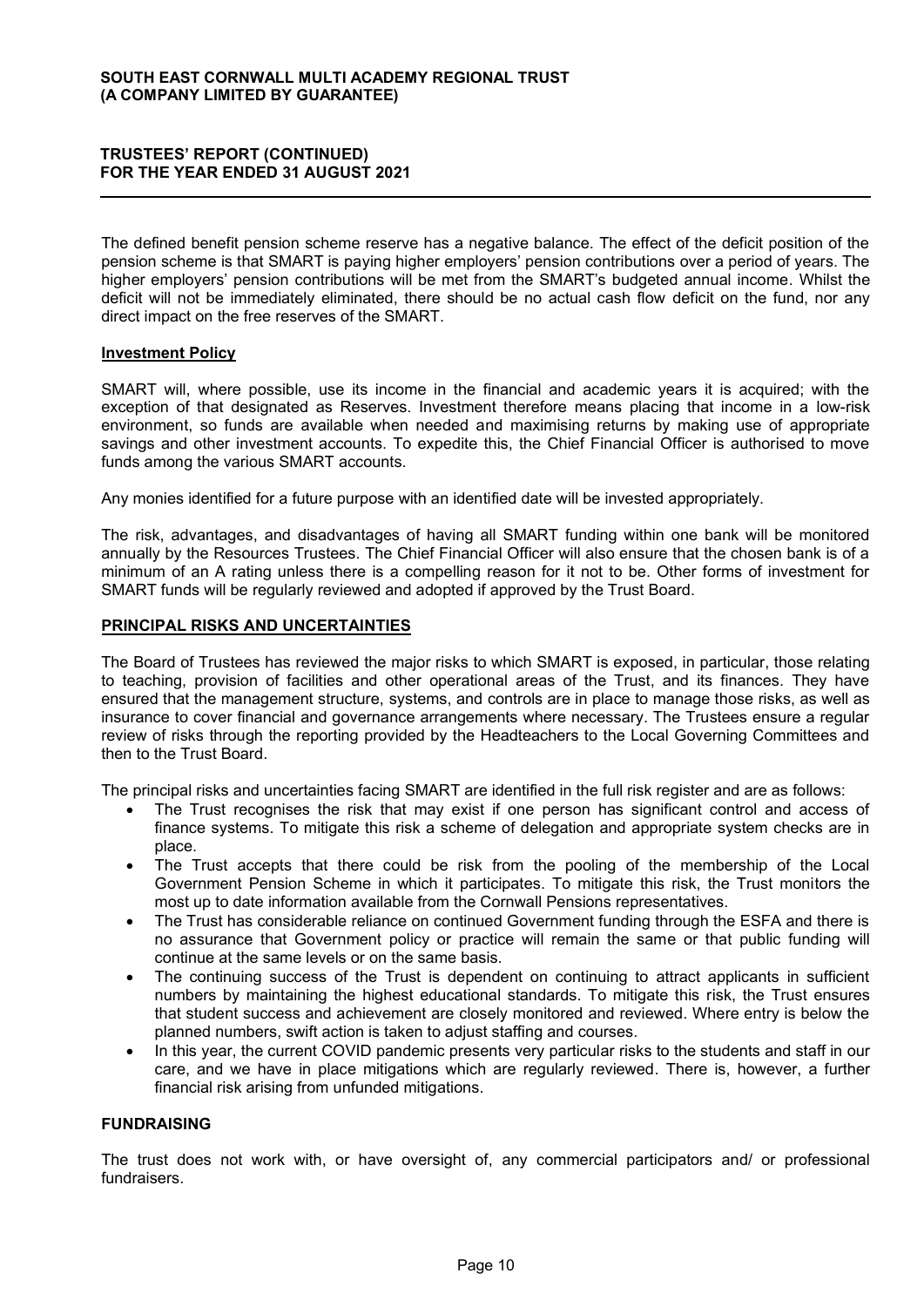### STREAMLINED ENERGY AND CARBON REPORTING

| UK Greenhouse gas emissions and energy use data      | 2021           | 2020      |
|------------------------------------------------------|----------------|-----------|
| Energy consumption used to calculate emissions (kWh) | 3,678,618      | 3,522,231 |
| Energy consumption break down (kWh) (optional)       |                |           |
| · gas,                                               | 2,503,243      | 2,280,510 |
| • electricity,                                       | 1,158,451      | 1,184,861 |
| • transport fuel                                     | 16,924         | 56,860    |
|                                                      |                |           |
| Scope 1 emissions in metric tonnes CO2e              |                |           |
| Gas consumption                                      | 460            | 419       |
| Owned transport - mini-buses                         | 2              | 9         |
| Total scope 1                                        | 462            | 428       |
| Scope 2 emissions in metric tonnes CO2e              |                |           |
| Purchased electricity                                | 270            | 276       |
| Scope 3 emissions in metric tonnes CO2e              |                |           |
| Business travel in employee owned vehicles           | $\overline{2}$ | 6         |
| Total gross emissions in metric tonnes CO2e          | 734            | 710       |
| Intensity ratio                                      |                |           |
| Tonnes CO2e per pupil                                | 0.23           | 0.23      |

### Quantification and Reporting Methodology

We have followed the 2019 HM Government Environmental Reporting Guidelines. We have also used the GHG Reporting Protocol – Corporate Standard and have used the 2020 UK Government's Conversion Factors for Company Reporting.

#### Intensity measurement

The chosen intensity measurement ratio is total gross emissions in metric tonnes CO2e per pupil, the recommended ratio for the sector.

### Measures taken to improve energy efficiency

We have installed smart meters across our sites and are upgrading windows and window walling to improve the quality of the environment and heat retention. Solar panels are in place at two of the large secondary schools. All replacement lighting is more energy efficient and includes movement sensors to ensure lighting is switched off automatically when an area is not in use.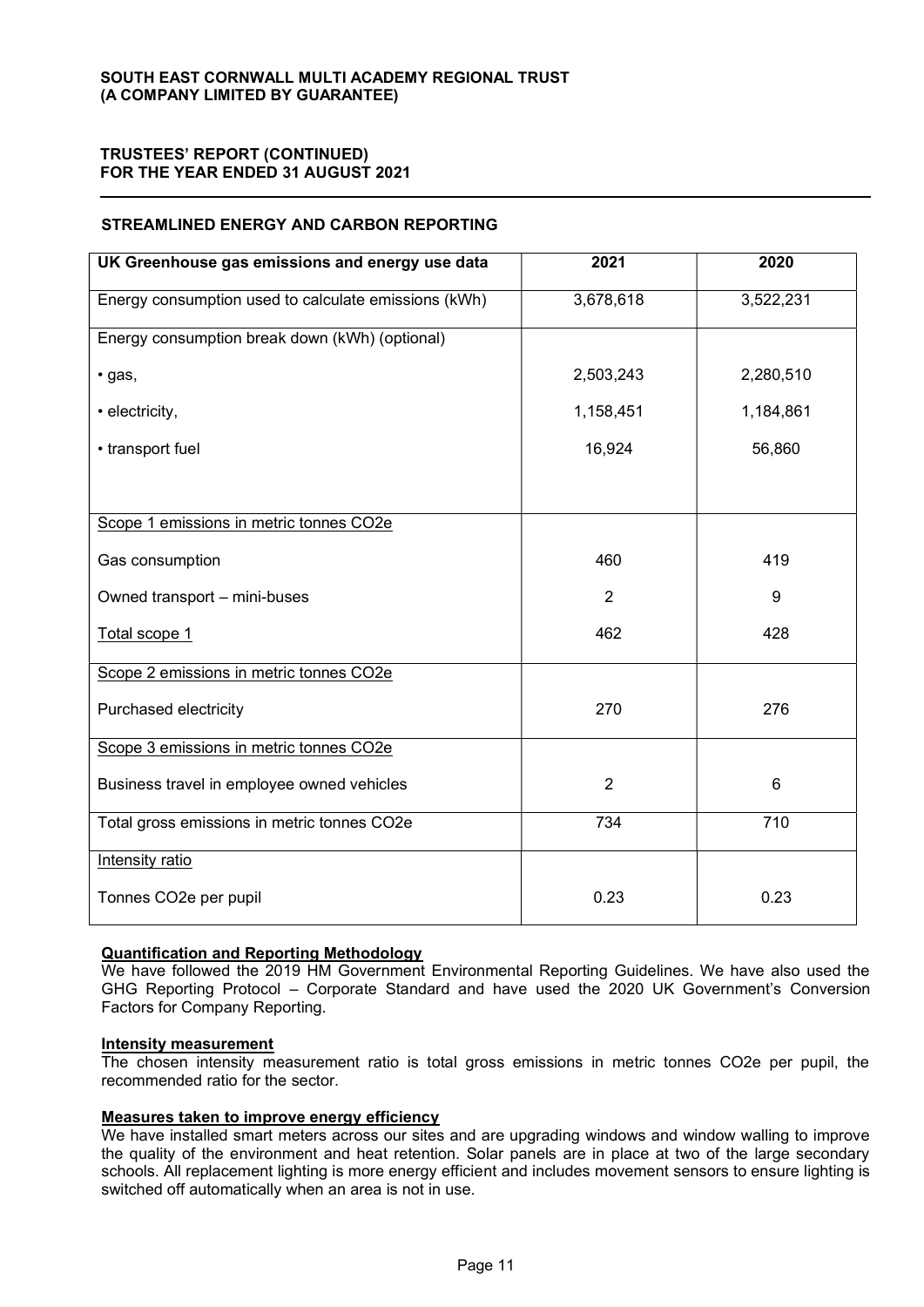Across the trust there is increased the use of technology for virtual meetings for staff, governor, and trustees to reduce the need for travel between sites. When travel between sites does occur, we encourage car sharing where possible.

SMART's Business Development Plan also includes a strand to identify strategies for achieving Carbon Neutral Status in the longer term.

### PLANS FOR FUTURE PERIODS

Key plans for the future include:

- To continue the successful reduction in the attendance and progress gap for disadvantaged pupils.
- To continuously improve the pedagogical skills of all teachers. To build on the agreed learning models developed with senior and middle leaders last year and through these, focus a higher proportion of training and meeting time on the development of pedagogy.
- To continue to challenge the most able to ensure that the top 20% of attainment in secondary Y11 achieve P8 positive. That primary progress is positive for pupils in NARE and all primary years. ALPS for top three bands (A\*-B)/ ALPS overall. To build on the above average ALPS score achieved overall in the Trust over the last three years that data was available.
- To personalise learning by ensuring that teaching proactively builds knowledge, skills and conceptual understanding and that slower development in any area is routinely highlighted for intervention or support.
- To begin to integrate SECRET skills into subjects across the Trust
- To formulate a new five year strategic plan including continuous improvement in furthering equality and responding to the 'Everyone's Invited' agenda.
- To build on the moderated assessment of leadership capacity conducted this year and use this to continue to develop leaders at all levels by all staff being supported in achieving their expected leadership levels. To particularly build on the middle leadership training programmes developed in previous years which will be implemented throughout the coming year.
- To support excellent governance by continuing our successful structures for link governance that act on the feedback from 360 reviews and feedback.
- To inspire excellence by ensuring 100% of staff achieve an overall pass in appraisal
- To grow sustainably by ensuring there is capacity in place
- To grow partner networks by increasing the number of events which can add opportunities to other schools, play an active role in networking organisations such as CASH, CAPH and CACE and continuing to share exemplar solutions with other institutions locally, nationally, and internationally.
- To embed our new Trust central team structures and ICT domain which were introduced last year.

### FUNDS HELD AS CUSTODIAN TRUSTEE ON BEHALF OF OTHERS

SMART and its Trustees do not act as the Custodian Trustees of any other Charity.

#### AUDITOR

In so far as the Trustees are aware:

- there is no relevant audit information of which the charitable company's auditor is unaware; and
- the Trustees have taken all steps that they ought to have taken to make themselves aware of any relevant audit information and to establish that the auditor is aware of that information.

The auditors, Bishop Fleming LLP, are willing to continue in office and a resolution to appoint them will be proposed at the annual general meeting.

Trustees' report, incorporating a strategic report, approved by order of the Board of Trustees, as the company directors, on 9th December 2021 and signed on the board's behalf by: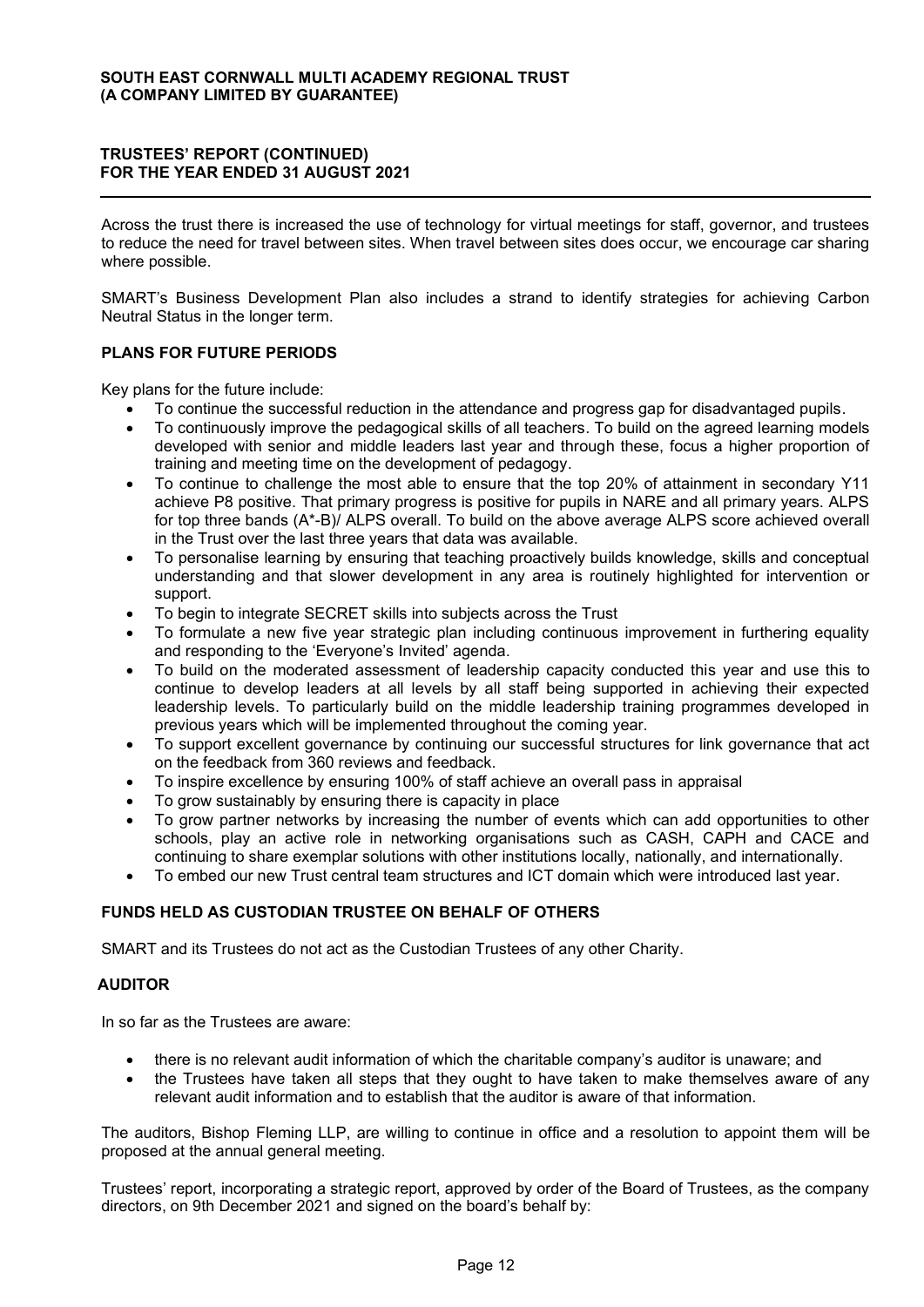R Newton Chance Chair of Trustees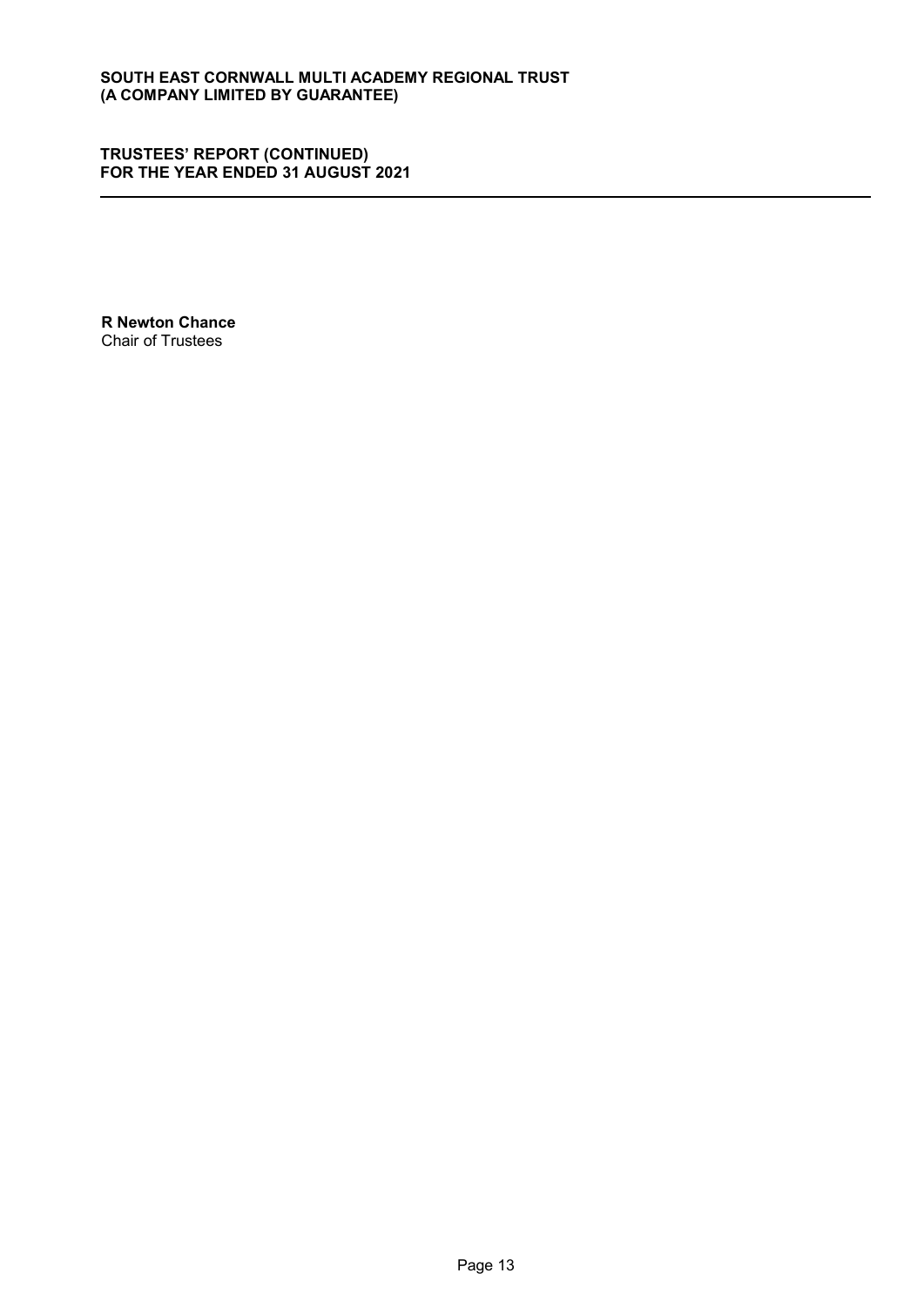### STATEMENT OF REGULARITY, PROPRIETY AND COMPLIANCE FOR THE YEAR ENDED 31 AUGUST 2021

#### SCOPE OF RESPONSIBILITY

As Trustees, we acknowledge we have overall responsibility for ensuring that South East Cornwall Multi Academy Regional Trust has an effective and appropriate system of control, financial and otherwise. However, such a system is designed to manage rather than eliminate the risk of failure to achieve business objectives and can provide only reasonable and not absolute assurance against material misstatement or loss.

The Board of Trustees has delegated the day-to-day responsibility to the Chief Executive Officer, as Accounting Officer, for ensuring financial controls conform to the requirements of both propriety and good financial management and in accordance with the requirements and responsibilities assigned to it in the funding agreement between South East Cornwall Multi Academy Regional Trust and the Secretary of State for Education. They are also responsible for reporting to the Board of Trustees any material weaknesses or breakdowns in internal control.

#### **GOVERNANCE**

The information on governance included here supplements that described in the Trustees' Report and in the Statement of Trustees' Responsibilities. The Board of Trustees has met formally as a group 3 times during the year. Whilst the full board meets less than 6 times a year, all the Trustees are involved in more meetings throughout the year depending on committees that they are members of. These committees have delegated decision making powers in line with the Trust scheme of delegation. Additionally, throughout the year all Trustees, including the Chair, are provided with a set of monthly management accounts. For these reasons it is considered that the Trust meets the Academies Financial Handbook requirements for achieving sufficient financial oversight. Due to Covid restrictions that are in place, the majority of Trustee and Governor meetings have taken place virtually via 'Teams'.

| <b>Trustee</b>                      | <b>Meetings attended</b> | Out of a possible |
|-------------------------------------|--------------------------|-------------------|
| R Newton Chance, Chair              |                          |                   |
| D Buckley, Accounting Officer & CEO |                          |                   |
| C Piper (from 24.9.20)              |                          |                   |
| L Hallam (from 28.5.21)             |                          |                   |
| <b>B</b> Cook                       |                          |                   |
| S Brownlow (ended 20.7.21)          |                          |                   |
| J Crisp                             |                          |                   |
| H Casson                            |                          |                   |
| C Stevens                           |                          |                   |
| C Marshall (ended 9.10.20)          |                          |                   |
| L Lawson                            |                          |                   |

### Trust Board Annual Review 2020

The Trust conducts an annual review of the effectiveness of the Trust Board with Members. The review focuses on the following questions from the SMART Scheme of Delegation and previously agreed with Members:

- 1. Is the Trust Board effectively fulfilling its core governance functions?
- 2. Is the work and performance of the Trust Board closely aligned with SMART's stated vision and values?
- 3. Is there a convincing rationale for the goals set out in the Trust's Strategic Plan and is there evidence that the Board is active and effective in supporting and monitoring progress towards the achievement of these goals and of the Trust's charitable objectives?
- 4. Are there effective procedures for holding senior leaders to account for the performance of the Trust and its constituent schools and the quality of education and learning they provide?
- 5. Is financial oversight sound? Are there significant financial risks facing SMART as a whole, or its individual schools of which the Members should be aware?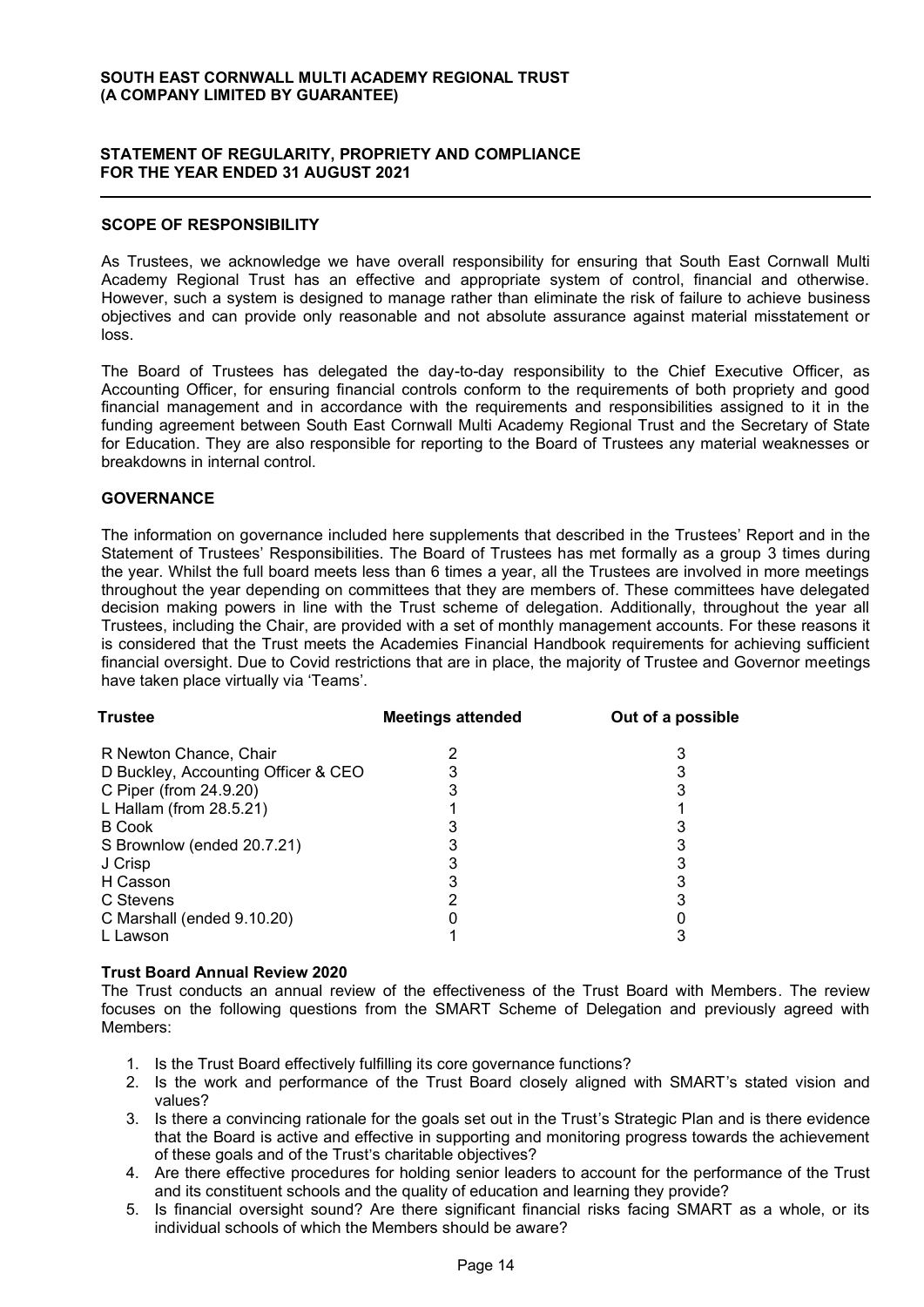- 6. Reviewed against national standards, are there significant risks to educational quality, pupil progress and attainment or to matters of student welfare, safeguarding and well-being? Is the Board confident of its capacity to address these risks effectively, including but not exclusively, in any schools with an OFSTED 3 or 4 judgement or in danger of receiving one? Are there wider reputational risks to SMART which need to be addressed?
- 7. Does the Board operate a robust and effective compliance system which assures Members that the Board is meeting its financial, statutory, and legal obligations?
- 8. Does the Board have the capacity in terms of numbers and skills to meet current and future challenges? Are the right people around the table and are there any significant skills gaps?
- 9. Does the Trust have in place effective procedures to ensure that the Board has a sound knowledge of the individual schools in SMART and that best endeavours are made to meet their needs?
- 10. Has the Trust Board reviewed its own performance? Was it an internal or external review, which stakeholders participated in the review, what were the conclusions and recommendations and how has the Trust Board acted on them?

In answering these questions, the sources of information available to us are:

- Original Articles of Association and subsequent agreed changes
- The SMART original development plan and subsequent changes
- SMART Strategic Plan and updates
- x Trust Board Minutes
- Relevant subcommittee minutes e.g. Resources, Learning, People etc
- x Annual Report and Accounts from audit
- Non-identifiable aggregated Trust Board Skills Audit
- Any documents on the review of the Trust Board's activities and capability
- A survey conducted on the basis of the MAT Assurance Framework

The Trust Board Chair has prepared a report against each of these questions which has been presented and accepted by Members.

#### Committees of the Trust Board

The Learning Committee is a committee of the main Board of Trustees. The Learning Committee exists to support the Board of the Multi Academy Trust in its delivery of the policies and services as determined by the Trust, the Leadership Group and relevant legislation.

The purpose of the Learning Committee is to monitor the effectiveness of teaching and learning across the Trust's schools in the context of a broad and balanced curriculum and monitor any associated risks.

Attendance at meetings in the year was as follows:

| <b>Trustee</b>  | Meetings attended | Out of a possible |
|-----------------|-------------------|-------------------|
| J Crisp Chair   |                   |                   |
| H Casson        |                   |                   |
| R Newton Chance |                   |                   |

The CEO is in attendance at the Learning Committee meetings.

The Resources Committee is a committee of the main Board of Trustees. Its purpose is to assist the decision making of the Board of Trustees by enabling more detailed consideration to be given to the best means of fulfilling the Board of Trustees responsibility to ensure sound management of the Trust's finances and resources, including proper planning, monitoring and probity and monitoring any associated risks.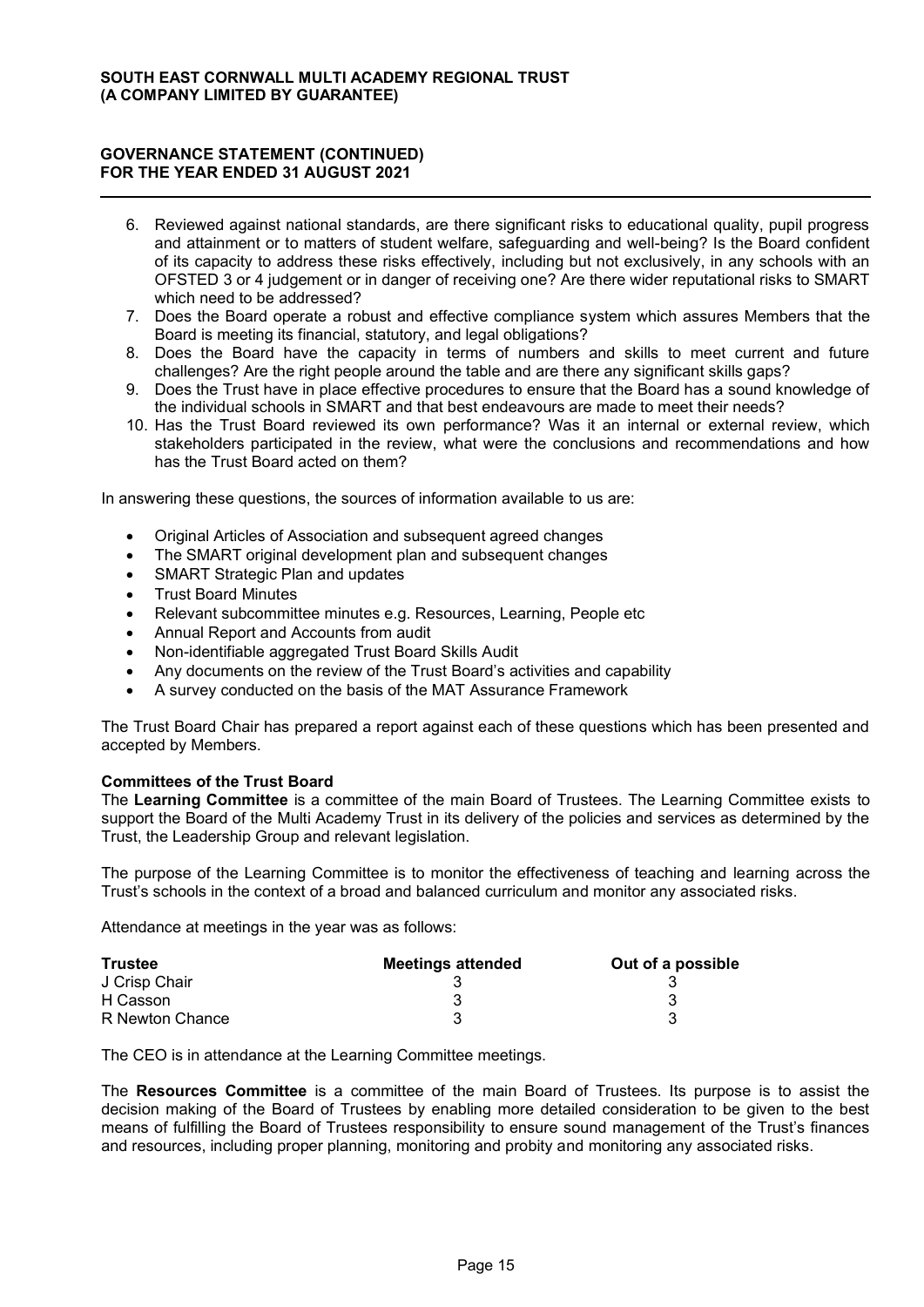Attendance at meetings in the year was as follows:

| <b>Trustee</b>  | <b>Meetings attended</b> | Out of a possible |
|-----------------|--------------------------|-------------------|
| L Hallam        |                          |                   |
| C Piper         |                          | 4                 |
| R Newton Chance |                          |                   |
| B Cook, Chair   |                          |                   |

The CEO and CFO are in attendance at the Resources Committee meetings.

The People Committee is a committee of the main Board of Trustees. The purpose of the People Committee is to focus on issues relating to the employment, development and wellbeing of staff, the safety, wellbeing of students and the Trust's relationships with its community and partners.

Attendance at meetings in the year was as follows:

| <b>Trustee</b>    | <b>Meetings attended</b> | Out of a possible |
|-------------------|--------------------------|-------------------|
| S Brownlow, Chair |                          |                   |
| L Lawson          |                          |                   |
| C Stevens         |                          |                   |

The CEO is in attendance at the People Committee meetings.

The Audit Committee is a committee of the main Board of Trustees. Its purpose is to help promote the highest standards of propriety in the use of public funds and encourage proper accountability for the use of those funds. To promote the development of internal control systems which will help satisfy the Board of Trustees that the Multi Academy Trust will achieve its objectives whilst operating in accordance with any statutory requirements and monitor any associated risks.

Attendance at meetings in the year was as follows:

| <b>Trustee</b>  | <b>Meetings attended</b> | Out of a possible |
|-----------------|--------------------------|-------------------|
| C Piper, Chair  |                          |                   |
| L Hallam        |                          |                   |
| R Newton Chance |                          |                   |
| <b>B</b> Cook   |                          |                   |

The CEO and CFO are in attendance at the Audit Committee meetings.

The Remuneration Committee is a committee of the main Board of Trustees. Its purpose is to verify that the processes for performance management and associated pay awards for all staff are fair, equitable and in line with statutory and contractual obligations and monitor any associated risks

Attendance at meetings in the year was as follows:

| <b>Trustee</b> | <b>Meetings attended</b> | Out of a possible |
|----------------|--------------------------|-------------------|
| S Brownlow     |                          |                   |
| L Lawson       |                          |                   |
| C Stevens      |                          |                   |

The CEO and CFO are in attendance at the Remuneration Committee meetings.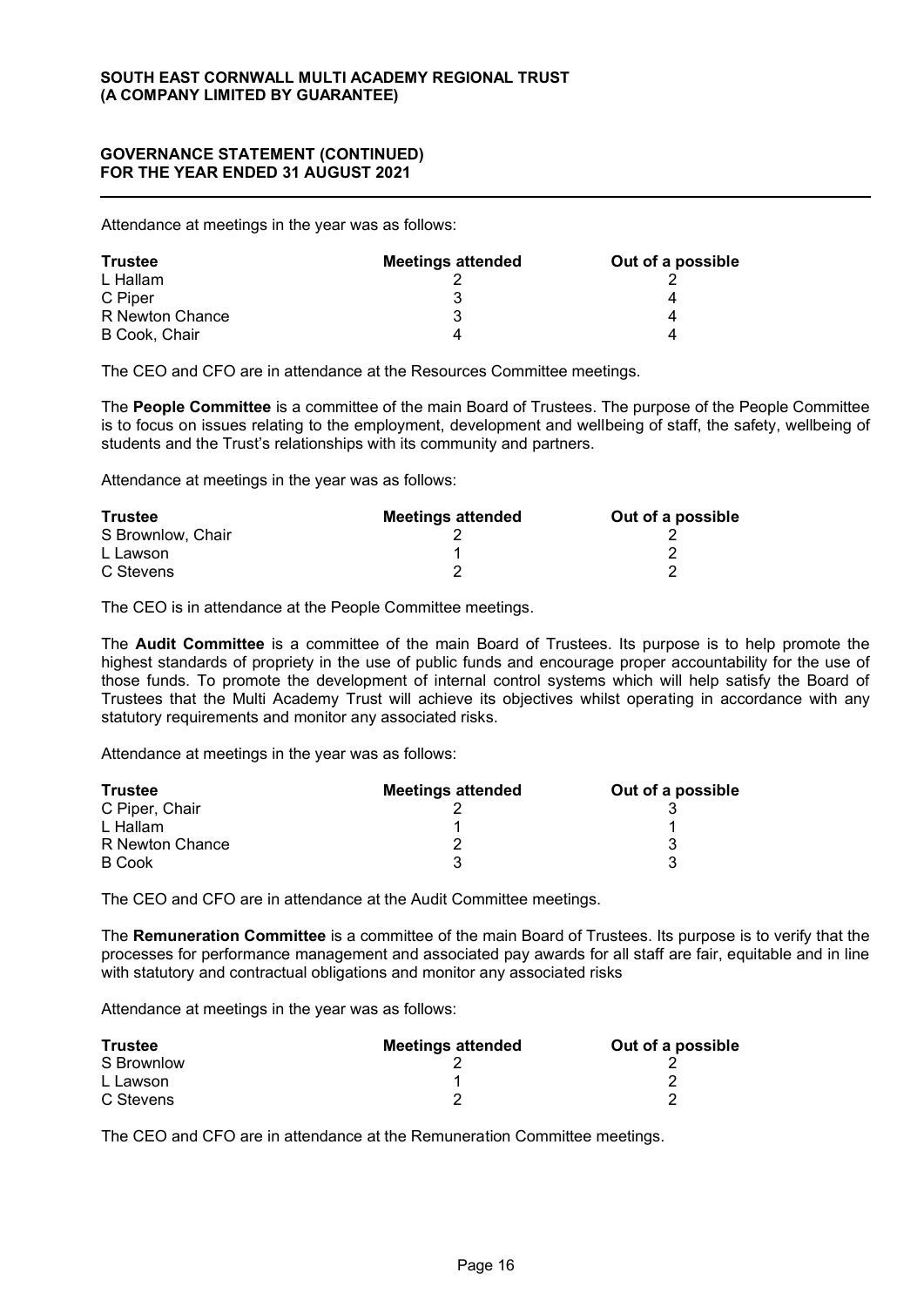### REVIEW OF VALUE FOR MONEY

As Accounting Officer the Chief Executive Officer has responsibility for ensuring that the Academy Trust delivers good value in the use of public resources. The Accounting Officer understands that value for money refers to the educational and wider societal outcomes achieved in return for the taxpayer resources received.

The Accounting Officer considers how the Trust's use of its resources has provided good value for money during each academic year, and reports to the Board of Trustees where value for money can be improved, including the use of benchmarking data where appropriate. The Accounting Officer for the Academy Trust has delivered improved value for money during the year by:

#### Improving Educational Results

Ensuring that resources are directed to where they are most needed and are most effective in meeting educational requirements. The Academy Trust has:

- Engaged with other providers within the local area to provide cost effective, quality vocational study opportunities to students who require alternative provision.
- x Monitored performance of its staff through its Quality Assurance cycle and has deployed staff efficiently within curriculum departments.
- Identified the differing needs of students and has ensured the relevant support is provided to them including through focusing Pupil Premium, Sports funding and Covid related Catch-up funding.
- Developed an agreed learning model that will enable greater identification of gaps in understanding across all subjects.

The effectiveness of these strategies will no doubt be seen in the improvements to SATS, GCSE and A level results in a range of subjects in each of the academies during the summer exam season of 2022. Our process of arriving at assessed grades for examination groups last summer was accepted by the examination boards. Evidence of the other targeted groups is detailed within the Pupil Premium report published on the academies' websites. Where expected improvements have not occurred, each of the schools has been internally reviewed and specific, impact assessment based targets have been set

#### Financial Governance and Oversight

SMART's governance arrangements include regular monitoring by the Trust Board, the Resources Committee, and the Audit Committee. They receive financial reports on a regular basis during the year and agree and ratify the budget on an annual basis.

#### Better Purchasing

Local Governors, school managers and staff follow procedures for assessing need and obtaining goods and services which provide value for money in terms of suitability, efficiency, time, and cost. Examples of steps taken to ensure value for money when purchasing include:

- Viewing alternative purchasing options online in order to find the best value
- Securing Trust wide discounts and alignment of contracts where possible
- A tender process for major purchases and contracts

The apprenticeship levy is being used effectively to provide quality training to both entry level apprentices and middle and senior leaders. This strategy has released funding to other CPD initiatives and enabled money to be saved.

As the Trust has over 3,000 students it receives an annual allocation of capital SCA funding (School Condition Allocation). The Trust has developed a robust policy to ensure that the funding is employed effectively and consistently across the schools. Any identified works are carried out in line with the Trust's tender policy.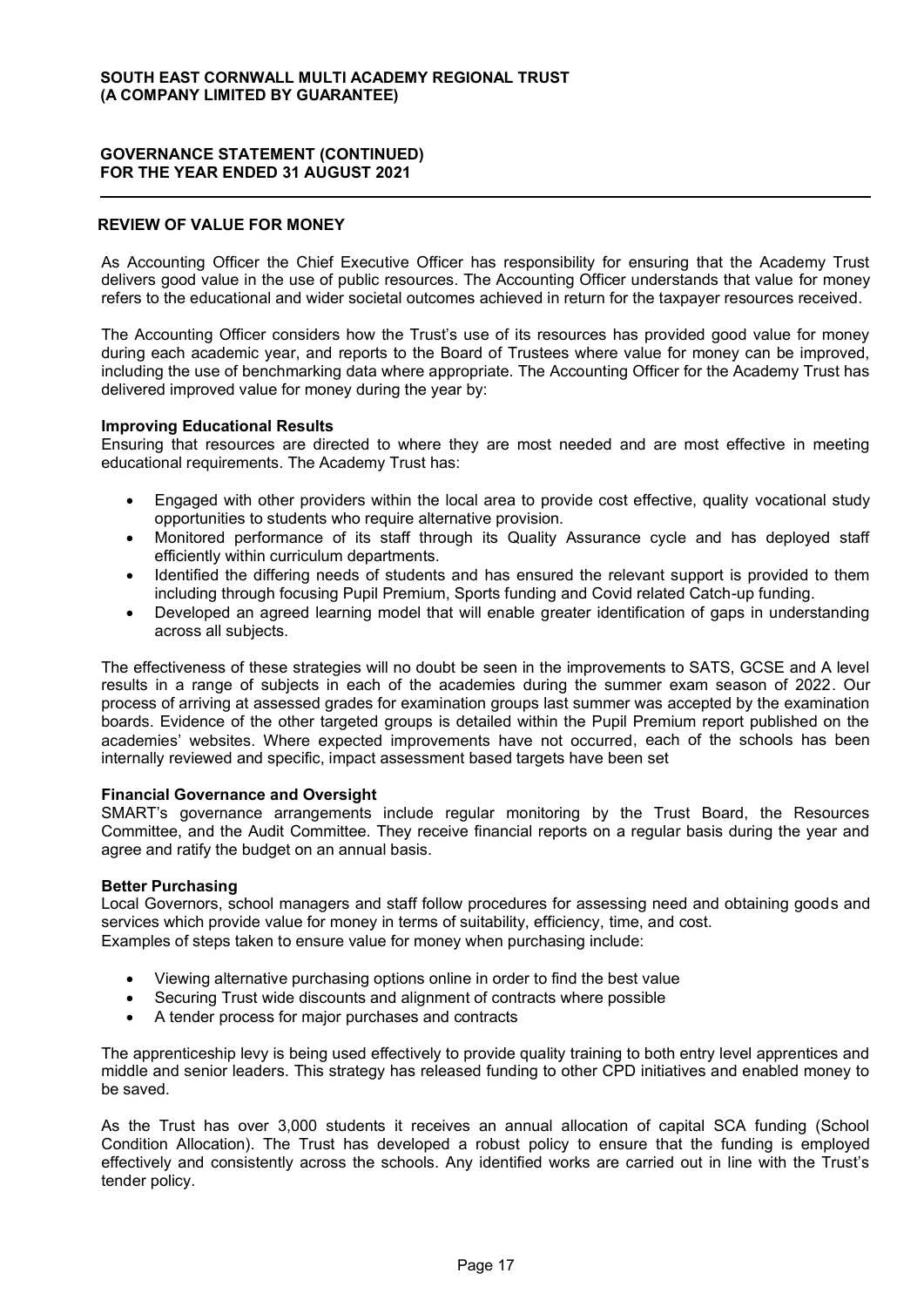#### Better Income Generation

Examples of steps taken to maximise income include:

- The letting of school premises and All Weather Pitches to local community groups
- The provision of Caretaking and Property Compliance services to other local schools
- Bid writing and applications for grant funding for specific projects

#### Reviewing Controls and Managing Risks

Regular budget reports and expenditure against the budget have been reviewed by the Local Governing Committees and the Trust Board as well as by budget holders in order to ensure that spending is within budget.

Segregation of duties in terms of authorisation, responsibility and accountability is applied across the Trust to all budget holders, SLT and finance teams. On a termly basis an internal finance audit is undertaken by the Trust's Senior Finance Officer to ensure compliance with key financial risks. Annually internal scrutiny assurance checks are undertaken by an external firm on behalf of the Trustees. These tests are defined by the Audit Committee in line with the key risks to the Trust.

The Risk Register is reviewed regularly during the year to ensure the key strategic risks are monitored and ensure mitigation procedures are in place were appropriate. Actions taken to manage risk include the purchase of an appropriate level of insurance cover and seeking professional advice from Human Resources, Accountants and Legal Services when required.

### THE PURPOSE OF THE SYSTEM OF INTERNAL CONTROL

The system of internal control is designed to manage risk to a reasonable level rather than to eliminate all risk of failure to achieve policies, aims and objectives. It can, therefore, only provide reasonable and not absolute assurance of effectiveness. The system of internal control is based on an ongoing process designed to identify and prioritise the risks the achievement of Academy Trust policies, aims and objectives, to evaluate the likelihood of those risks being realised and the impact should they be realised, and to manage them efficiently, effectively, and economically. The system of internal control has been in place in South East Cornwall Multi Academy Regional Trust for the period from 1 September 2020 to 31 August 2021 and up to the date of approval of the annual report and financial statements.

#### CAPACITY TO HANDLE RISK

The Board of Trustees has reviewed the key risks to which the SMART is exposed together with the operating, financial and compliance controls that have been implemented to mitigate those risks. The Board of Trustees is of the view that there is a formal ongoing process for identifying, evaluating, and managing the Academy Trust's significant risks that have been in place for the period from 1 September 2020 to 31 August 2021 and up to the date of approval of the annual report and financial statements. This process is regularly reviewed by the Board of Trustees.

### THE RISK AND CONTROL FRAMEWORK

SMART's system of internal financial control is based on a framework of regular management information and administrative procedures including the segregation of duties and a system of delegation and accountability. In particular it includes:

- Comprehensive budgeting and monitoring systems with an annual budget and periodic financial reports which are reviewed and agreed by the Board of Trustees
- Regular reviews by the Board of Trustees of reports which indicate financial performance against the forecasts and of major purchase plans, capital works and expenditure programmes
- Setting targets to measure financial and other performance
- x Clearly defined purchasing (assets purchase or capital investment) guidelines
- Delegation of authority and segregation of duties
- Identification and management of risks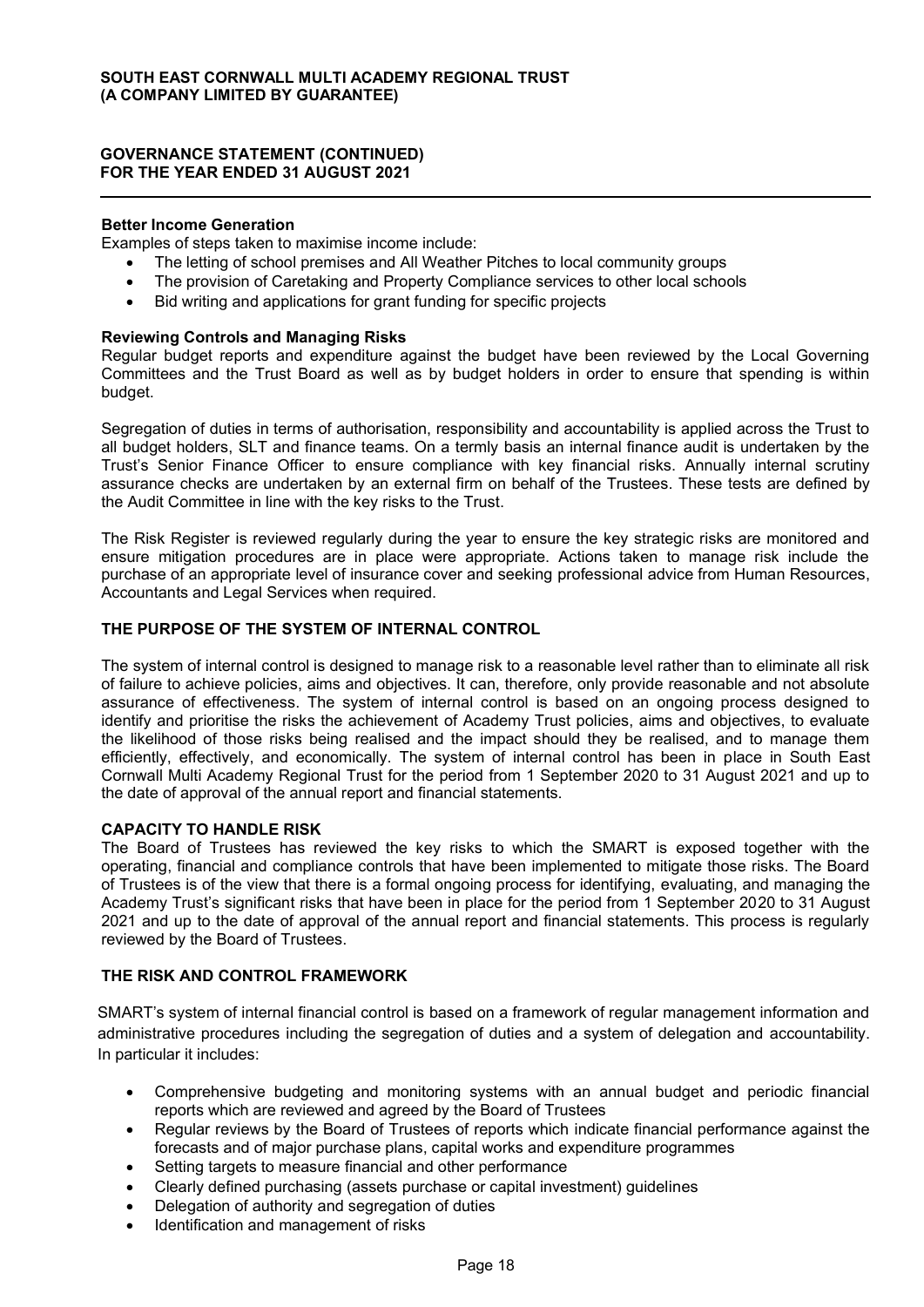The Board of Trustees has considered the need for a specific internal audit function and have decided to appoint an internal auditor, Kreston Reeves to perform testing.

In particular the checks carried out in the current period included:

- Testing of payroll systems
- Testing of accounting systems
- Testing of purchase systems
- Testing of budgets and financial monitoring
- Testing of strategic and operational review
- Testing of Accounting Officer checks and further regularity checks

Annually, a report is issued by Kreston Reeves to the Board of Trustees, through the Audit Committee on the operation of the systems of control and on the discharge of the Board of Trustees' financial responsibilities.

During the current period Kreston Reeves delivered their schedule of work as planned. There were no material control issues arising as a result of their work.

#### REVIEW OF EFFECTIVENESS

As Accounting Officer, the Chief Executive Officer has responsibility for reviewing the effectiveness of the system of internal control. During the year in question the review has been informed by:

- The work of the external auditor
- The financial management and governance self-assessment process
- The work of the executive managers within the Academy Trust who have responsibility for the development and maintenance of the internal control framework

The Accounting Officer has been advised of the implications of the result of their review of the system of internal control by the Audit Committee and a plan to ensure continuous improvement of the system is in place.

Approved by order of the members of the Board of Trustees on 9 December 2021 and signed on its behalf by:

R Newton Chance D Buckley Chair of Trustees **Accounting Officer** Accounting Officer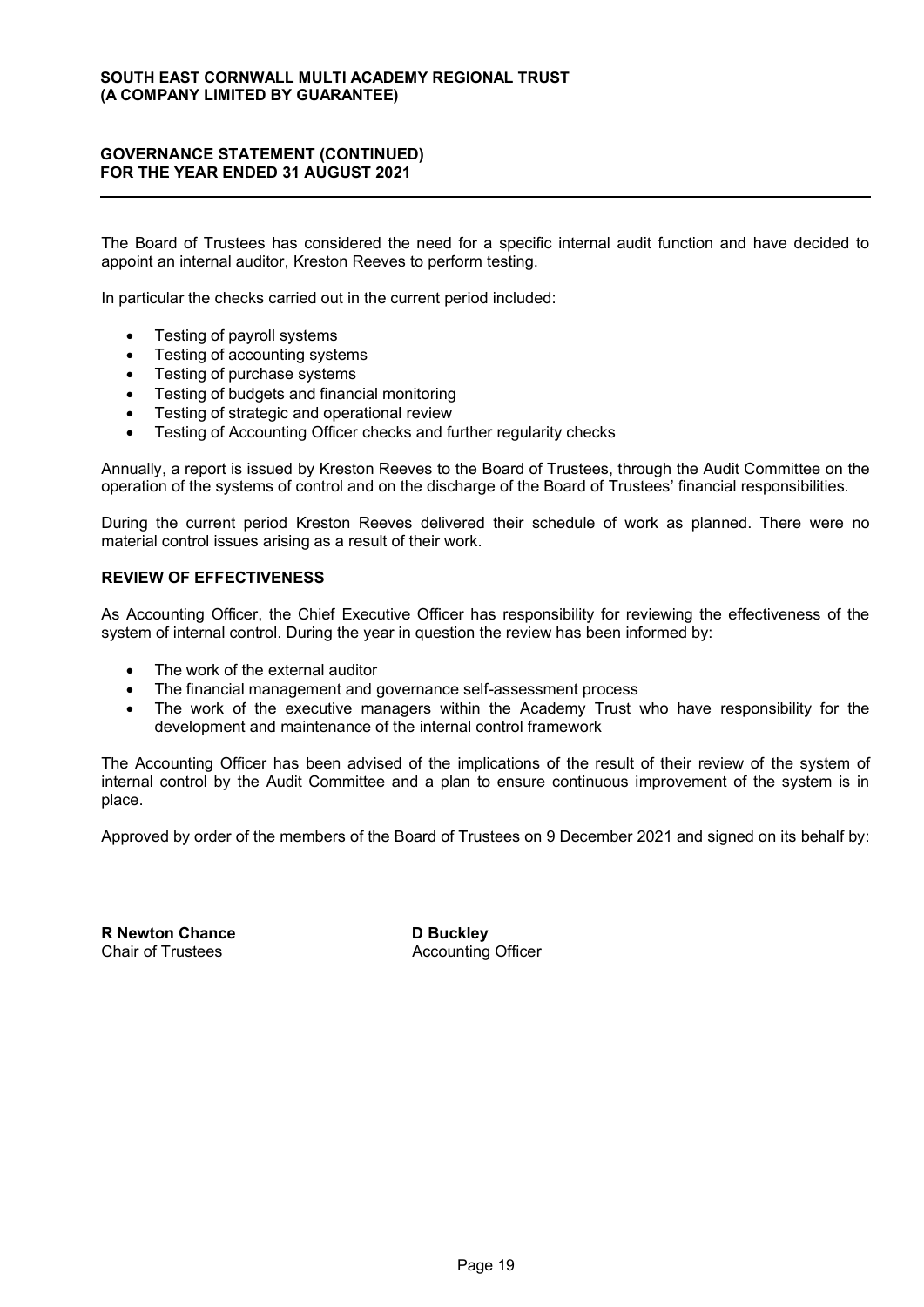### STATEMENT ON REGULARITY, PROPRIETY AND COMPLIANCE

As Accounting Officer of South East Cornwall Multi Academy Regional Trust I have considered my responsibility to notify the Academy Trust Board of Trustees and the Education & Skills Funding Agency (ESFA) of material irregularity, impropriety and non-compliance with ESFA terms and conditions of funding, under the funding agreement in place between the Academy Trust and the Secretary of State for Education. As part of my consideration I have had due regard to the requirements of the Academies Financial Handbook 2020.

I confirm that I and the Academy Trust Board of Trustees are able to identify any material irregular or improper use of all funds by the Academy Trust, or material non-compliance with the terms and conditions of funding under the Academy Trust's funding agreement and the Academies Financial Handbook 2020.

I confirm that no instances of material irregularity, impropriety or funding non-compliance have been discovered to date. If any instances are identified after the date of this statement, these will be notified to the Board of Trustees and ESFA.

D Buckley Accounting Officer Date: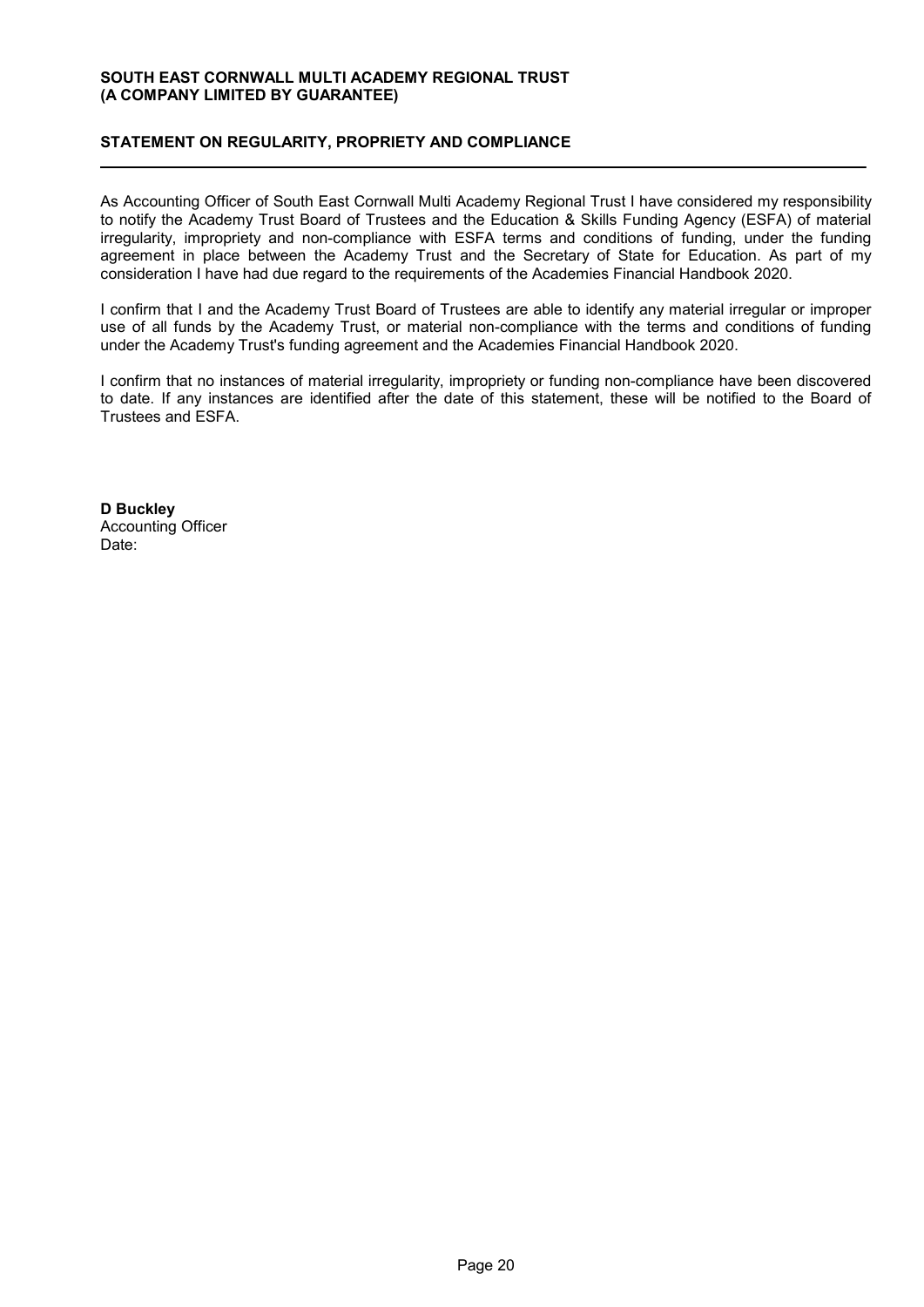### STATEMENT OF TRUSTEES' RESPONSIBILITIES FOR THE YEAR ENDED 31 AUGUST 2021

The Trustees (who are also the directors of the charitable company for the purposes of company law) are responsible for preparing the Trustees' Report and the financial statements in accordance with the Academies Accounts Direction published by the Education and Skills Funding Agency, United Kingdom Accounting Standards (United Kingdom Generally Accepted Accounting Practice) and applicable law and regulations.

Company law requires the Trustees to prepare financial statements for each financial . Under company law, the Trustees must not approve the financial statements unless they are satisfied that they give a true and fair view of the state of affairs of the charitable company and of its incoming resources and application of resources, including its income and expenditure, for that period. In preparing these financial statements, the Trustees are required to:

- select suitable accounting policies and then apply them consistently;
- observe the methods and principles of the Charities SORP 2019 and the Academies Accounts Direction 2020 to 2021;
- make judgements and accounting estimates that are reasonable and prudent;
- state whether applicable UK Accounting Standards have been followed, subject to any material departures disclosed and explained in the financial statements;
- prepare the financial statements on the going concern basis unless it is inappropriate to presume that the charitable company will continue in business.

The Trustees are responsible for keeping adequate accounting records that are sufficient to show and explain the charitable company's transactions and disclose with reasonable accuracy at any time the financial position of the charitable company and enable them to ensure that the financial statements comply with the Companies Act 2006. They are also responsible for safeguarding the assets of the charitable company and hence for taking reasonable steps for the prevention and detection of fraud and other irregularities.

The Trustees are responsible for ensuring that in its conduct and operation the charitable company applies financial and other controls, which conform with the requirements both of propriety and of good financial management. They are also responsible for ensuring grants received from ESFA/DfE have been applied for the purposes intended.

The Trustees are responsible for the maintenance and integrity of the corporate and financial information included on the charitable company's website. Legislation in the United Kingdom governing the preparation and dissemination of financial statements may differ from legislation in other jurisdictions.

Approved by order of the members of the Board of Trustees and signed on its behalf by:

R Newton Chance (Chair of Trustees) Date: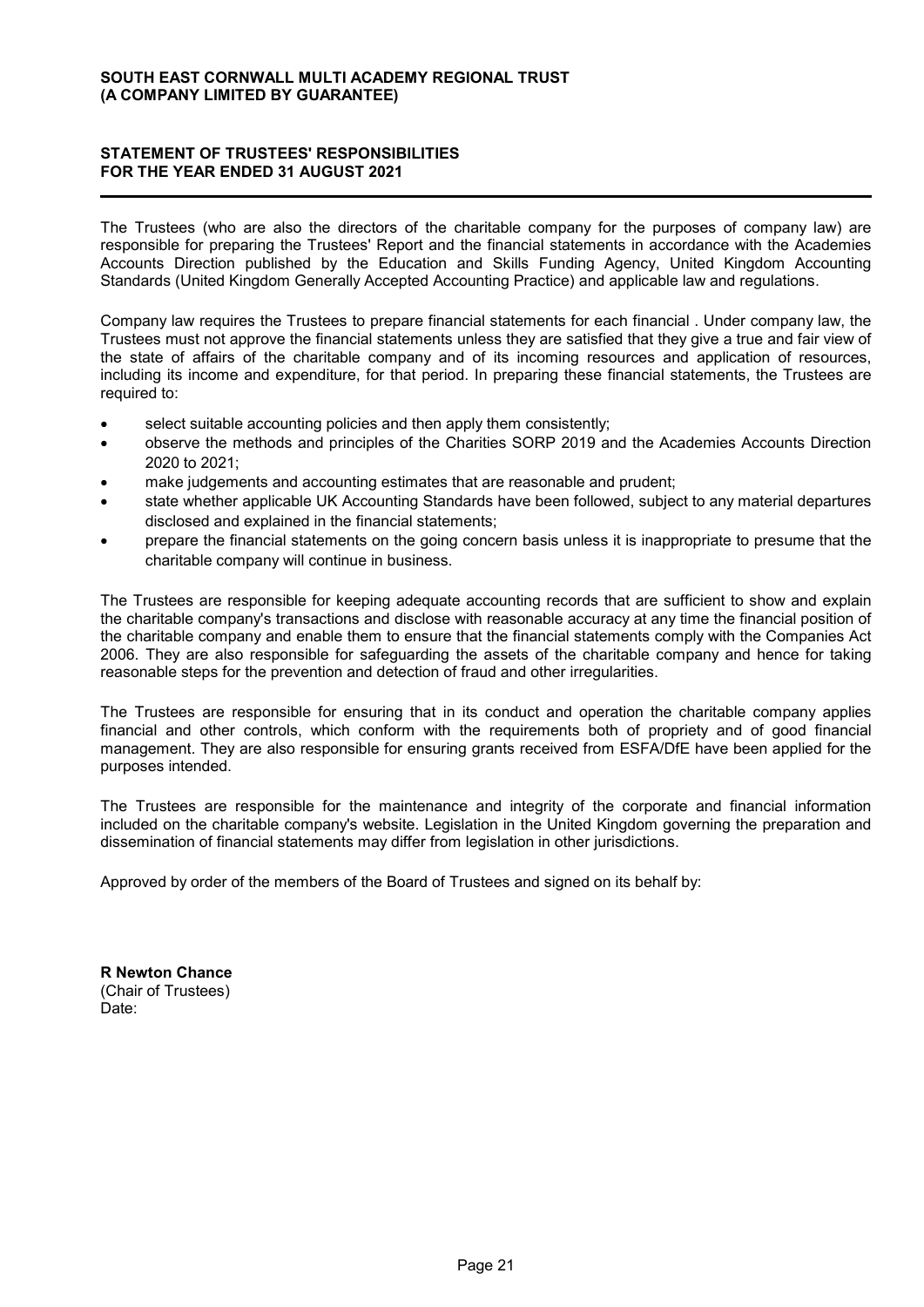#### INDEPENDENT AUDITORS' REPORT ON THE FINANCIAL STATEMENTS TO THE MEMBERS OF SOUTH EAST CORNWALL MULTI ACADEMY REGIONAL TRUST

### OPINION

We have audited the financial statements of South East Cornwall Multi Academy Regional Trust (the 'Academy Trust') for the year ended 31 August 2021 which comprise the Statement of Financial Activities, the Balance Sheet, the Statement of Cash Flows and the related notes, including a summary of significant accounting policies. The financial reporting framework that has been applied in their preparation is applicable law, United Kingdom Accounting Standards (United Kingdom Generally Accepted Accounting Practice), including Financial Reporting Standard 102 'The Financial Reporting Standard applicable in the UK and Republic of Ireland', the Charities SORP 2019 and the Academies Accounts Direction 2020 to 2021 issued by the Education and Skills Funding Agency.

In our opinion the financial statements:

- give a true and fair view of the state of the Academy Trust's affairs as at 31 August 2021 and of its incoming resources and application of resources, including its income and expenditure for the year then ended;
- have been properly prepared in accordance with United Kingdom Generally Accepted Accounting Practice; and
- have been prepared in accordance with the requirements of the Companies Act 2006, the Charities SORP 2019 and the Academies Accounts Direction 2020 to 2021 issued by the Education and Skills Funding Agency.

### BASIS FOR OPINION

We conducted our audit in accordance with International Standards on Auditing (UK) (ISAs (UK)) and applicable law. Our responsibilities under those standards are further described in the Auditors' responsibilities for the audit of the financial statements section of our report. We are independent of the Academy Trust in accordance with the ethical requirements that are relevant to our audit of the financial statements in the United Kingdom, including the Financial Reporting Council's Ethical Standard, and we have fulfilled our other ethical responsibilities in accordance with these requirements. We believe that the audit evidence we have obtained is sufficient and appropriate to provide a basis for our opinion.

#### CONCLUSIONS RELATING TO GOING CONCERN

In auditing the financial statements, we have concluded that the Trustees' use of the going concern basis of accounting in the preparation of the financial statements is appropriate.

Based on the work we have performed, we have not identified any material uncertainties relating to events or conditions that, individually or collectively, may cast significant doubt on the Academy Trust's ability to continue as a going concern for a period of at least twelve months from when the financial statements are authorised for issue.

Our responsibilities and the responsibilities of the Trustees with respect to going concern are described in the relevant sections of this report.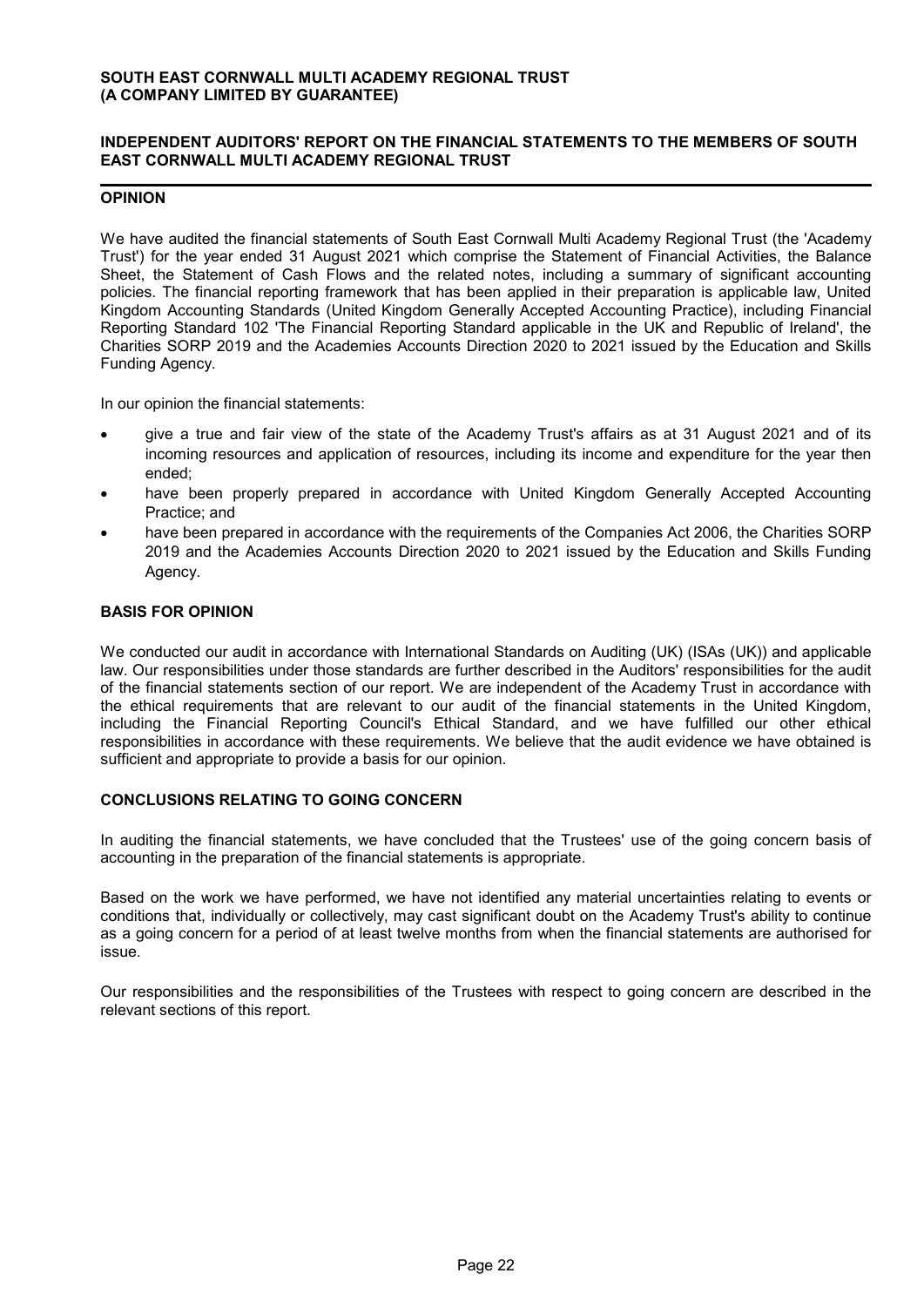#### INDEPENDENT AUDITORS' REPORT ON THE FINANCIAL STATEMENTS TO THE MEMBERS OF SOUTH EAST CORNWALL MULTI ACADEMY REGIONAL TRUST (CONTINUED)

#### OTHER INFORMATION

The other information comprises the information included in the Annual Report other than the financial statements and our Auditors' Report thereon. The Trustees are responsible for the other information contained within the Annual Report. Our opinion on the financial statements does not cover the other information and, except to the extent otherwise explicitly stated in our report, we do not express any form of assurance conclusion thereon. Our responsibility is to read the other information and, in doing so, consider whether the other information is materially inconsistent with the financial statements or our knowledge obtained in the course of the audit, or otherwise appears to be materially misstated. If we identify such material inconsistencies or apparent material misstatements, we are required to determine whether this gives rise to a material misstatement in the financial statements themselves. If, based on the work we have performed, we conclude that there is a material misstatement of this other information, we are required to report that fact.

We have nothing to report in this regard.

#### OPINION ON OTHER MATTERS PRESCRIBED BY THE COMPANIES ACT 2006

In our opinion, based on the work undertaken in the course of the audit:

- the information given in the Trustees' Report (incorporating the Strategic Report and the Directors' Report) for the financial year for which the financial statements are prepared is consistent with the financial statements.
- the Trustees' Report has been prepared in accordance with applicable legal requirements.

#### MATTERS ON WHICH WE ARE REQUIRED TO REPORT BY EXCEPTION

In the light of our knowledge and understanding of the Academy Trust and its environment obtained in the course of the audit, we have not identified material misstatements in the Trustees' Report.

We have nothing to report in respect of the following matters in relation to which the Companies Act 2006 requires us to report to you if, in our opinion:

- adequate accounting records have not been kept, or returns adequate for our audit have not been received from branches not visited by us; or
- the financial statements are not in agreement with the accounting records and returns; or
- certain disclosures of Trustees' remuneration specified by law are not made; or
- we have not received all the information and explanations we require for our audit.

#### RESPONSIBILITIES OF TRUSTEES

As explained more fully in the Trustees' Responsibilities Statement, the Trustees (who are also the directors of the Academy Trust for the purposes of company law) are responsible for the preparation of the financial statements and for being satisfied that they give a true and fair view, and for such internal control as the Trustees determine is necessary to enable the preparation of financial statements that are free from material misstatement, whether due to fraud or error.

In preparing the financial statements, the Trustees are responsible for assessing the Academy Trust's ability to continue as a going concern, disclosing, as applicable, matters related to going concern and using the going concern basis of accounting unless the Trustees either intend to liquidate the Academy Trust or to cease operations, or have no realistic alternative but to do so.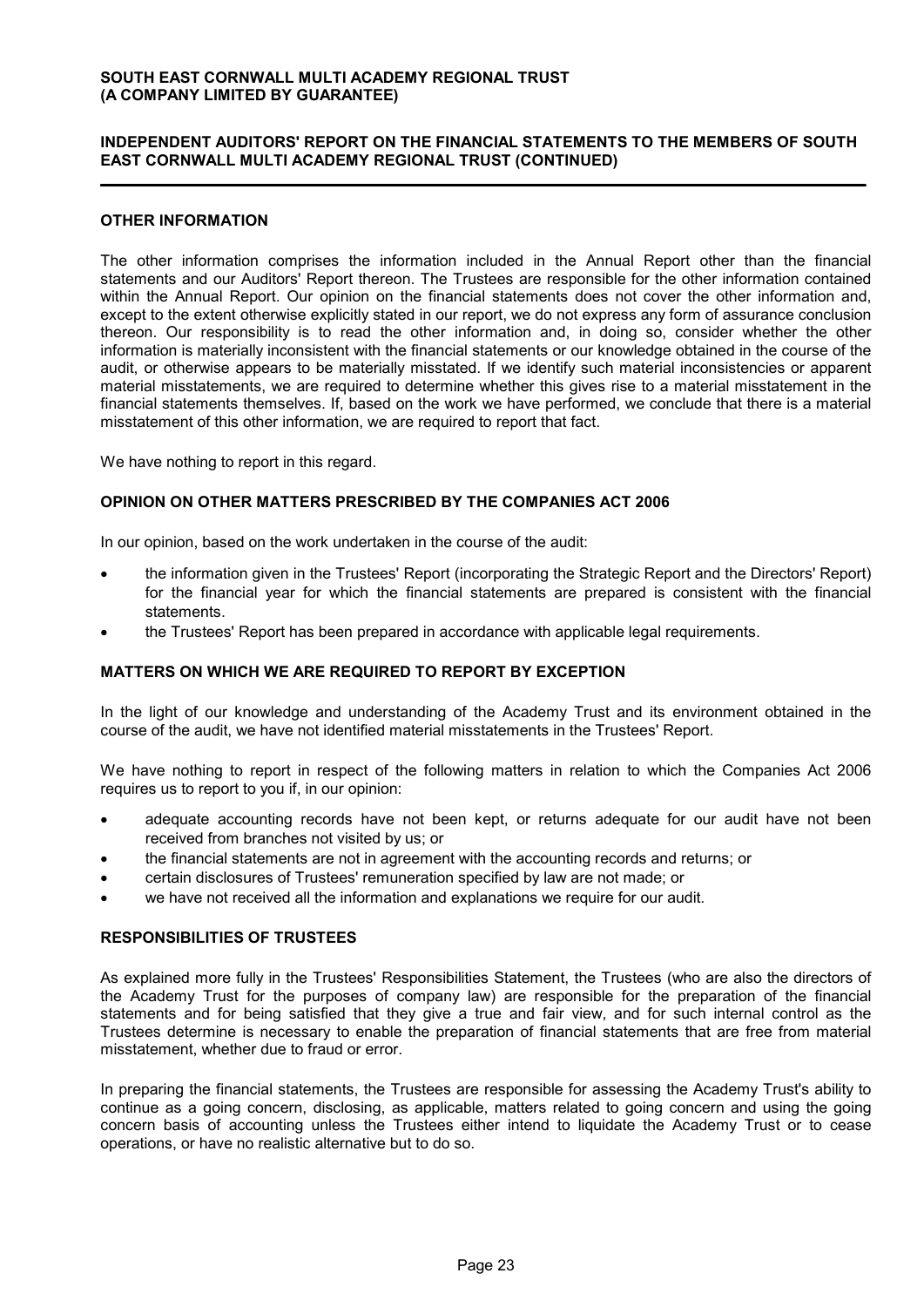#### INDEPENDENT AUDITORS' REPORT ON THE FINANCIAL STATEMENTS TO THE MEMBERS OF SOUTH EAST CORNWALL MULTI ACADEMY REGIONAL TRUST (CONTINUED)

### AUDITORS' RESPONSIBILITIES FOR THE AUDIT OF THE FINANCIAL STATEMENTS

Our objectives are to obtain reasonable assurance about whether the financial statements as a whole are free from material misstatement, whether due to fraud or error, and to issue an Auditors' Report that includes our opinion. Reasonable assurance is a high level of assurance, but is not a guarantee that an audit conducted in accordance with ISAs (UK) will always detect a material misstatement when it exists. Misstatements can arise from fraud or error and are considered material if, individually or in the aggregate, they could reasonably be expected to influence the economic decisions of users taken on the basis of these financial statements.

Irregularities, including fraud, are instances of non-compliance with laws and regulations. We design procedures in line with our responsibilities, outlined above, to detect material misstatements in respect of irregularities, including fraud. The extent to which our procedures are capable of detecting irregularities, including fraud is detailed below.

In identifying and assessing risks of material misstatement in respect of irregularities, including fraud and noncompliance with laws and regulations, we considered the following:

- the nature of the Academy sector, control environment and the Academy Trust's performance;
- results of our enquiries of management and the Trustee board, including the committees charged with governance over the Academy Trust's finance and control, about their own identification and assessment of the risks of irregularities;
- any matters we identified having obtained and reviewed the Academy Trust's documentation of their policies and procedures relating to: identifying, evaluating and complying with laws and regulations and whether they were aware of any instances of non-compliance; detecting and responding to the risks of fraud and whether they have knowledge of any actual, suspected or alleged fraud; the internal controls established to mitigate risks of fraud or noncompliance with laws and regulations;
- how the Academy Trust ensured it met its obligations arising from it being financed by the ESFA and other funders, and as such material compliance with these obligations is required to ensure the Academy Trust will continue to receive its public funding and be authorised to operate, including around ensuring there is no material unauthorised use of funds and expenditure;
- how the Academy Trust ensured it met its obligations to its principal regulator, the Secretary of State for Education; and
- the matters discussed among the audit engagement team and involving relevant internal Academy specialists regarding how and where fraud might occur in the financial statements and any potential indicators of fraud.

As a result of these procedures, we considered the opportunities and incentives that may exist within the organisation for fraud, which included incorrect recognition of revenue, management override of controls using manual journal entries, procurement and payroll. We identified the greatest potential for fraud as incorrect recognition of revenue and management override using manual journal entries.

In common with all audits under ISAs (UK), we are also required to perform specific procedures to respond to the risk of management override. We also obtained an understanding of the legal and regulatory frameworks that the Academy Trust operates in, focusing on provisions of those laws and regulations that had a direct effect on the determination of material amounts and disclosures in the financial statements. The key laws and regulations we considered in this context included the Academies Accounts Direction, Academies Financial Handbook, UK Companies Act and tax legislation.

In addition, we considered provisions of other laws and regulations that do not have a direct effect on the financial statements but compliance with which may be fundamental to the Academy Trust's ability to operate or to avoid a material penalty. These included safeguarding regulations, data protection regulations, occupational health and safety regulations, education and inspections legislation, building legislation and employment legislation.

Our procedures to respond to risks identified included the following: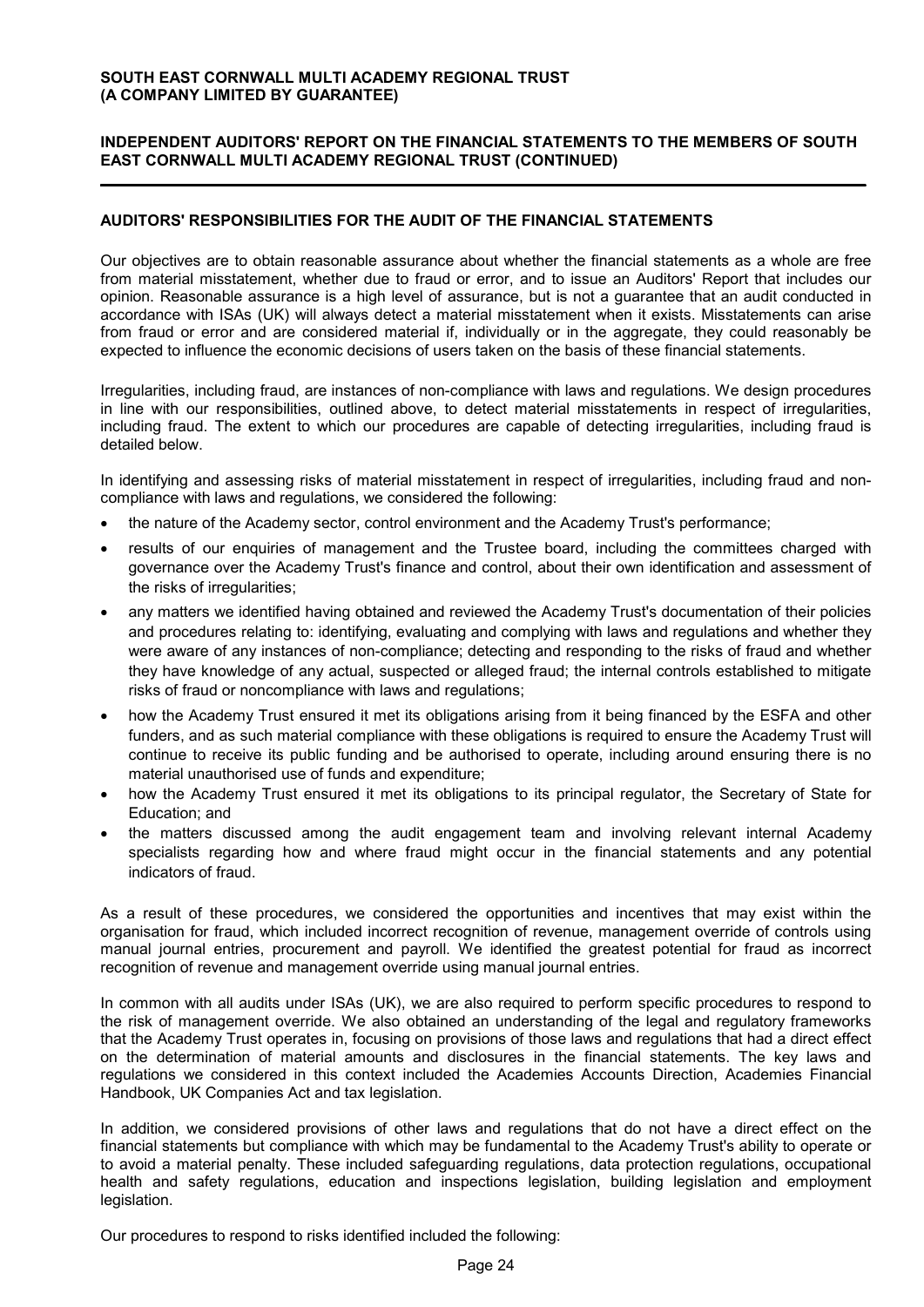#### INDEPENDENT AUDITORS' REPORT ON THE FINANCIAL STATEMENTS TO THE MEMBERS OF SOUTH EAST CORNWALL MULTI ACADEMY REGIONAL TRUST (CONTINUED)

- reviewing the financial statement disclosures and testing to supporting documentation to assess compliance with provisions of relevant laws and regulations described as having a direct effect on the financial statements;
- reviewing the financial statement disclosures and testing to supporting documentation to assess the recognition of revenue;
- enquiring of Trustees and management and those charged with governance concerning actual and potential litigation and claims;
- performing procedures to confirm material compliance with the requirements of its regulators;
- performing analytical procedures to identify any unusual or unexpected relationships that may indicate risks of material misstatement due to fraud;
- reading minutes of meetings of those charged with governance and reviewing internal control reports; and
- in addressing the risk of fraud through management override of controls, testing the appropriateness of journal entries and other adjustments; and assessing whether the judgements made in making accounting estimates are indicative of a potential bias.

We also communicated relevant identified laws and regulations and potential fraud risks to all engagement team members, and remained alert to any indications of fraud or non-compliance with laws and regulations throughout the audit.

Our audit procedures were designed to respond to risks of material misstatement in the financial statements, recognising that the risk of not detecting a material misstatement due to fraud is higher than the risk of not detecting one resulting from an error, as fraud may involve deliberate concealment by, for example, forgery, misrepresentations or through collusion. There are inherent limitations in the audit procedures performed and the further removed non-compliance with laws and regulations is from the events and transactions reflected in the financial statements, the less likely we would become aware of it.

A further description of our responsibilities for the audit of the financial statements is located on the Financial Reporting Council's website at: www.frc.org.uk/auditorsresponsibilities. This description forms part of our Auditors' Report.

### USE OF OUR REPORT

This report is made solely to the Academy Trust's Members, as a body, in accordance with Chapter 3 of Part 16 of the Companies Act 2006. Our audit work has been undertaken so that we might state to the Academy Trust's Members those matters we are required to state to them in an Auditors' Report and for no other purpose. To the fullest extent permitted by law, we do not accept or assume responsibility to anyone other than the Academy Trust and its Members, as a body, for our audit work, for this report, or for the opinions we have formed.

Kevin Connor FCA (Senior Statutory Auditor) for and on behalf of Bishop Fleming LLP Chartered Accountants Statutory Auditors Salt Quay House 4 North East Quay Sutton Harbour **Plymouth** PL4 0BN

Date: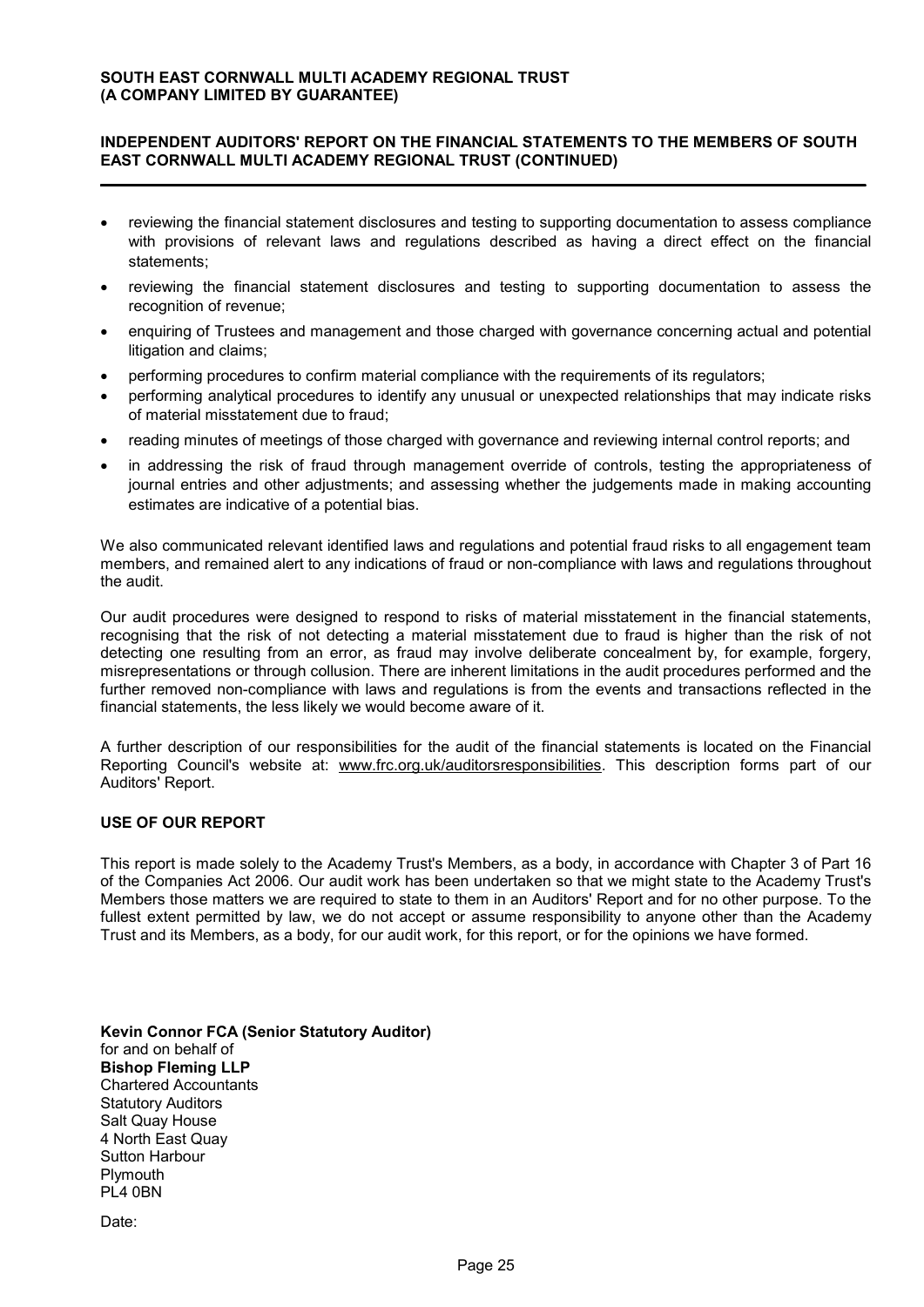### INDEPENDENT REPORTING ACCOUNTANT'S ASSURANCE REPORT ON REGULARITY TO SOUTH EAST CORNWALL MULTI ACADEMY REGIONAL TRUST AND THE EDUCATION & SKILLS FUNDING AGENCY

In accordance with the terms of our engagement letter dated 17 June 2019 and further to the requirements of the Education and Skills Funding Agency (ESFA) as included in the Academies Accounts Direction 2020 to 2021, we have carried out an engagement to obtain limited assurance about whether the expenditure disbursed and income received by South East Cornwall Multi Academy Regional Trust during the year 1 September 2020 to 31 August 2021 have been applied to the purposes identified by Parliament and the financial transactions conform to the authorities which govern them.

This report is made solely to South East Cornwall Multi Academy Regional Trust and ESFA in accordance with the terms of our engagement letter. Our work has been undertaken so that we might state to South East Cornwall Multi Academy Regional Trust and ESFA those matters we are required to state in a report and for no other purpose. To the fullest extent permitted by law, we do not accept or assume responsibility to anyone other than South East Cornwall Multi Academy Regional Trust and ESFA, for our work, for this report, or for the conclusion we have formed.

#### RESPECTIVE RESPONSIBILITIES OF SOUTH EAST CORNWALL MULTI ACADEMY REGIONAL TRUST'S ACCOUNTING OFFICER AND THE REPORTING ACCOUNTANT

The accounting officer is responsible, under the requirements of South East Cornwall Multi Academy Regional Trust's funding agreement with the Secretary of State for Education dated 23 March 2017 and the Academies Financial Handbook, extant from 1 September 2020, for ensuring that expenditure disbursed and income received is applied for the purposes intended by Parliament and the financial transactions conform to the authorities which govern them.

Our responsibilities for this engagement are established in the United Kingdom by our profession's ethical guidance and are to obtain limited assurance and report in accordance with our engagement letter and the requirements of the Academies Accounts Direction 2020 to 2021. We report to you whether anything has come to our attention in carrying out our work which suggests that in all material respects, expenditure disbursed and income received during the year 1 September 2020 to 31 August 2021 have not been applied to purposes intended by Parliament or that the financial transactions do not conform to the authorities which govern them.

### APPROACH

We conducted our engagement in accordance with the Framework and Guide for External Auditors and Reporting Accountant of Academy Trusts issued by ESFA. We performed a limited assurance engagement as defined in our engagement letter.

The objective of a limited assurance engagement is to perform such procedures as to obtain information and explanations in order to provide us with sufficient appropriate evidence to express a negative conclusion on regularity.

A limited assurance engagement is more limited in scope than a reasonable assurance engagement and consequently does not enable us to obtain assurance that we would become aware of all significant matters that might be identified in a reasonable assurance engagement. Accordingly, we do not express a positive opinion.

Our engagement includes examination, on a test basis, of evidence relevant to the regularity and propriety of the Academy Trust's income and expenditure.

Our work on regularity included a review of the internal controls policies and procedures that have been implemented and an assessment of their design and effectiveness to understand how the Academy Trust complied with the framework of authorities. We also reviewed the reports commissioned by the Trustees to assess the internal controls throughout the year.

We performed detailed testing based on our assessment of the risk of material irregularity, impropriety and noncompliance. This work was integrated with our audit on the financial statements where appropriate and included analytical review and detailed substantive testing of transactions.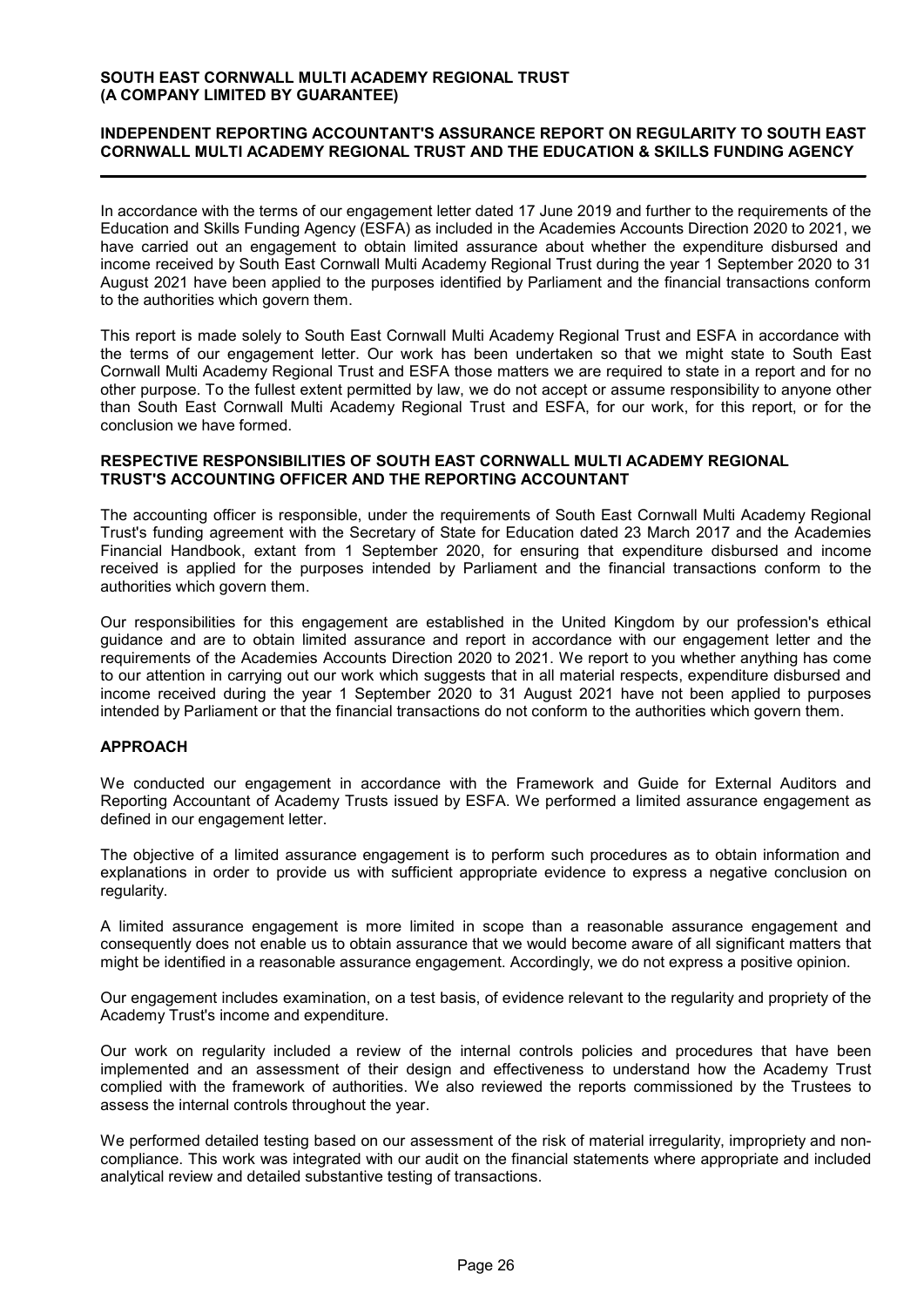#### INDEPENDENT REPORTING ACCOUNTANT'S ASSURANCE REPORT ON REGULARITY TO SOUTH EAST CORNWALL MULTI ACADEMY REGIONAL TRUST AND THE EDUCATION & SKILLS FUNDING AGENCY (CONTINUED)

#### **CONCLUSION**

In the course of our work, nothing has come to our attention which suggest in all material respects the expenditure disbursed and income received during the year 1 September 2020 to 31 August 2021 has not been applied to purposes intended by Parliament and the financial transactions do not conform to the authorities which govern them.

Kevin Connor FCA (Reporting Accountant) Bishop Fleming LLP Chartered Accountants Statutory Auditors Salt Quay House 4 North East Quay Sutton Harbour **Plymouth** PL4 0BN

Date: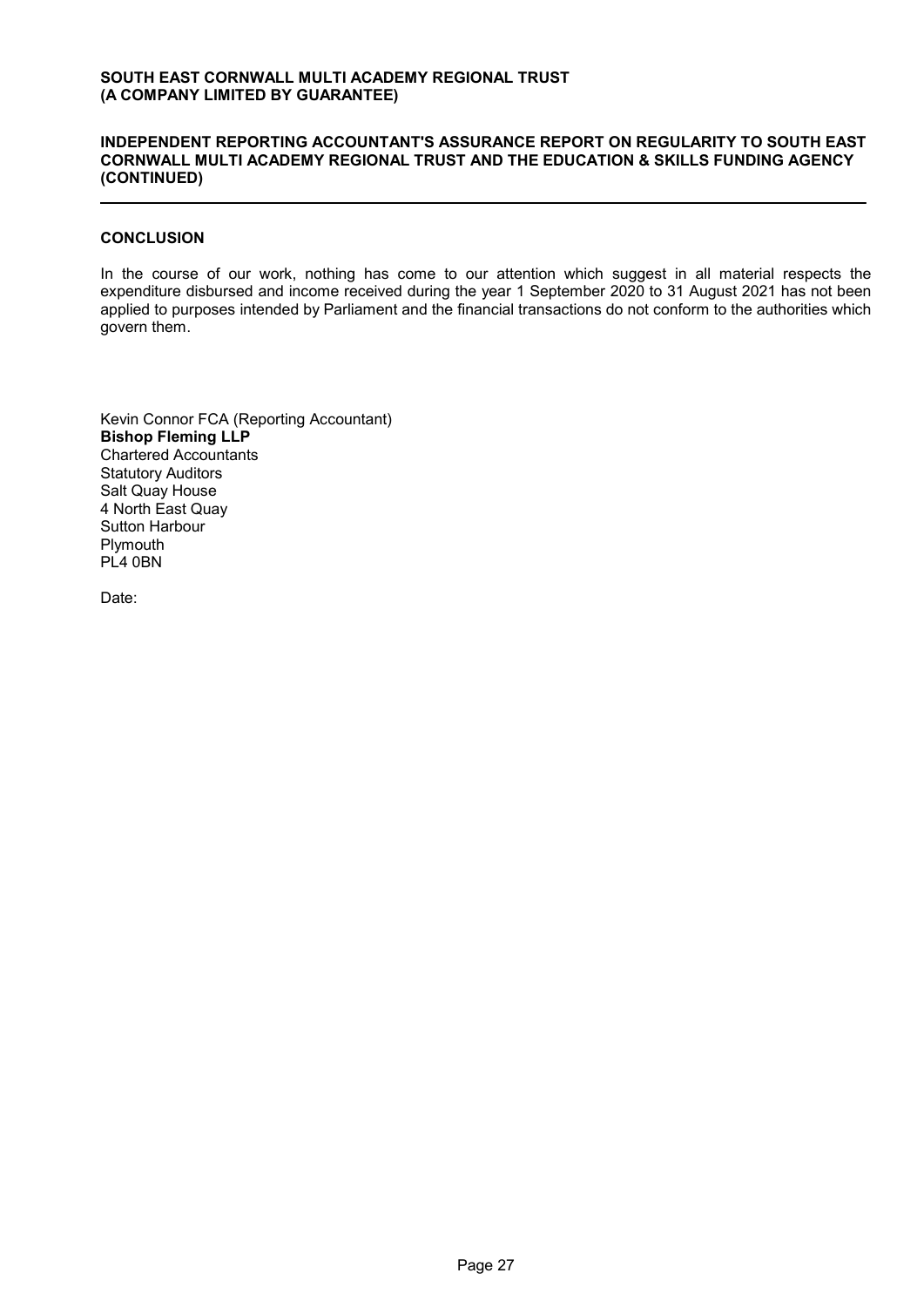#### STATEMENT OF FINANCIAL ACTIVITIES (INCORPORATING INCOME AND EXPENDITURE ACCOUNT) FOR THE YEAR ENDED 31 AUGUST 2021

|                                                            |             | <b>Unrestricted</b><br>funds<br>2021 | <b>Restricted</b><br>funds<br>2021 | <b>Restricted</b><br>fixed asset<br>funds<br>2021 | <b>Total</b><br>funds<br>2021 | Total<br>funds<br>2020 |
|------------------------------------------------------------|-------------|--------------------------------------|------------------------------------|---------------------------------------------------|-------------------------------|------------------------|
|                                                            | <b>Note</b> | £                                    | £                                  | £                                                 | £                             | £                      |
| Income from:                                               |             |                                      |                                    |                                                   |                               |                        |
| Donations and capital                                      | 3           | 9,039                                | 4,439                              | 898,119                                           | 911,597                       | 1,068,924              |
| grants<br>Other trading activities                         |             | 73,447                               |                                    |                                                   | 73,447                        | 125,249                |
| Investments                                                | 7           | 396                                  |                                    |                                                   | 396                           | 1,263                  |
| Charitable activities                                      | 4           | 214,856                              | 19,157,102                         |                                                   | 19,371,958                    | 18,327,749             |
| <b>Total income</b>                                        |             | 297,738                              | 19,161,541                         | 898,119                                           | 20,357,398                    | 19,523,185             |
| <b>Expenditure on:</b>                                     |             |                                      |                                    |                                                   |                               |                        |
| Raising funds                                              |             | 2,608                                |                                    |                                                   | 2,608                         | 4,849                  |
| Charitable activities                                      |             | 228,689                              | 19,256,505                         | 1,131,002                                         | 20,616,196                    | 20,146,025             |
| <b>Total expenditure</b>                                   |             | 231,297                              | 19,256,505                         | 1,131,002                                         | 20,618,804                    | 20,150,874             |
| <b>NET INCOME/</b><br>(EXPENDITURE)                        |             | 66,441                               | (94, 964)                          | (232, 883)                                        | (261, 406)                    | (627, 689)             |
| Transfers between<br>funds                                 | 19          |                                      | (254, 589)                         | 254,589                                           |                               |                        |
| Net movement in<br>funds before other<br>recognised        |             |                                      |                                    |                                                   |                               |                        |
| gains/(losses)                                             |             | 66,441                               | (349, 553)                         | 21,706                                            | (261, 406)                    | (627, 689)             |
| Other recognised<br>gains/(losses):<br>Actuarial losses on |             |                                      |                                    |                                                   |                               |                        |
| defined benefit<br>pension schemes                         | 26          |                                      | (2, 141, 000)                      |                                                   | (2, 141, 000)                 | (351,000)              |
| Net movement in<br>funds                                   |             | 66,441                               | (2,490,553)                        | 21,706                                            | (2,402,406)                   | (978, 689)             |
| <b>Reconciliation of</b><br>funds:                         |             |                                      |                                    |                                                   |                               |                        |
| Total funds brought                                        |             |                                      |                                    |                                                   |                               |                        |
| forward                                                    |             | 368,251                              | (6,831,716)                        | 34,504,596                                        | 28,041,131                    | 29,019,820             |
| Net movement in funds                                      |             | 66,441                               | (2,490,553)                        | 21,706                                            | (2,402,406)                   | (978, 689)             |
| <b>Total funds carried</b><br>forward                      |             | 434,692                              | (9,322,269)                        | 34,526,302                                        | 25,638,725                    | 28,041,131             |

The Statement of Financial Activities includes all gains and losses recognised in the year.

The notes on pages 31 to 60 form part of these financial statements.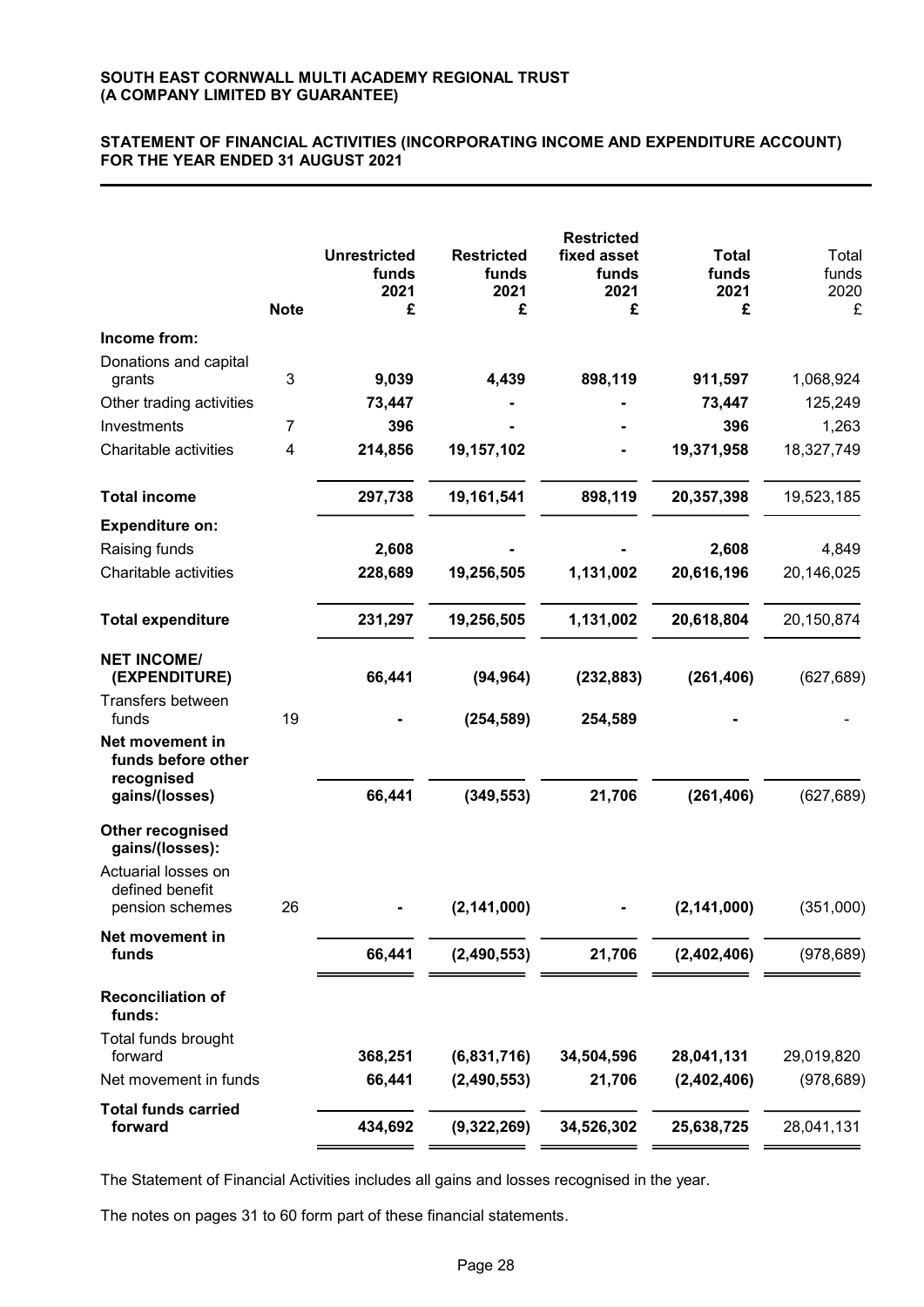#### SOUTH EAST CORNWALL MULTI ACADEMY REGIONAL TRUST (A COMPANY LIMITED BY GUARANTEE) REGISTERED NUMBER:07542166

#### BALANCE SHEET AS AT 31 AUGUST 2021

| <b>Fixed assets</b>                                           | <b>Note</b> |                | 2021<br>£      |              | 2020<br>£   |
|---------------------------------------------------------------|-------------|----------------|----------------|--------------|-------------|
| Tangible assets                                               | 15          |                | 32,990,490     |              | 33,197,046  |
| <b>Current assets</b>                                         |             |                |                |              |             |
| <b>Stocks</b>                                                 | 16          | 3,811          |                | 7,770        |             |
| <b>Debtors</b>                                                | 17          | 692,104        |                | 700,899      |             |
| Cash at bank and in hand                                      | 23          | 3,719,010      |                | 3,232,767    |             |
|                                                               |             | 4,414,925      |                | 3,941,436    |             |
| Creditors: amounts falling due within one<br>year             | 18          | (1, 295, 690)  |                | (1,612,351)  |             |
| <b>Net current assets</b>                                     |             |                | 3,119,235      |              | 2,329,085   |
| <b>Total assets less current liabilities</b>                  |             |                | 36,109,725     |              | 35,526,131  |
| Net assets excluding pension liability                        |             |                | 36,109,725     |              | 35,526,131  |
| Defined benefit pension scheme liability                      | 26          |                | (10, 471, 000) |              | (7,485,000) |
| <b>Total net assets</b>                                       |             |                | 25,638,725     |              | 28,041,131  |
| <b>Funds of the Academy Trust</b><br><b>Restricted funds:</b> |             |                |                |              |             |
| Fixed asset funds                                             | 19          | 34,526,302     |                | 34,504,596   |             |
| Restricted income funds                                       | 19          | 1,148,731      |                | 653,284      |             |
| Restricted funds excluding pension liability                  | 19          | 35,675,033     |                | 35, 157, 880 |             |
| Pension reserve                                               | 19          | (10, 471, 000) |                | (7,485,000)  |             |
| <b>Total restricted funds</b>                                 | 19          |                | 25,204,033     |              | 27,672,880  |
| <b>Unrestricted income funds</b>                              | 19          |                | 434,692        |              | 368,251     |
| <b>Total funds</b>                                            |             |                | 25,638,725     |              | 28,041,131  |

The financial statements on pages 28 to 60 were approved by the Trustees, and authorised for issue on and are signed on their behalf, by:

# R Newton Chance

(Chair of Trustees)

The notes on pages 31 to 60 form part of these financial statements.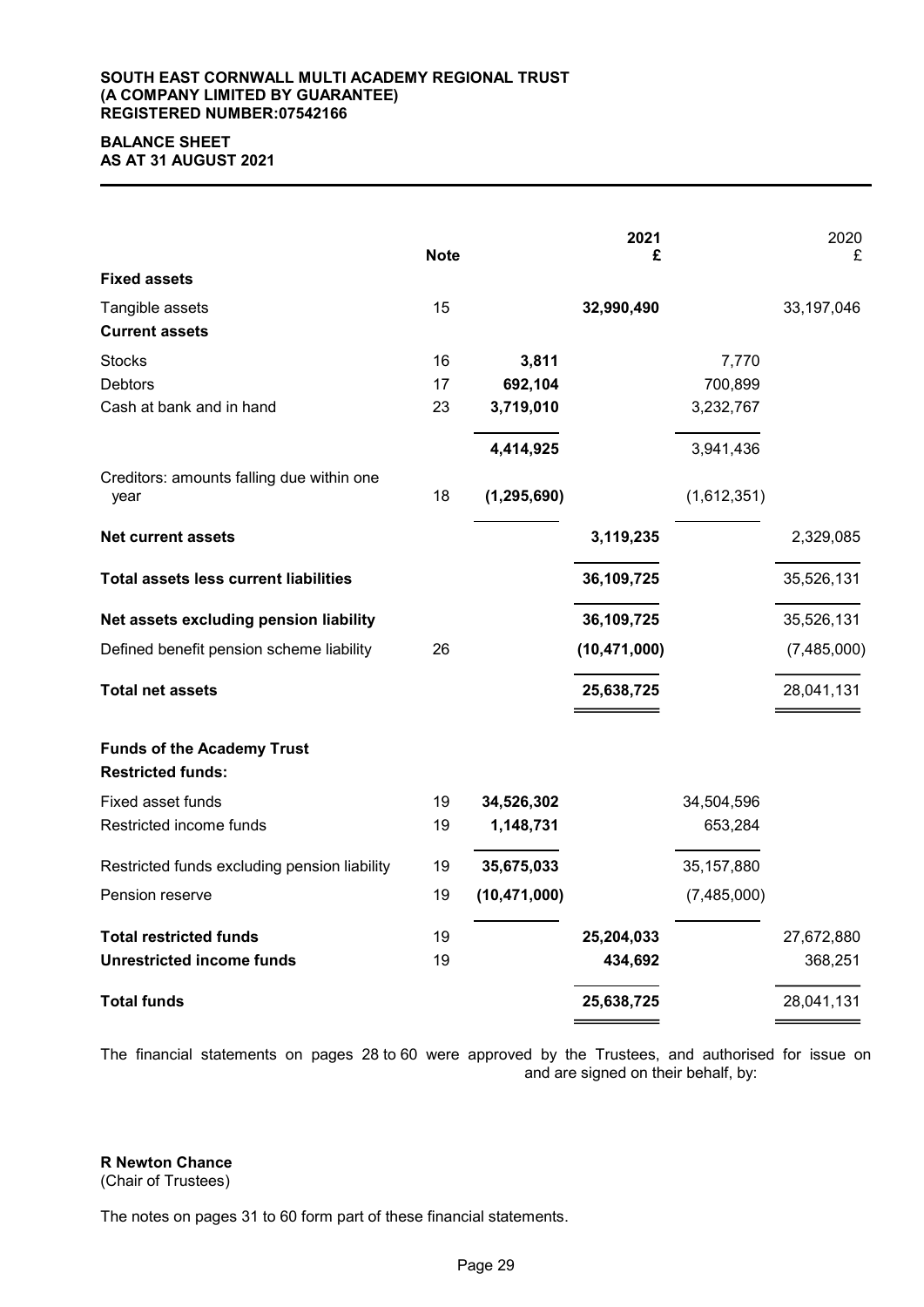### STATEMENT OF CASH FLOWS FOR THE YEAR ENDED 31 AUGUST 2021

| Cash flows from operating activities                   | <b>Note</b> | 2021<br>£ | 2020<br>£ |
|--------------------------------------------------------|-------------|-----------|-----------|
| Net cash provided by operating activities              | 21          | 476,462   | 683,589   |
| Cash flows from investing activities                   | 22          | 9,781     | 65,557    |
| Change in cash and cash equivalents in the year        |             | 486,243   | 749,146   |
| Cash and cash equivalents at the beginning of the year |             | 3,232,767 | 2,483,621 |
| Cash and cash equivalents at the end of the year       | 23, 24      | 3,719,010 | 3,232,767 |

The notes on pages 31 to 60 form part of these financial statements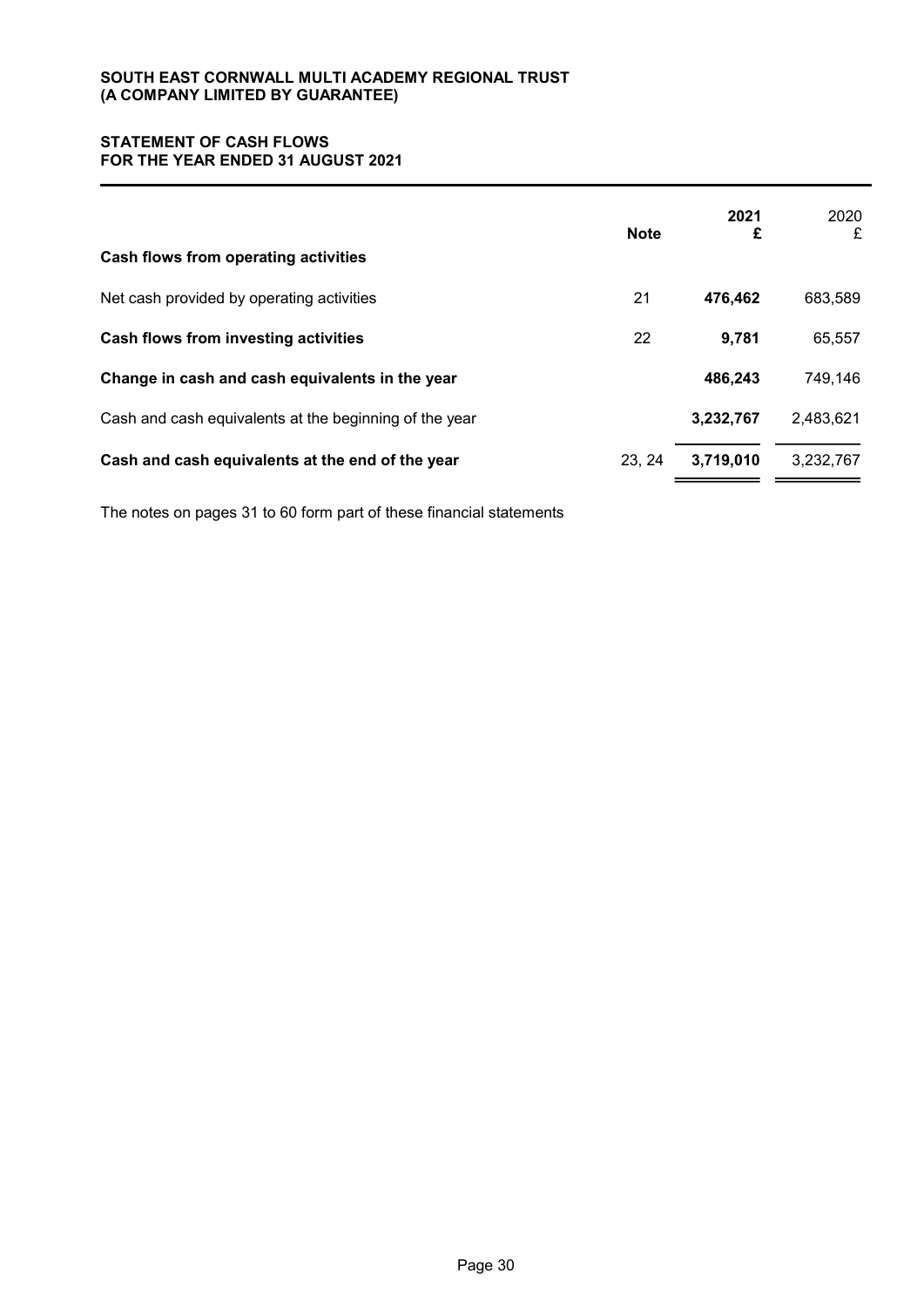#### 1. ACCOUNTING POLICIES

A summary of the principal accounting policies adopted (which have been applied consistently, except where noted), judgements and key sources of estimation uncertainty, is set out below.

#### 1.1 BASIS OF PREPARATION OF FINANCIAL STATEMENTS

The financial statements of the Academy Trust, which is a public benefit entity under FRS 102, have been prepared under the historic cost convention in accordance with the Financial Reporting Standard Applicable in the UK and Republic of Ireland (FRS 102), the Accounting and Reporting by Charities: Statement of Recommended Practice applicable to charities preparing their accounts in accordance with the Financial Reporting Standard applicable in the UK and Republic of Ireland (FRS 102) (Charities SORP (FRS 102)), the Academies Accounts Direction 2019 to 2021 issued by ESFA, the Charities Act 2011 and the Companies Act 2006.

### 1.2 GOING CONCERN

The Trustees assess whether the use of Going Concern is appropriate i.e. whether there are any material uncertainties related to events or conditions that may cast significant doubt on the ability of the Academy Trust to continue as a Going Concern. The Trustees make this assessment in respect of a period of at least one year from the date of authorisation for issue of the financial statements and have concluded that the Academy Trust has adequate resources to continue in operational existence for the foreseeable future and there are no material uncertainties about the Academy Trust's ability to continue as a Going Concern, thus they continue to adopt the Going Concern basis of accounting in preparing the financial statements.

#### 1.3 INCOME

All incoming resources are recognised when the Academy Trust has entitlement to the funds, the receipt is probable and the amount can be measured reliably.

#### Grants

Grants are included in the Statement of Financial Activities on a receivable basis. The balance of income received for specific purposes but not expended during the period is shown in the relevant funds on the Balance Sheet. Where income is received in advance of meeting any performancerelated conditions there is not unconditional entitlement to the income and its recognition is deferred and included in creditors as deferred income until the performance-related conditions are met. Where entitlement occurs before income is received, the income is accrued.

General Annual Grant is recognised in full in the Statement of Financial Activities in the year for which it is receivable and any abatement in respect of the year is deducted from income and recognised as a liability.

Capital grants are recognised in full when there is an unconditional entitlement to the grant. Unspent amounts of capital grants are reflected in the Balance Sheet in the restricted fixed asset fund. Capital grants are recognised when there is entitlement and are not deferred over the life of the asset on which they are expended.

#### Sponsorship income

Sponsorship income provided to the Academy Trust which amounts to a donation is recognised in the Statement of Financial Activities in the year in which it is receivable (where there are no performancerelated conditions), where receipt is probable and it can be measured reliably.

#### **Donations**

Donations are recognised on a receivable basis (where there are no performance-related conditions), where the receipt is probable and the amount can be reliably measured.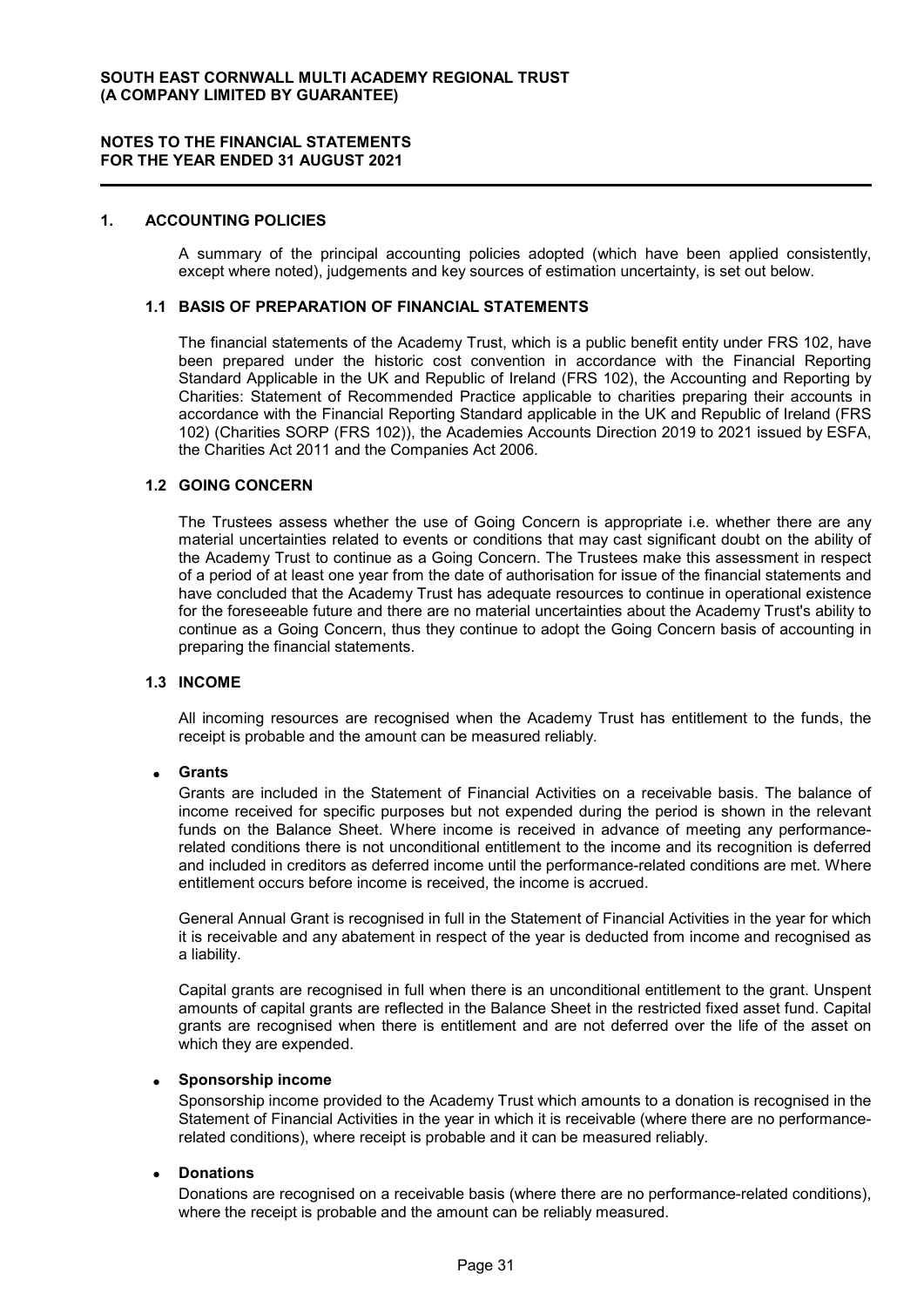#### 1. ACCOUNTING POLICIES (continued)

#### 1.3 INCOME (CONTINUED)

#### Other income

Other income, including the hire of facilities, is recognised in the year it is receivable and to the extent the Academy Trust has provided the goods or services.

#### 1.4 EXPENDITURE

Expenditure is recognised once there is a legal or constructive obligation to transfer economic benefit to a third party, it is probable that a transfer of economic benefits will be required in settlement and the amount of the obligation can be measured reliably. Expenditure is classified by activity. The costs of each activity are made up of the total of direct costs and shared costs, including support costs involved in undertaking each activity. Direct costs attributable to a single activity are allocated directly to that activity. Shared costs which contribute to more than one activity and support costs which are not attributable to a single activity are apportioned between those activities on a basis consistent with the use of resources. Central staff costs are allocated on the basis of time spent, and depreciation charges allocated on the portion of the asset's use.

#### Expenditure on raising funds

This includes all expenditure incurred by the Academy Trust to raise funds for its charitable purposes and includes costs of all fundraising activities events and non-charitable trading.

#### Charitable activities

These are costs incurred on the Academy Trust's educational operations, including support costs and costs relating to the governance of the Academy Trust apportioned to charitable activities.

All resources expended are inclusive of irrecoverable VAT.

### 1.5 INTEREST RECEIVABLE

Interest on funds held on deposit is included when receivable and the amount can be measured reliably by the Academy Trust; this is normally upon notification of the interest paid or payable by the institution with whom the funds are deposited.

#### 1.6 TAXATION

The Academy Trust is considered to pass the tests set out in Paragraph 1 Schedule 6 of the Finance Act 2010 and therefore it meets the definition of a charitable company for UK corporation tax purposes.

Accordingly, the Academy Trust is potentially exempt from taxation in respect of income or capital gains received within categories covered by Part 11, chapter 3 of the Corporation Tax Act 2010 or Section 256 of the Taxation of Chargeable Gains Act 1992, to the extent that such income or gains are applied exclusively to charitable purposes.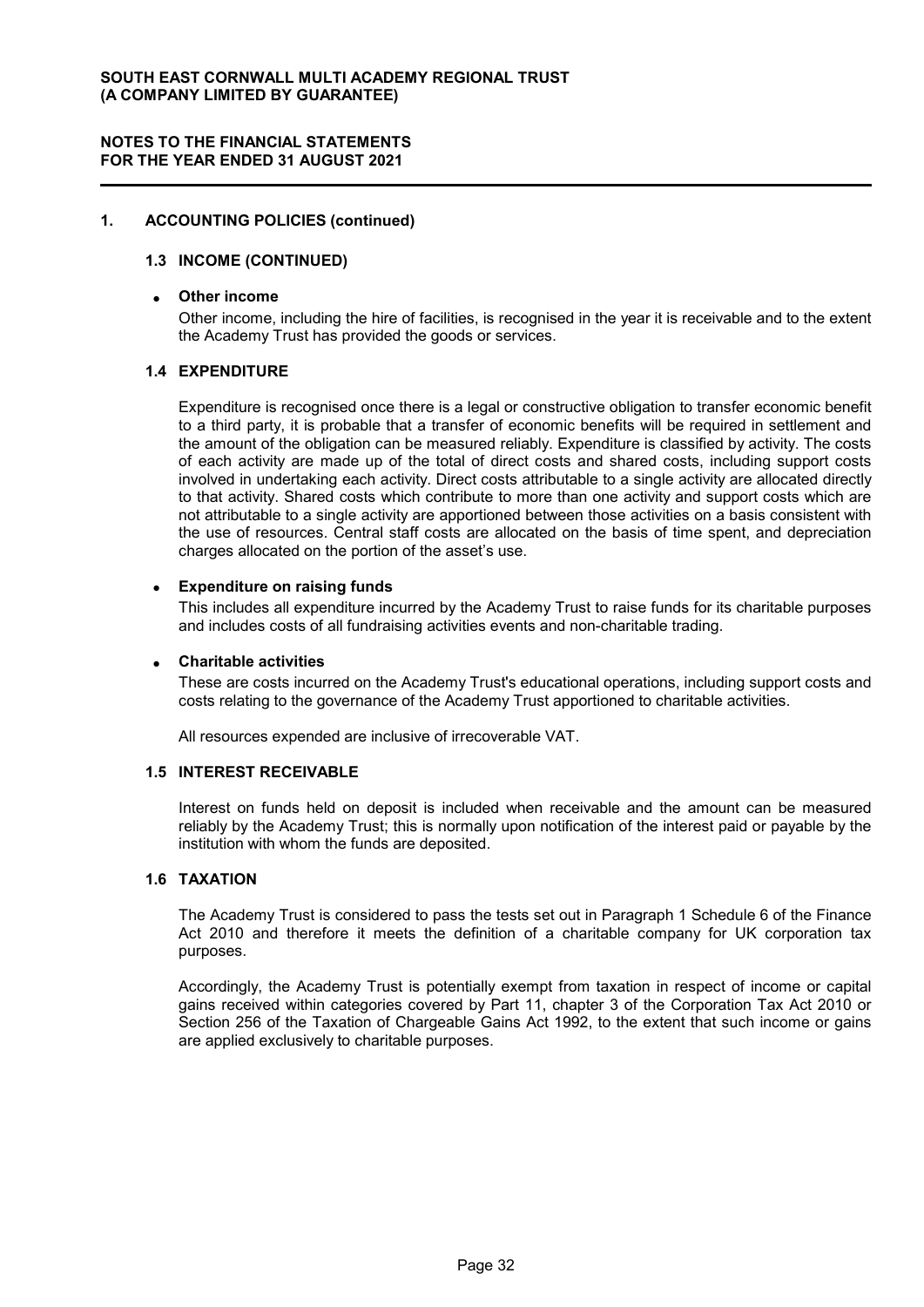#### NOTES TO THE FINANCIAL STATEMENTS FOR THE YEAR ENDED 31 AUGUST 2021

### 1. ACCOUNTING POLICIES (continued)

#### 1.7 TANGIBLE FIXED ASSETS

Assets costing £1,000 or more are capitalised as tangible fixed assets and are carried at cost, net of depreciation and any provision for impairment.

Where tangible fixed assets have been acquired with the aid of specific grants, either from the government or from the private sector, they are included in the Balance Sheet at cost and depreciated over their expected useful economic life. Where there are specific conditions attached to the funding requiring the continued use of the asset, the related grants are credited to a restricted fixed asset fund in the Statement of Financial Activities and carried forward in the Balance Sheet. Depreciation on the relevant assets is charged directly to the restricted fixed asset fund in the Statement of Financial Activities. Where tangible fixed assets have been acquired with unrestricted funds, depreciation on such assets is charged to the unrestricted fund.

On conversion, the Academies joining the Trust were granted a 125 year lease from the Local Authority for the land and buildings previously occupied by the Local Authority school. On conversion the long term leasehold property was recognised as a donation from the Local Authority and was valued using the depreciated replacement cost method.

Depreciation is provided on all tangible fixed assets other than freehold land, at rates calculated to write off the cost of these assets, less their estimated residual value, over their expected useful lives on the following bases:

| Freehold property            | - 2% straight line                  |
|------------------------------|-------------------------------------|
| Long-term leasehold property | - 5% / 4% / 2% / 0.8% straight line |
| Office equipment             | - 20% straight line                 |
| Computer equipment           | - 33% straight line                 |

Assets in the course of construction are included at cost. Depreciation on these assets is not charged until they are brought into use and reclassified to freehold or leasehold land and buildings.

A review for impairment of a fixed asset is carried out if events or changes in circumstances indicate that the carrying value of any fixed asset may not be recoverable. Shortfalls between the carrying value of fixed assets and their recoverable amounts are recognised as impairments. Impairment losses are recognised in the Statement of Financial Activities.

#### 1.8 STOCKS

Stocks are valued at the lower of cost and net realisable value after making due allowance for obsolete and slow-moving stocks. Cost is based on the cost of purchases on a first in first out basis.

### 1.9 DEBTORS

Trade and other debtors with no stated interest rate and due within one year are recorded at the amount of the cash or other consideration expected to be received. Prepayments are valued at the amount paid.

#### 1.10 CASH AT BANK AND IN HAND

Cash at bank and in hand includes cash and short term highly liquid investments with a short maturity of three months or less from the date of acquisition or opening of the deposit or similar account and cash on deposit that has a notice period of less than 30 days.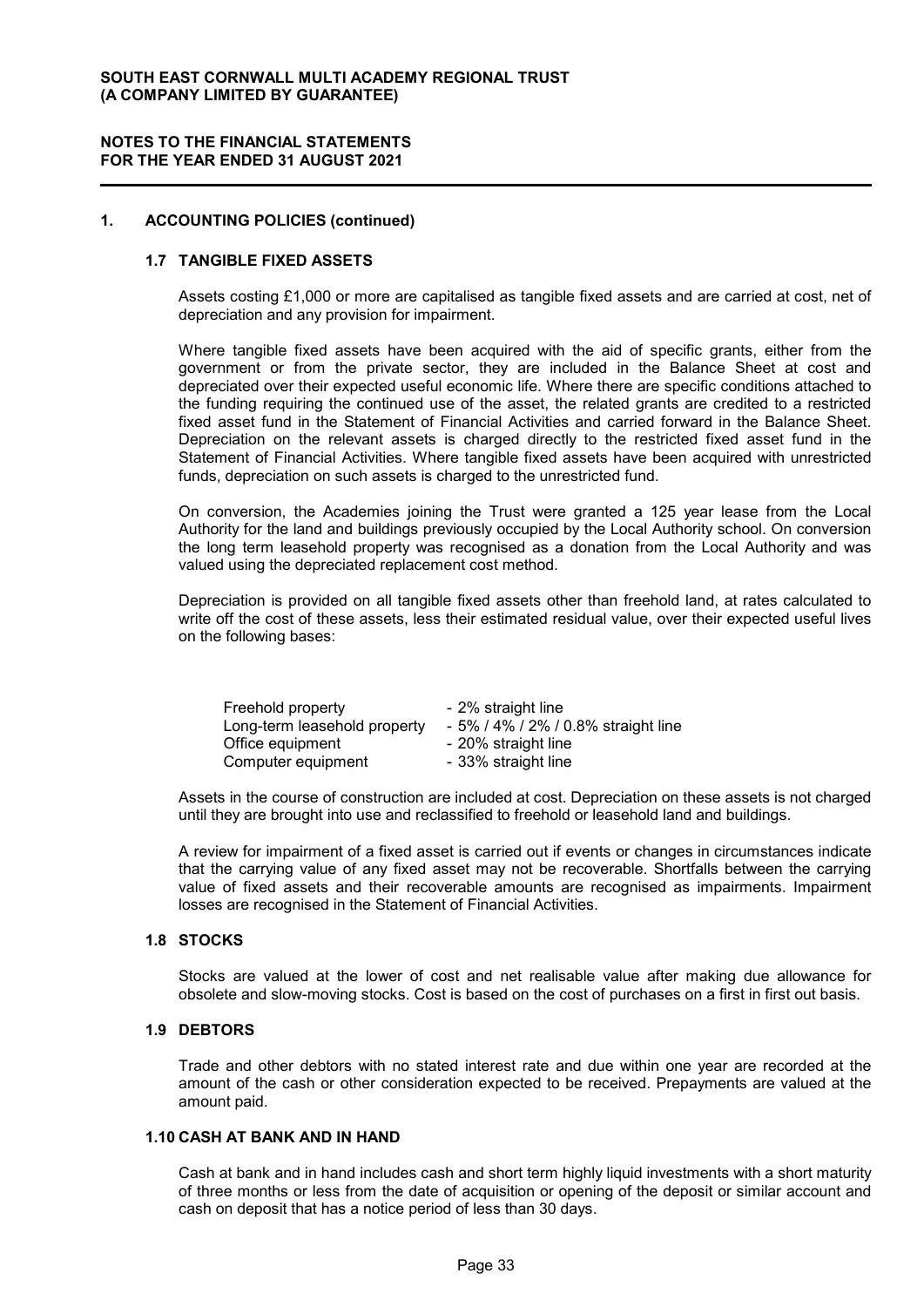#### 1. ACCOUNTING POLICIES (continued)

#### 1.11 LIABILITIES

Liabilities are recognised when there is an obligation at the Balance Sheet date as a result of a past event, it is probable that a transfer of economic benefit will be required in settlement, and the amount of the settlement can be estimated reliably. Liabilities are recognised at the amount that the Academy Trust anticipates it will pay to settle the debt or the amount it has received as advanced payments for the goods or services it must provide.

#### 1.12 FINANCIAL INSTRUMENTS

The Academy Trust only holds basic financial instruments as defined in FRS 102. The financial assets and financial liabilities of the Academy Trust and their measurement bases are as follows:

Financial assets - trade and other debtors are basic financial instruments and are debt instruments measured at amortised cost as detailed in note 17. Prepayments are not financial instruments. Cash at bank is classified as a basic financial instrument and is measured at face value.

Financial liabilities - trade creditors, accruals and other creditors are financial instruments, and are measured at amortised cost as detailed in note 18. Taxation and social security are not included in the financial instruments disclosure definition. Deferred income is not deemed to be a financial liability, as the cash settlement has already taken place and there is an obligation to deliver services rather than cash or another financial instrument.

### 1.13 OPERATING LEASES

Rentals paid under operating leases are charged to the Statement of Financial Activities on a straight line basis over the lease term.

#### 1.14 PENSIONS

Retirement benefits to employees of the Academy Trust are provided by the Teachers' Pension Scheme ("TPS") and the Local Government Pension Scheme ("LGPS"). These are defined benefit schemes.

The TPS is an unfunded scheme and contributions are calculated so as to spread the cost of pensions over employees' working lives with the Academy Trust in such a way that the pension cost is a substantially level percentage of current and future pensionable payroll. The contributions are determined by the Government Actuary on the basis of quadrennial valuations using a prospective unit credit method. TPS is an unfunded multi-employer scheme with no underlying assets to assign between employers. Consequently, the TPS is treated as a defined contribution scheme for accounting purposes and the contributions recognised in the period to which they relate.

The LGPS is a funded multi-employer scheme and the assets are held separately from those of the Academy Trust in separate Trustee administered funds. Pension scheme assets are measured at fair value and liabilities are measured on an actuarial basis using the projected unit credit method and discounted at a rate equivalent to the current rate of return on a high quality corporate bond of equivalent term and currency to the liabilities. The actuarial valuations are obtained at least triennially and are updated at each Balance Sheet date. The amounts charged to operating surplus are the current service costs and the costs of scheme introductions, benefit changes, settlements and curtailments. They are included as part of staff costs as incurred. Net interest on the net defined benefit liability/asset is also recognised in the Statement of Financial Activities and comprises the interest cost on the defined benefit obligation and interest income on the scheme assets, calculated by multiplying the fair value of the scheme assets at the beginning of the period by the rate used to discount the benefit obligations. The difference between the interest income on the scheme assets and the actual return on the scheme assets is recognised in other recognised gains and losses.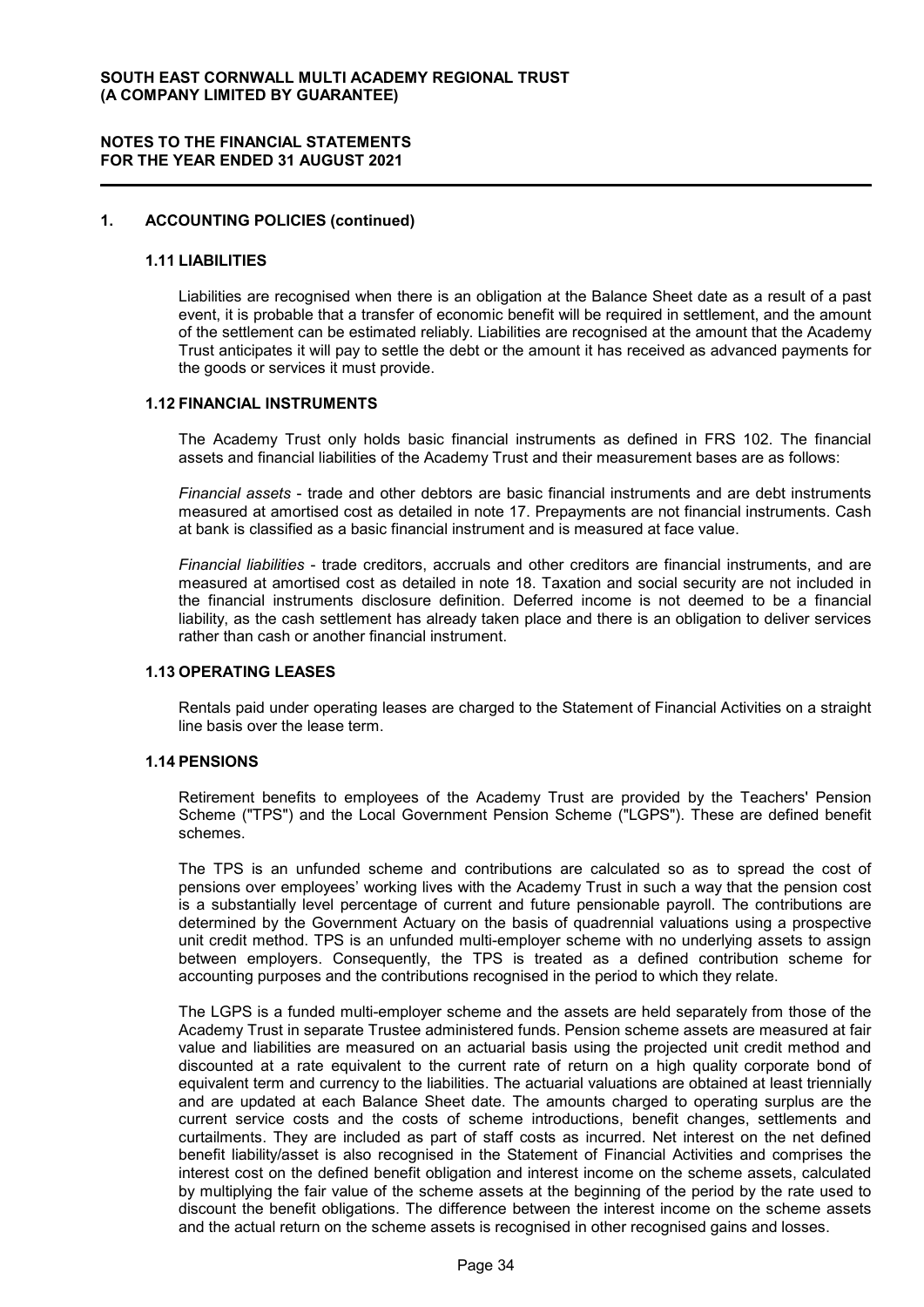#### 1. ACCOUNTING POLICIES (continued)

#### 1.14 PENSIONS (CONTINUED)

Actuarial gains and losses are recognised immediately in other recognised gains and losses.

#### 1.15 AGENCY ARRANGEMENTS

The Academy Trust acts as an agent in distributing 16-19 bursary funds from ESFA. Payments received from ESFA and subsequent disbursements to students are excluded from the Statement of Financial Activities as the Academy Trust does not have control over the charitable application of the funds. The funds received, paid and any balances held at period end are disclosed in Note 31.

#### 1.16 FUND ACCOUNTING

Unrestricted income funds represent those resources which may be used towards meeting any of the charitable objects of the Academy Trust at the discretion of the Trustees.

Restricted fixed asset funds are resources which are to be applied to specific capital purposes imposed by the funders where the asset acquired or created is held for a specific purpose.

Restricted general funds comprise all other restricted funds received with restrictions imposed by the funder/donor and include grants from the Department for Education Group.

Transfers are made between restricted funds and restricted fixed asset funds where restricted funds are used to purchase fixed assets.

#### 2. CRITICAL ACCOUNTING ESTIMATES AND AREAS OF JUDGEMENT

Estimates and judgements are continually evaluated and are based on historical experience and other factors, including expectations of future events that are believed to be reasonable under the circumstances.

Critical accounting estimates and assumptions:

The Academy Trust makes estimates and assumptions concerning the future. The resulting accounting estimates and assumptions will, by definition, seldom equal the related actual results. The estimates and assumptions that have a significant risk of causing a material adjustment to the carrying amounts of assets and liabilities within the next financial year are discussed below.

The present value of the Local Government Pension Scheme defined benefit liability depends on a number of factors that are determined on an actuarial basis using a variety of assumptions. The assumptions used in determining the net cost or income for pensions include the discount rate. Any changes in these assumptions, which are disclosed in note 26, will impact the carrying amount of the pension liability. Furthermore a roll forward approach which projects results from the latest full actuarial valuation performed at 31 March 2019 has been used by the actuary in valuing the pensions liability at 31 August 2021. Any differences between the figures derived from the roll forward approach and a full actuarial valuation would impact on the carrying amount of the pension liability.

#### Critical areas of judgement:

The Academy Trust obtains use of fixed assets as a lessee. The classification of such leases as operating or finance lease requires the Academy Trust to determine, based on an evaluation of the terms and conditions of the arrangements, whether it retains or acquires the significant risks and rewards of ownership of these assets and accordingly whether the lease requires an asset and liability to be recognised in the Balance Sheet.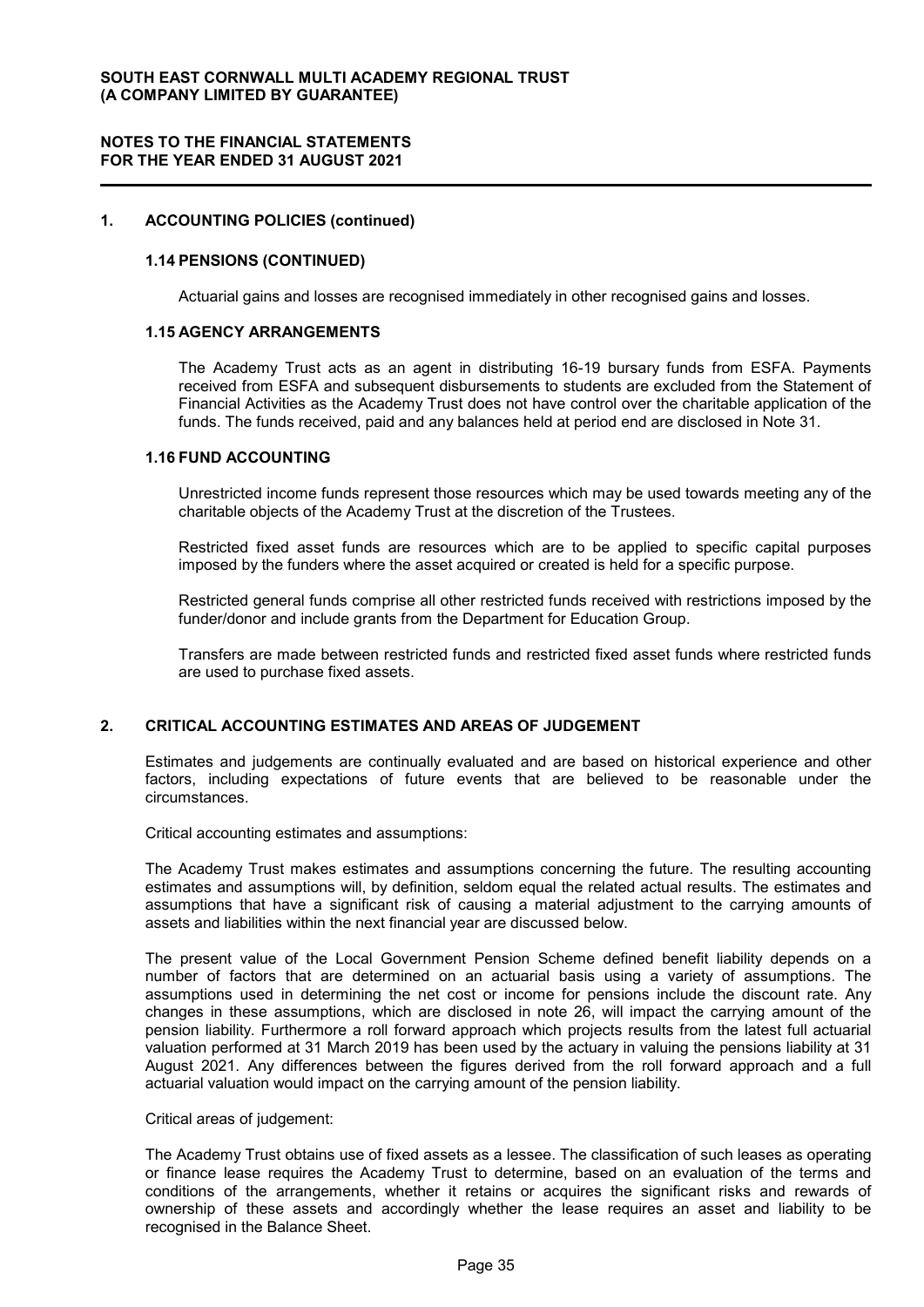### 3. INCOME FROM DONATIONS AND CAPITAL GRANTS

|                       | <b>Unrestricted</b><br>funds<br>2021<br>£ | <b>Restricted</b><br>funds<br>2021<br>£ | <b>Restricted</b><br>fixed asset<br>funds<br>2021<br>£ | <b>Total</b><br>funds<br>2021<br>£ |
|-----------------------|-------------------------------------------|-----------------------------------------|--------------------------------------------------------|------------------------------------|
| Donations             | 9,039                                     | 4,439                                   | 65,457                                                 | 78,935                             |
| <b>Capital Grants</b> | $\overline{\phantom{0}}$                  | $\blacksquare$                          | 832,662                                                | 832,662                            |
| <b>TOTAL 2021</b>     | 9,039                                     | 4,439                                   | 898,119                                                | 911,597                            |

|                                           | Unrestricted<br>funds<br>2020<br>£ | Restricted<br>funds<br>2020<br>£ | Restricted<br>fixed asset<br>funds<br>2020<br>£ | Total<br>funds<br>2020<br>£ |
|-------------------------------------------|------------------------------------|----------------------------------|-------------------------------------------------|-----------------------------|
| <b>Donations</b><br><b>Capital Grants</b> | 2,742<br>٠                         | 10,069<br>٠                      | $\overline{\phantom{0}}$<br>1,056,113           | 12,811<br>1,056,113         |
| <b>TOTAL 2020</b>                         | 2,742                              | 10,069                           | 1,056,113                                       | 1,068,924                   |

### 4. INCOME FROM CHARITABLE ACTIVITIES

|           | <b>Unrestricted</b> | <b>Restricted</b> | <b>Total</b> |
|-----------|---------------------|-------------------|--------------|
|           | funds               | funds             | funds        |
|           | 2021                | 2021              | 2021         |
|           | £                   | £                 | £            |
| Education | 214.856             | 19,157,102        | 19,371,958   |

Following clarification in the AAD, nursery activities which were previously separately identified as their own charitable activity have now been included within Educational activities reported throughout the accounts.

|           | Unrestricted<br>funds<br>2020 | Restricted<br>funds<br>2020 | Total<br>funds<br>2020<br>£ |
|-----------|-------------------------------|-----------------------------|-----------------------------|
| Education | 254,030                       | 18,073,719                  | 18,327,749                  |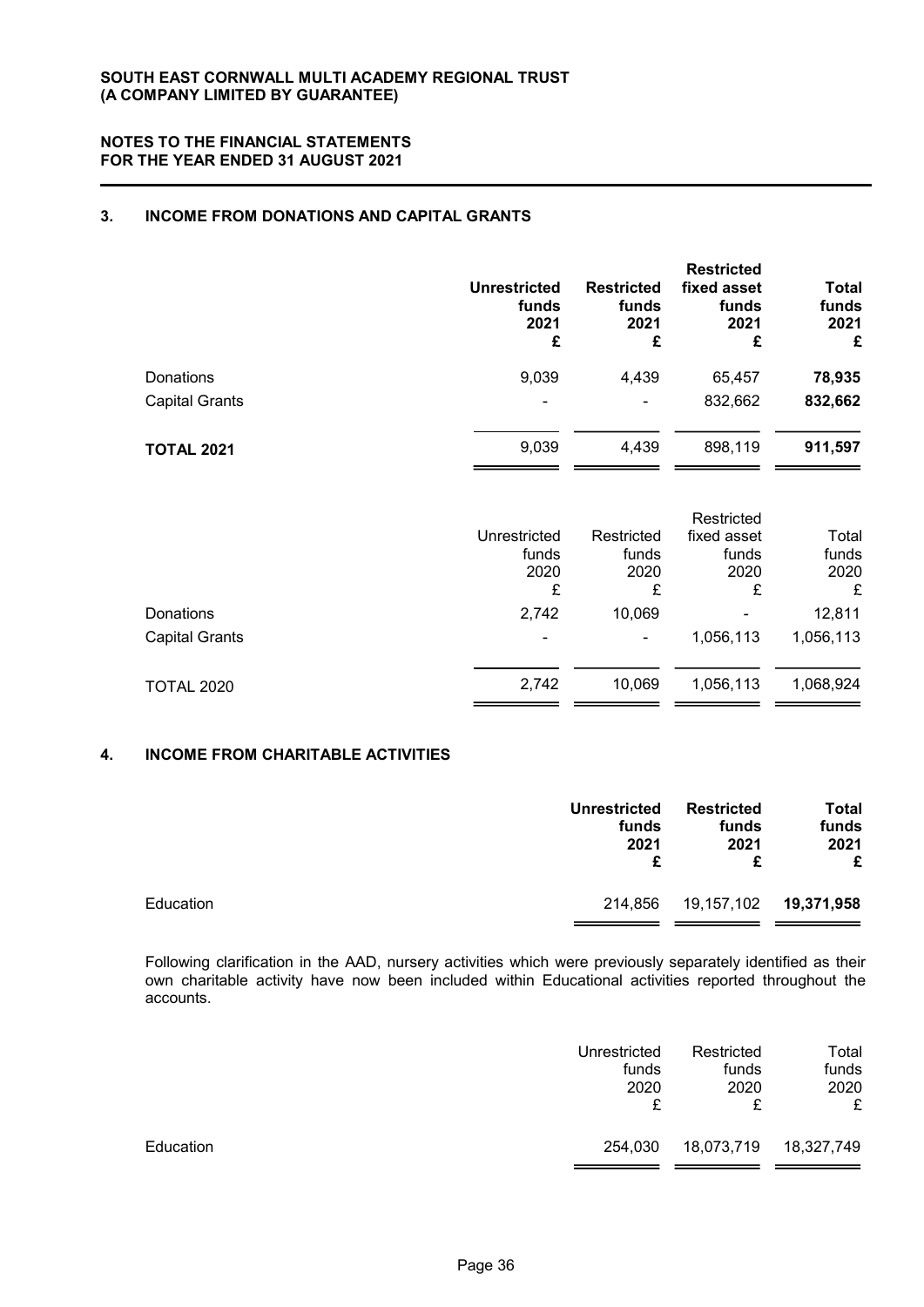### 5. FUNDING FOR THE ACADEMY'S EDUCATIONAL OPERATIONS

|                                                                                                  | <b>Unrestricted</b><br>funds<br>2021<br>£ | <b>Restricted</b><br>funds<br>2021<br>£ | <b>Total</b><br>funds<br>2021<br>£ |
|--------------------------------------------------------------------------------------------------|-------------------------------------------|-----------------------------------------|------------------------------------|
| <b>DfE/ESFA grants</b>                                                                           |                                           |                                         |                                    |
| <b>General Annual Grant</b>                                                                      |                                           | 15,842,203                              | 15,842,203                         |
| OTHER DFE/ESFA GRANTS                                                                            |                                           |                                         |                                    |
| Pupil Premium                                                                                    |                                           | 768,399                                 | 768,399                            |
| Teachers' Pension grant                                                                          |                                           | 601,261                                 | 601,261                            |
| Other DfE Group grants                                                                           |                                           | 788,632                                 | 788,632                            |
| <b>OTHER GOVERNMENT GRANTS</b>                                                                   |                                           |                                         | 18,000,495                         |
| <b>High Needs</b>                                                                                |                                           | 467,664                                 | 467,664                            |
| Other Government grants non capital                                                              |                                           | 175,810                                 | 175,810                            |
|                                                                                                  |                                           |                                         |                                    |
|                                                                                                  |                                           | 643,474                                 | 643,474                            |
| Other income from the Academy Trust's education<br><b>COVID-19 ADDITIONAL FUNDING (DFE/ESFA)</b> | 214,856                                   | 162,523                                 | 377,379                            |
| Catch-up Premium                                                                                 |                                           | 237,520                                 | 237,520                            |
| <b>COVID-19 ADDITIONAL FUNDING (NON-DFE/ESFA)</b>                                                |                                           | 237,520                                 | 237,520                            |
| Other COVID-19 funding                                                                           |                                           | 113,090                                 | 113,090                            |
|                                                                                                  |                                           | 113,090                                 | 113,090                            |
| <b>TOTAL 2021</b>                                                                                | 214,856                                   | 19, 157, 102                            | 19,371,958                         |
|                                                                                                  |                                           |                                         |                                    |

The Academy Trust received £237,520 of funding for catch-up premium and costs incurred in respect of this funding totalled £192,640, with £44,790 carried forward to spend in 2021/22.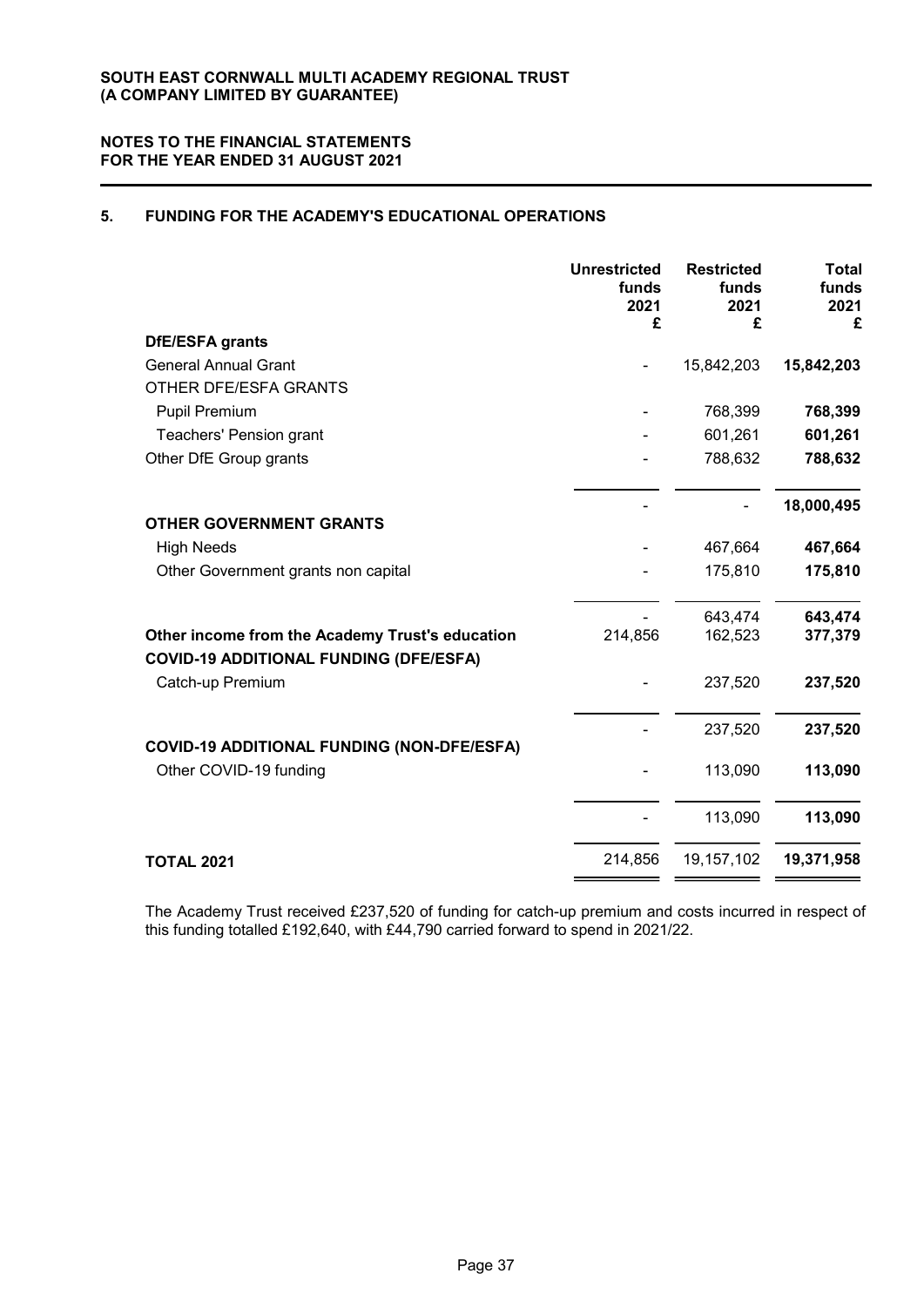### 5. FUNDING FOR THE ACADEMY'S EDUCATIONAL OPERATIONS (CONTINUED)

|                                                 | Unrestricted<br>funds<br>2020<br>£ | Restricted<br>funds<br>2020<br>£ | Total<br>funds<br>2020<br>£ |
|-------------------------------------------------|------------------------------------|----------------------------------|-----------------------------|
| <b>DFE/ESFA GRANTS</b>                          |                                    |                                  |                             |
| <b>General Annual Grant</b>                     |                                    | 15,168,911                       | 15,168,911                  |
| OTHER DFE/ESFA GRANTS                           |                                    |                                  |                             |
| <b>Pupil Premium</b>                            |                                    | 800,122                          | 800,122                     |
| Teachers' Pension grant                         |                                    | 815,304                          | 815,304                     |
| Other DfE Group grants                          |                                    | 522,630                          | 522,630                     |
| <b>OTHER GOVERNMENT GRANTS</b>                  |                                    |                                  | 17,306,967                  |
| <b>High Needs</b>                               |                                    | 420,159                          | 420,159                     |
| Other Government grants non capital             |                                    | 144,228                          | 144,228                     |
|                                                 |                                    | 564,387                          | 564,387                     |
| Other income from the Academy Trust's education | 254,030                            | 202,365                          | 456,395                     |
| <b>TOTAL 2020</b>                               | 254,030                            | 18,073,719                       | 18,327,749                  |

Following the reclassification in the Academies Accounts Direction 2020/21 of some grants received from the Department of Education and ESFA, the Trust's funding for Pupil Premium and Teachers' Pension are no longer reported under the Other DfE Group grants heading, but as separate lines under the Other DfE/ESFA grants heading. The prior year numbers have been reclassified.

### 6. INCOME FROM OTHER TRADING ACTIVITIES

|                              | <b>Unrestricted</b><br>funds<br>2021<br>£ | <b>Total</b><br>funds<br>2021<br>£ | Total<br>funds<br>2020<br>£ |
|------------------------------|-------------------------------------------|------------------------------------|-----------------------------|
| Lettings                     | 20,293                                    | 20,293                             | 55,254                      |
| Consultancy income           | 50,617                                    | 50,617                             | 65,146                      |
| Breakfast Club fees received | 2,537                                     | 2,537                              | 4,849                       |
| <b>TOTAL 2021</b>            | 73,447                                    | 73,447                             | 125,249                     |

All 2020 amounts relate to unrestricted funds.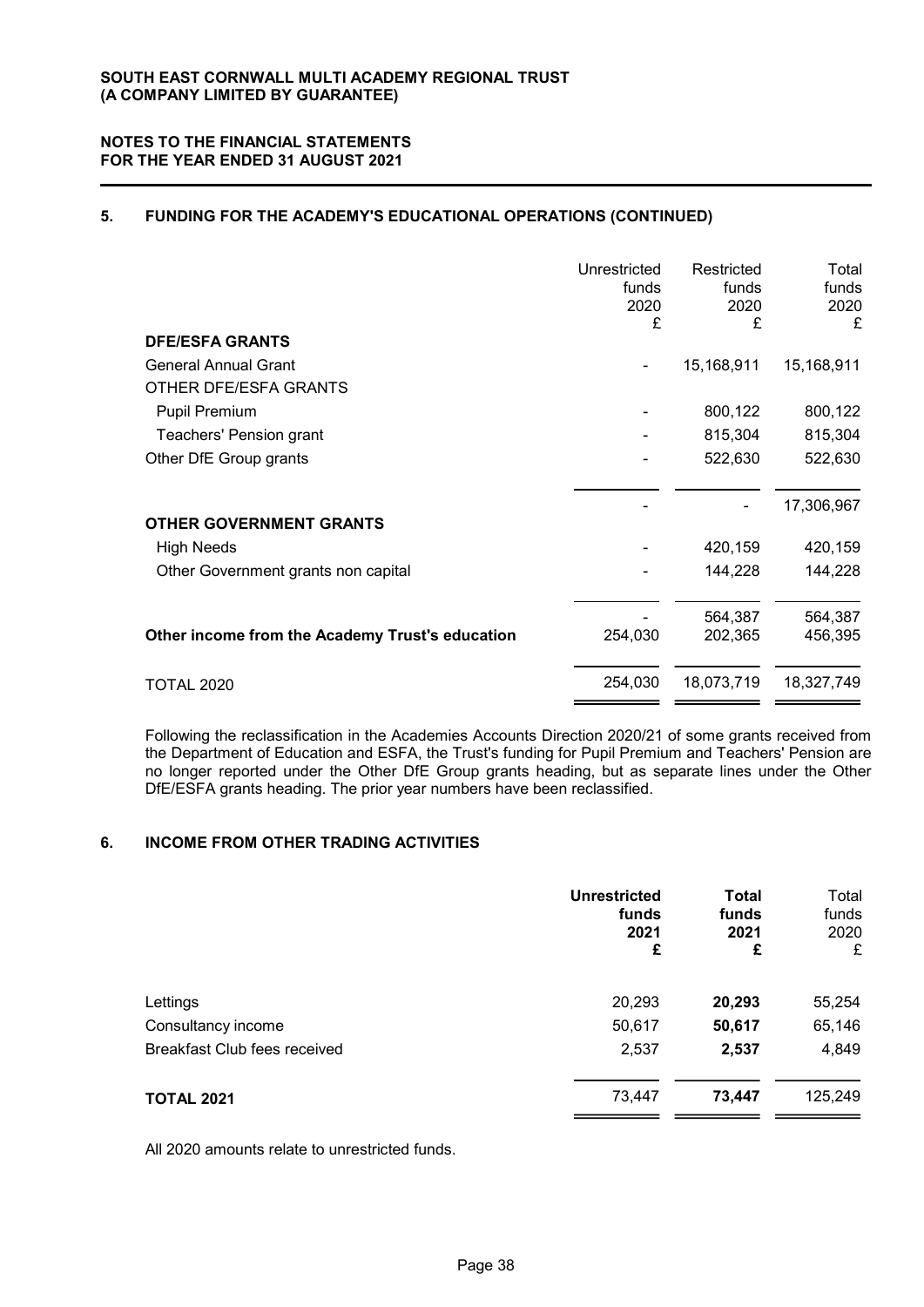### 7. INVESTMENT INCOME

|                      | <b>Unrestricted</b> | Total | Total |
|----------------------|---------------------|-------|-------|
|                      | funds               | funds | funds |
|                      | 2021                | 2021  | 2020  |
|                      | £                   | £     | £     |
| <b>Bank interest</b> | 396                 | 396   | 1,263 |

All 2020 amounts relate to unrestricted funds.

### 8. EXPENDITURE

|                                                | <b>Staff Costs</b><br>2021<br>£ | <b>Premises</b><br>2021<br>£ | <b>Other</b><br>2021<br>£ | Total<br>2021<br>£ |
|------------------------------------------------|---------------------------------|------------------------------|---------------------------|--------------------|
| Expenditure on fundraising trading activities: |                                 |                              |                           |                    |
| Direct costs<br><b>Educational activities</b>  | 2,236                           |                              | 372                       | 2,608              |
| Direct costs                                   | 13,558,277                      | 795,858                      | 1,435,397                 | 15,789,532         |
| Support costs                                  | 2,427,136                       | 760,638                      | 1,638,890                 | 4,826,664          |
| <b>TOTAL 2021</b>                              | 15,987,649                      | 1,556,496                    | 3,074,659                 | 20,618,804         |
|                                                | <b>Staff Costs</b><br>2020<br>£ | Premises<br>2020<br>£        | Other<br>2020<br>£        | Total<br>2020<br>£ |
| Expenditure on fundraising trading activities: |                                 |                              |                           |                    |
| Direct costs<br><b>Educational activities</b>  | 4,849                           |                              |                           | 4,849              |
| Direct costs                                   | 13,306,490                      | 936,837                      | 1,331,493                 | 15,574,820         |
| Support costs                                  | 2,393,324                       | 814,846                      | 1,363,035                 | 4,571,205          |
| <b>TOTAL 2020</b>                              | 15,704,663                      | 1,751,683                    | 2,694,528                 | 20,150,874         |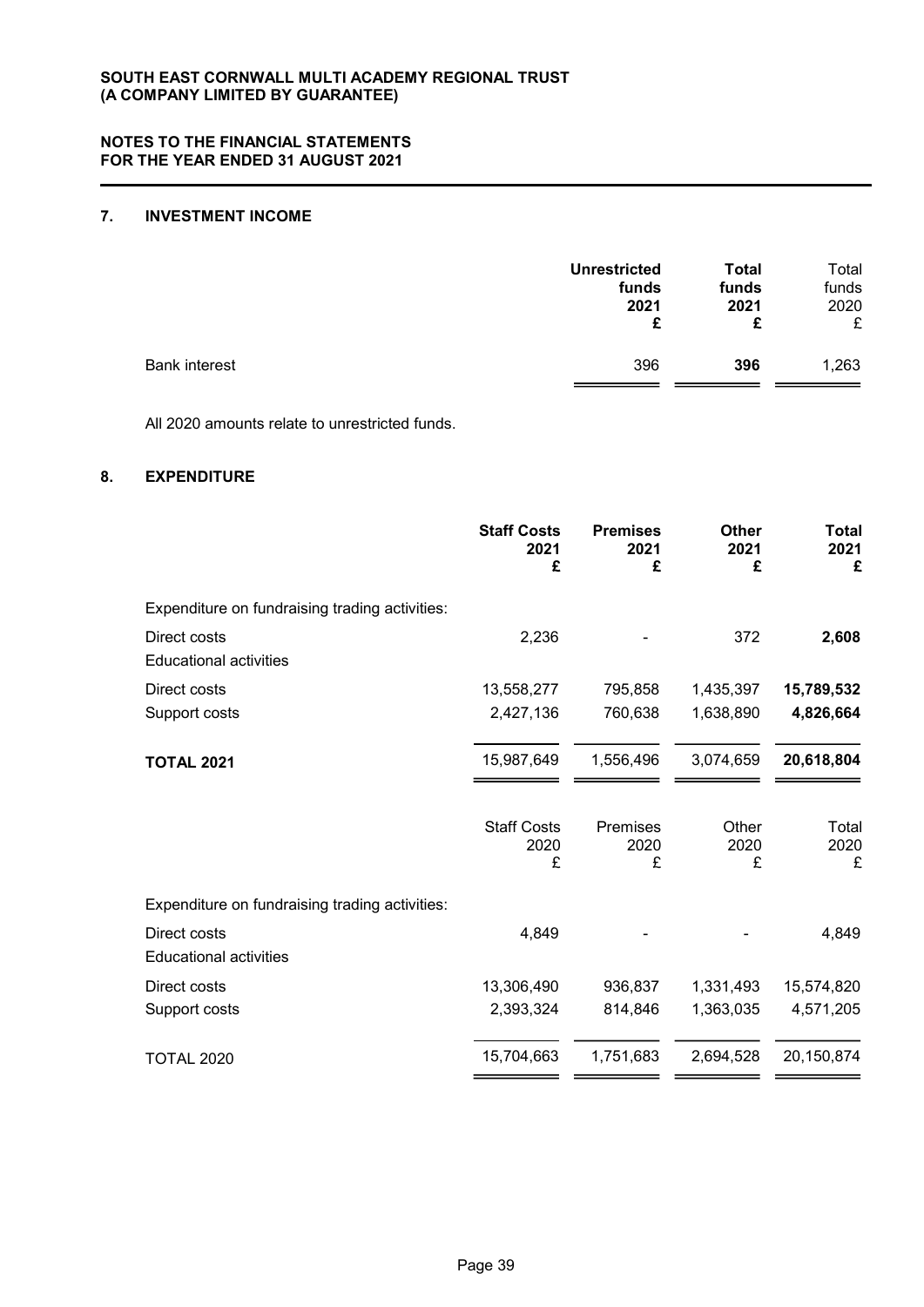### 9. ANALYSIS OF EXPENDITURE BY ACTIVITIES

|           | <b>Activities</b><br>undertaken<br>directly<br>2021<br>£ | <b>Support</b><br>costs<br>2021<br>£ | <b>Total</b><br>funds<br>2021<br>£ |
|-----------|----------------------------------------------------------|--------------------------------------|------------------------------------|
| Education | 15,789,532                                               | 4,826,664                            | 20,616,196                         |
|           | <b>Activities</b><br>undertaken<br>directly<br>2020<br>£ | Support<br>costs<br>2020<br>£        | Total<br>funds<br>2020<br>£        |
| Education | 15,574,820                                               | 4,571,205                            | 20,146,025                         |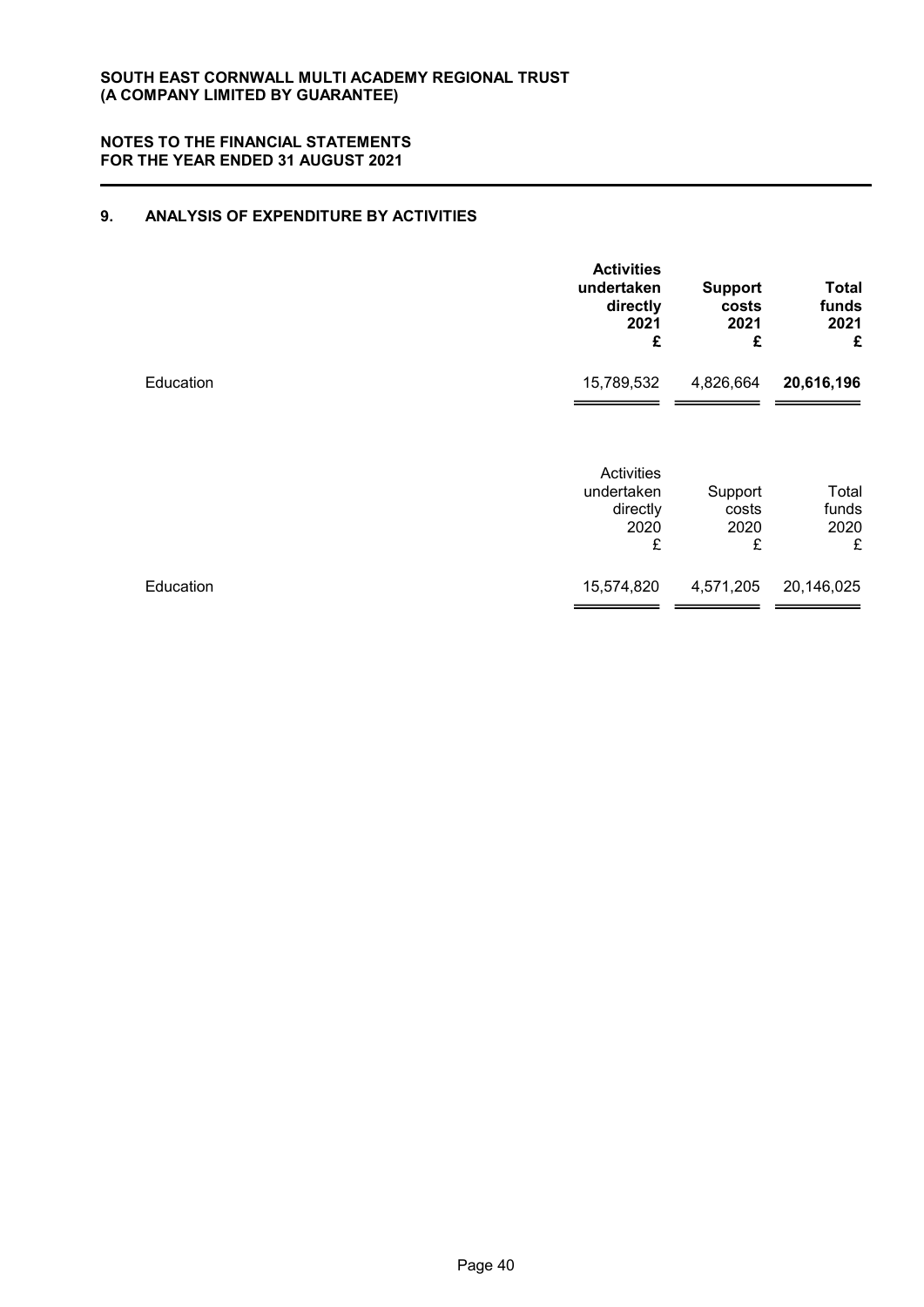# 9. ANALYSIS OF EXPENDITURE BY ACTIVITIES (CONTINUED)

### ANALYSIS OF SUPPORT COSTS

|                                       | <b>Total</b><br>funds<br>2021<br>£ | Total<br>funds<br>2020<br>£ |
|---------------------------------------|------------------------------------|-----------------------------|
| Pension finance costs                 | 58,000                             | 56,000                      |
| Staff costs                           | 2,427,136                          | 2,393,324                   |
| Depreciation                          | 133,978                            | 152,508                     |
| Other costs                           | 102,600                            | 96,343                      |
| Recruitment and support               | 47,001                             | 35,530                      |
| Maintenance of premises and equipment | 205,894                            | 160,082                     |
| Cleaning                              | 67,725                             | 49,450                      |
| Rent and rates                        | 139,212                            | 129,164                     |
| Energy costs                          | 263,309                            | 268,311                     |
| Insurance                             | 176,793                            | 149,876                     |
| Security and transport                | 39,341                             | 57,122                      |
| Catering                              | 145,680                            | 151,797                     |
| Technology costs                      | 329,554                            | 197,436                     |
| Office overheads                      | 57,484                             | 59,804                      |
| Legal and professional                | 578,792                            | 567,513                     |
| Bank interest and charges             | 2,355                              | 4,491                       |
| Governance costs                      | 51,810                             | 42,454                      |
|                                       | 4,826,664                          | 4,571,205                   |

### 10. NET INCOME/(EXPENDITURE)

Net income/(expenditure) for the year includes:

|                                       | 2021<br>£ | 2020<br>£ |
|---------------------------------------|-----------|-----------|
| Operating lease rentals               | 66,971    | 56,689    |
| Depreciation of tangible fixed assets | 1,131,002 | 1,089,345 |
| Fees paid to auditors for:            |           |           |
| - audit                               | 12,800    | 12,700    |
| - other services                      | 5,180     | 6,820     |
|                                       |           |           |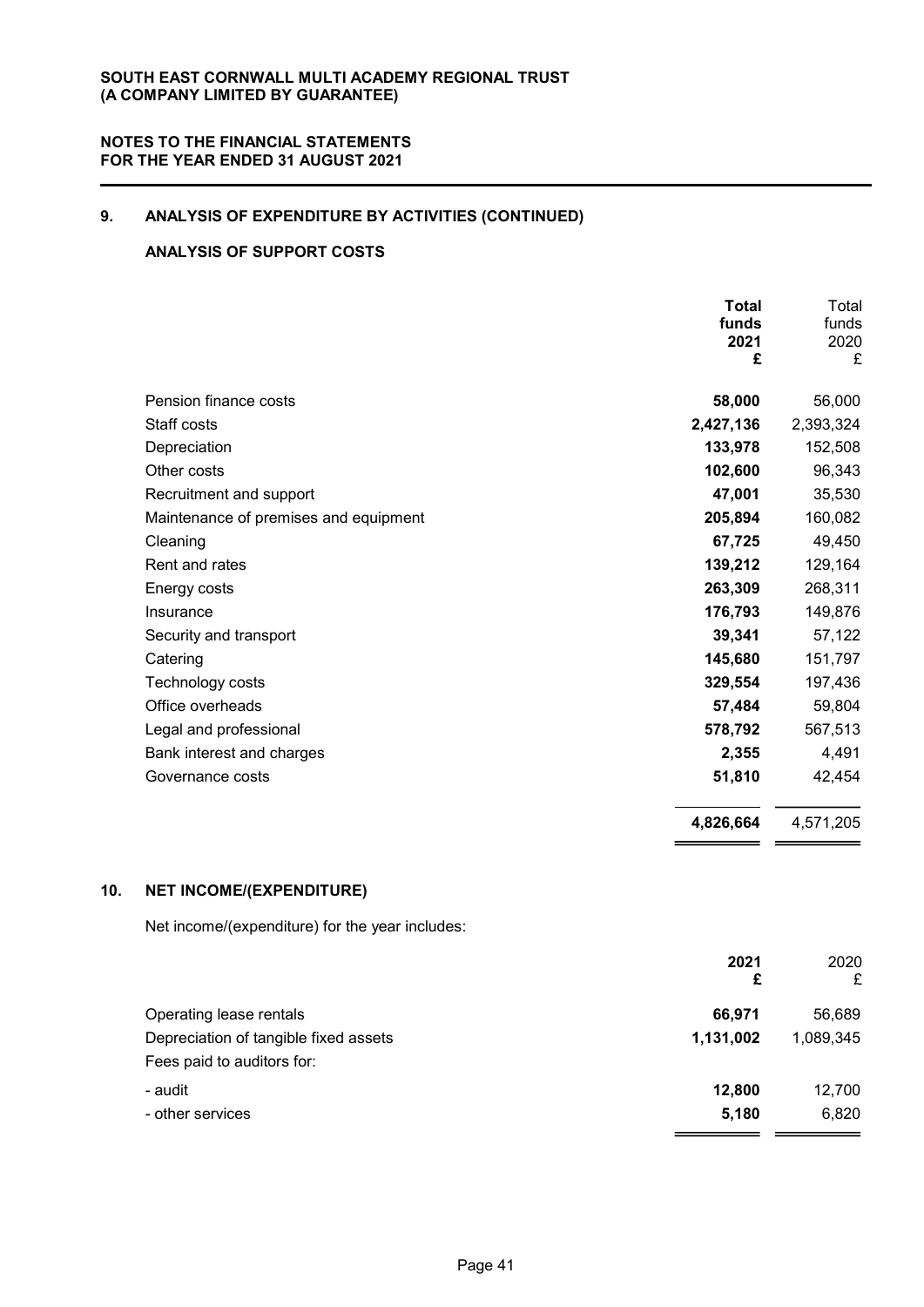### 11. STAFF

#### a. STAFF COSTS

Staff costs during the year were as follows:

|                           | 2021<br>£  | 2020<br>£  |
|---------------------------|------------|------------|
| Wages and salaries        | 11,159,589 | 11,009,621 |
| Social security costs     | 1,104,257  | 1,082,297  |
| Pension costs             | 3,232,424  | 3,221,202  |
|                           | 15,496,270 | 15,313,120 |
| Agency staff costs        | 491,379    | 368,137    |
| Staff restructuring costs |            | 23,406     |
|                           | 15,987,649 | 15,704,663 |
|                           | 2021<br>£  | 2020<br>£  |
| Redundancy payments       |            | 23,406     |
|                           |            | 23,406     |
|                           |            |            |

### b. STAFF NUMBERS

The average number of persons employed by the Academy Trust during the year was as follows:

| 2021<br>No. | 2020<br>No. |
|-------------|-------------|
| 182         | 179         |
| 191         | 186         |
| 24          | 24          |
| 397         | 389         |
|             |             |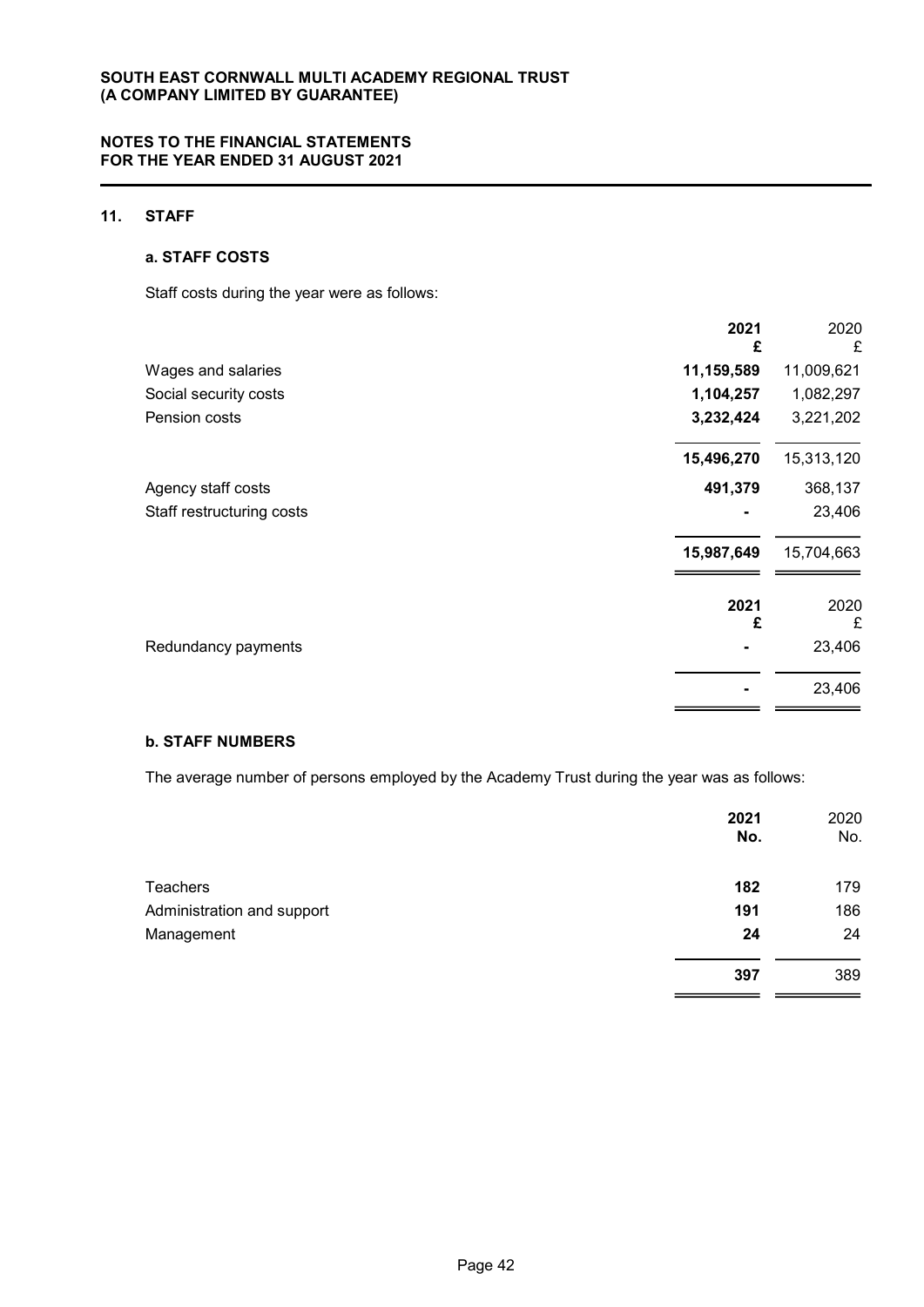#### 11. STAFF (CONTINUED)

### c. HIGHER PAID STAFF

The number of employees whose employee benefits (excluding employer pension costs) exceeded £60,000 was:

|                                 | 2021<br>No.    | 2020<br>No.  |
|---------------------------------|----------------|--------------|
| In the band £60,001 - £70,000   |                |              |
| In the band £70,001 - £80,000   |                | 1            |
| In the band £80,001 - £90,000   | $\blacksquare$ | $\mathbf{1}$ |
| In the band £90,001 - £100,000  |                | $\mathbf 1$  |
| In the band £100,001 - £110,000 |                |              |

### d. KEY MANAGEMENT PERSONNEL

The key management personnel of the Academy Trust comprise the Trustees (who do not receive remuneration for their role as Trustees) and the Senior Management Team as listed on page 1. The total amount of employee benefits (including employer pension contributions and employer national insurance contributions) received by key management personnel for their services to the Academy Trust was £787,891 (2020: £752,574) for 8 (2020: 8) personnel.

#### 12. CENTRAL SERVICES

The Academy Trust has provided the following central services to its academies during the year:

- Business and Finance
- Administration and Human Resources
- Information Technology
- Premises Management
- School Improvement Support and Management

The Academy Trust charges for these services on the following basis:

A 5% (2020: 5%) top slice of the Academy Trust's annual funding is retained.

The actual amounts charged during the year were as follows:

|                                          | 2021<br>£ | 2020<br>£ |
|------------------------------------------|-----------|-----------|
| <b>Dobwalls Community Primary School</b> | 40,043    | 35,628    |
| Landulph School                          | 17,584    | 16,476    |
| Liskeard School & Community College      | 275,520   | 261,132   |
| Looe Community Academy                   | 128,783   | 132,816   |
| <b>Saltash Community School</b>          | 316,468   | 308,448   |
| <b>Trewidland Primary School</b>         | 8,039     | 9,300     |
| <b>TOTAL</b>                             | 786,437   | 763,800   |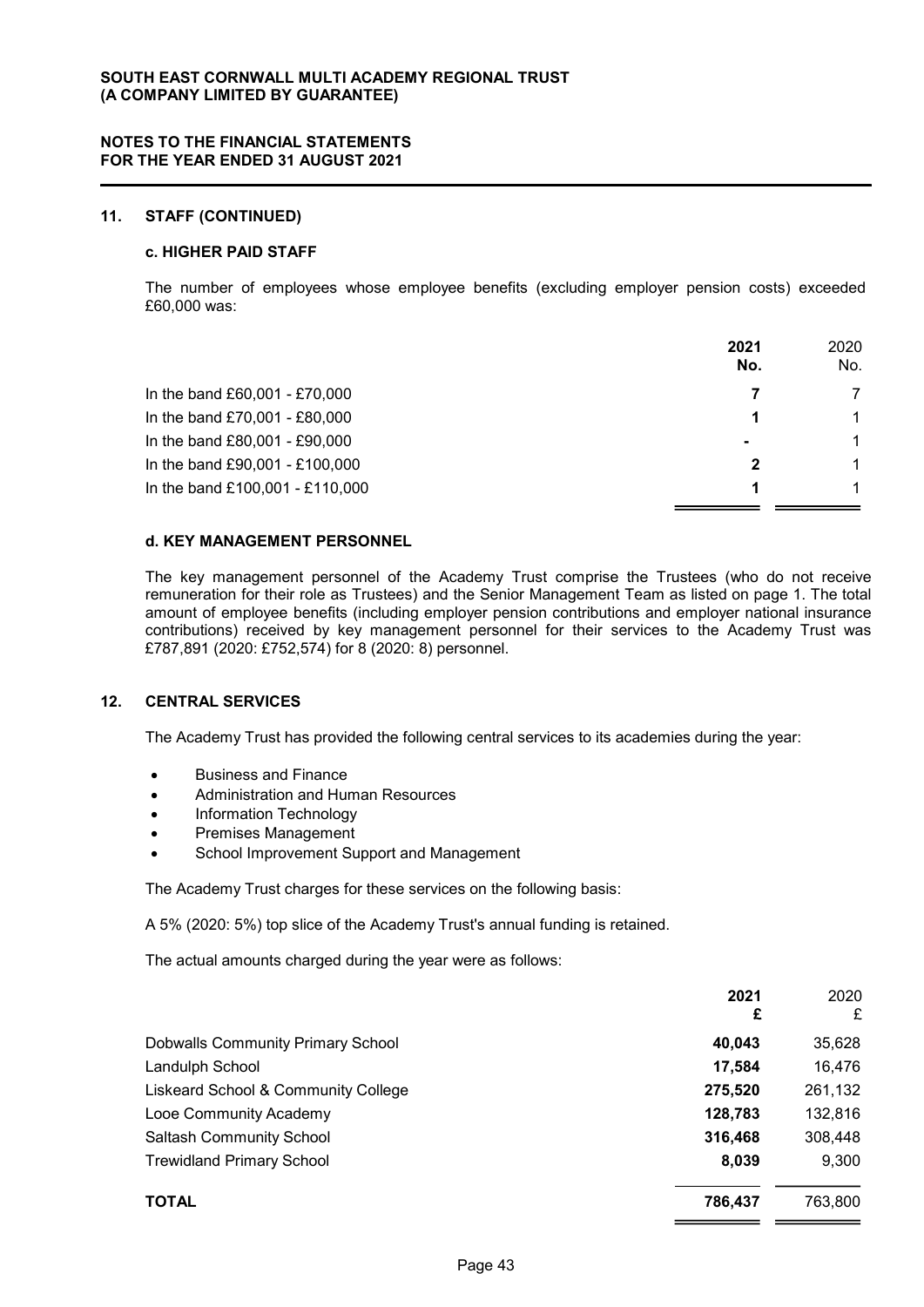#### 13. TRUSTEES' REMUNERATION AND EXPENSES

The Chief Executive Officer only receives remuneration in respect of services they provide undertaking the role of Chief Executive Officer under their contract of employment, and not in respect of their services as a Trustee. Other Trustees did not receive any payments, other than expenses, from the Trust in respect of their role as Trustees. The value of Trustees' remuneration and other benefits was as follows: D Buckley: remuneration between £100,000 and £105,000 (2020: between £100,000 and £105,000), employer's pension contributions between £20,000 and £25,000 (2020: between £20,000 and £25,000).

Other related party transactions involving the Trustees are set out in note 30.

During the year ended 31 August 2021, expenses totalling £450 were reimbursed or paid directly to 4 Trustees (2020: £1,162 to 3 Trustee).

#### 14. TRUSTEES' AND OFFICERS' INSURANCE

In accordance with normal commercial practice, the Academy Trust has purchased insurance to protect Trustees and officers from claims arising from negligent acts, errors or omissions occurring whilst on Academy business. The insurance provides cover up to £5,000,000 on any one claim and the cost for the year ended 31 August 2021 was £841 (2020: £853). The cost of this insurance is included in the total insurance cost.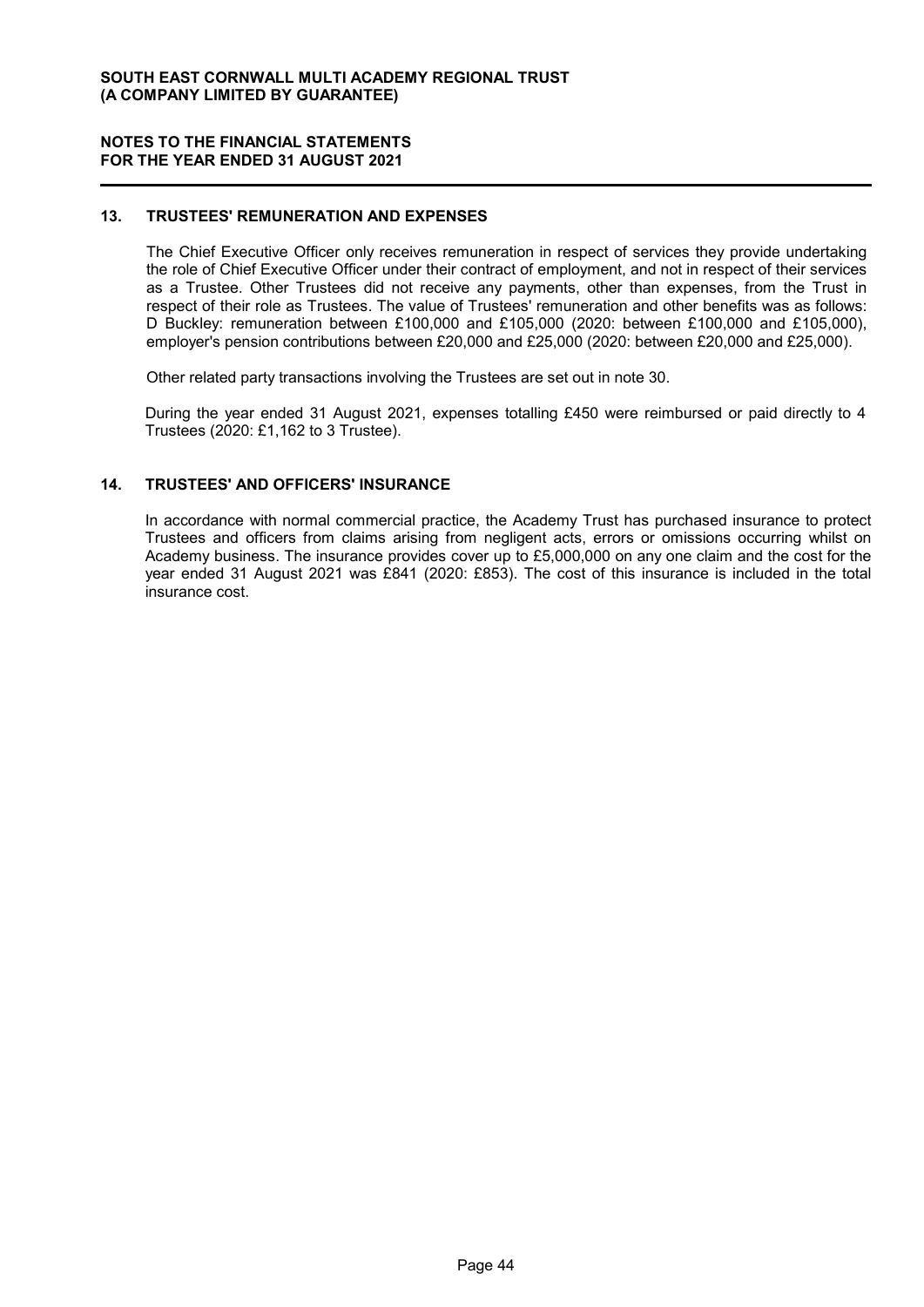### 15. TANGIBLE FIXED ASSETS

|                       | <b>Freehold</b><br>property<br>£ | Long-term<br>leasehold<br>property | <b>Furniture</b><br>and<br>equipment<br>£ | Computer<br>equipment<br>£ | <b>Total</b><br>£ |
|-----------------------|----------------------------------|------------------------------------|-------------------------------------------|----------------------------|-------------------|
| <b>COST</b>           |                                  |                                    |                                           |                            |                   |
| At 1 September 2020   | 17,846,330                       | 20,481,613                         | 519,961                                   | 1,124,599                  | 39,972,503        |
| <b>Additions</b>      | 66,211                           | 535,779                            | 54,711                                    | 267,745                    | 924,446           |
| Disposals             |                                  |                                    |                                           | (58, 740)                  | (58, 740)         |
| At 31 August 2021     | 17,912,541                       | 21,017,392                         | 574,672                                   | 1,333,604                  | 40,838,209        |
| <b>DEPRECIATION</b>   |                                  |                                    |                                           |                            |                   |
| At 1 September 2020   | 1,095,016                        | 4,483,401                          | 325,043                                   | 871,997                    | 6,775,457         |
| Charge for the year   | 330,848                          | 598,990                            | 65,351                                    | 135,813                    | 1,131,002         |
| On disposals          |                                  |                                    |                                           | (58, 740)                  | (58, 740)         |
| At 31 August 2021     | 1,425,864                        | 5,082,391                          | 390,394                                   | 949,070                    | 7,847,719         |
| <b>NET BOOK VALUE</b> |                                  |                                    |                                           |                            |                   |
| At 31 August 2021     | 16,486,677                       | 15,935,001                         | 184,278                                   | 384,534                    | 32,990,490        |
| At 31 August 2020     | 16,751,314                       | 15,998,212                         | 194,918                                   | 252,602                    | 33,197,046        |

Included in freehold property is land amounting to £2,335,518 which is not depreciated.

#### 16. STOCKS

|                | 2021  | 2020  |
|----------------|-------|-------|
|                | c     | £     |
| Stock of goods | 3,811 | 7,770 |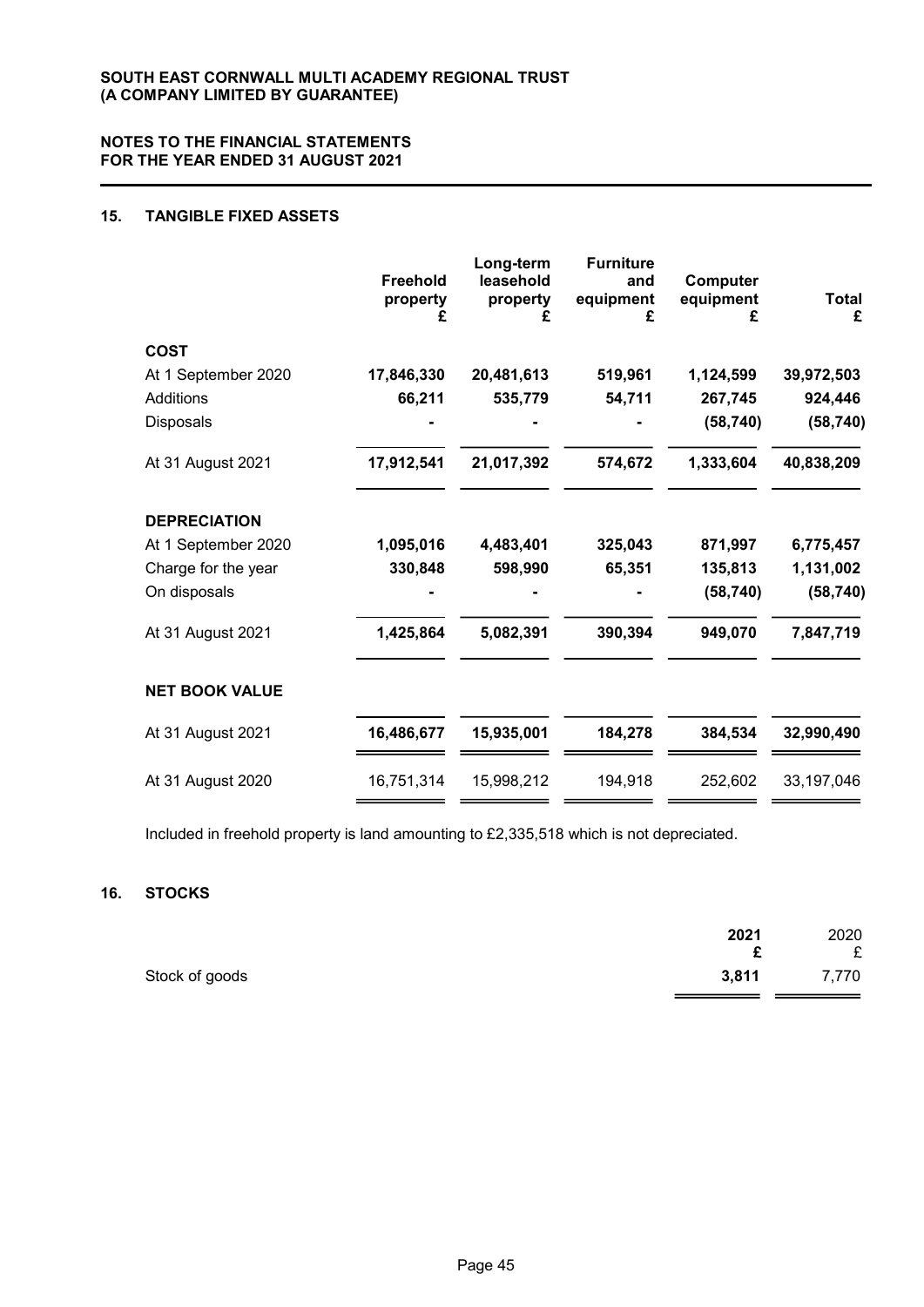### 17. DEBTORS

|                                | 2021<br>£ | 2020<br>£ |
|--------------------------------|-----------|-----------|
| DUE WITHIN ONE YEAR            |           |           |
| Trade debtors                  | 48,064    | 26,672    |
| Prepayments and accrued income | 518,736   | 549,079   |
| VAT recoverable                | 125,304   | 125,148   |
|                                | 692,104   | 700,899   |

### 18. CREDITORS: AMOUNTS FALLING DUE WITHIN ONE YEAR

|                                        | 2021<br>£  | 2020<br>£ |
|----------------------------------------|------------|-----------|
| <b>Trade creditors</b>                 | 358,456    | 368,974   |
| Other taxation and social security     | 554,773    | 529,869   |
| Other creditors                        | 48,338     | 37,608    |
| Accruals and deferred income           | 334,123    | 675,900   |
|                                        | 1,295,690  | 1,612,351 |
|                                        | 2021<br>£  | 2020<br>£ |
| <b>DEFERRED INCOME</b>                 |            |           |
| Deferred income at 1 September 2020    | 200,796    | 79,147    |
| Resources deferred during the year     | 70,152     | 200,796   |
| Amounts released from previous periods | (200, 796) | (79, 147) |
| Deferred income at 31 August 2021      | 70,152     | 200,796   |

At the Balance Sheet date the Trust was holding funds received in advance for Universal Infant Free School Meals (£22,327) and rates relief (£47,826).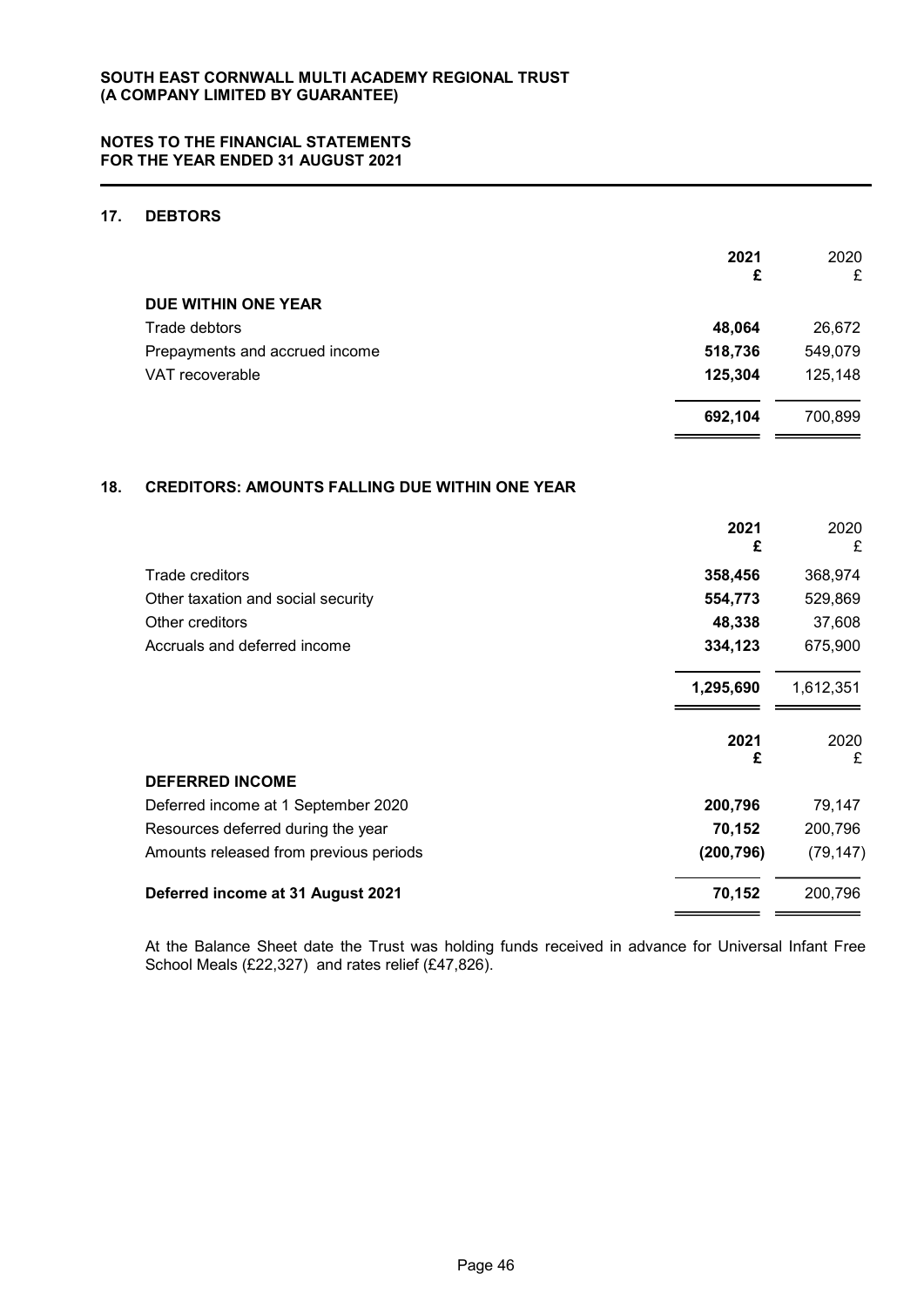### 19. STATEMENT OF FUNDS

|                                                     | <b>Balance at 1</b><br>September<br>2020<br>£ | £          | Income Expenditure<br>£ | <b>Transfers</b><br>in/out<br>£ | Gains/<br>(Losses)<br>£ | <b>Balance at</b><br>31 August<br>2021<br>£ |
|-----------------------------------------------------|-----------------------------------------------|------------|-------------------------|---------------------------------|-------------------------|---------------------------------------------|
| <b>UNRESTRICTED</b><br><b>FUNDS</b>                 |                                               |            |                         |                                 |                         |                                             |
| <b>General Funds</b>                                | 368,251                                       | 297,738    | (231, 297)              |                                 |                         | 434,692                                     |
| <b>RESTRICTED</b><br><b>GENERAL</b><br><b>FUNDS</b> |                                               |            |                         |                                 |                         |                                             |
| <b>General Annual</b><br>Grant (GAG)                | 511,467                                       | 15,842,203 | (15, 163, 098)          | (254, 589)                      |                         | 935,983                                     |
| Pupil Premium                                       | 86,701                                        | 810,496    | (782, 085)              |                                 |                         | 115,112                                     |
| PE and Sports<br>Grant                              | 18,709                                        | 49,390     | (53, 511)               |                                 |                         | 14,588                                      |
| <b>Teachers' Pension</b><br>grant                   |                                               | 601,261    | (601, 261)              |                                 |                         |                                             |
| Other government<br>grants                          | 25,171                                        | 612,955    | (628, 529)              |                                 |                         | 9,597                                       |
| General                                             | 10,587                                        | 161,710    | (145, 700)              |                                 |                         | 26,597                                      |
| School trips                                        | 649                                           | 5,252      | (3,927)                 |                                 |                         | 1,974                                       |
| <b>High Needs</b>                                   |                                               | 727,664    | (727, 664)              |                                 |                         |                                             |
| COVID Catch-Up<br>Premium                           |                                               | 237,520    | (192, 640)              |                                 |                         | 44,880                                      |
| Other COVID<br>funding                              |                                               | 113,090    | (113,090)               |                                 |                         |                                             |
| Pension reserve                                     | (7,485,000)                                   |            | (845,000)               |                                 | (2, 141, 000)           | (10, 471, 000)                              |
|                                                     | (6,831,716)                                   | 19,161,541 | (19, 256, 505)          | (254, 589)                      | (2, 141, 000)           | (9,322,269)                                 |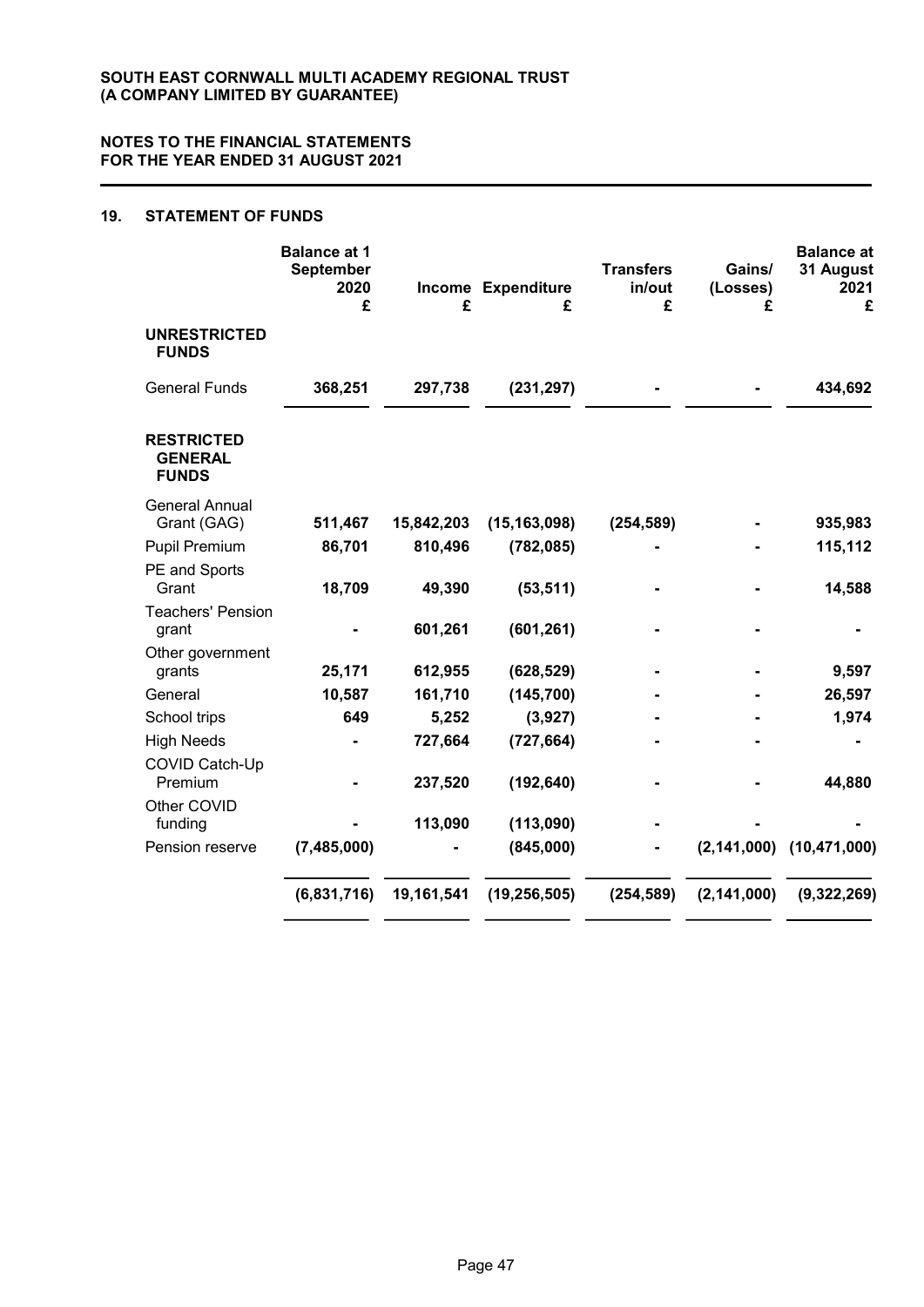### 19. STATEMENT OF FUNDS (CONTINUED)

|                                                                             | <b>Balance at 1</b><br><b>September</b><br>2020<br>£ | £          | Income Expenditure<br>£ | <b>Transfers</b><br>in/out<br>£ | Gains/<br>(Losses)<br>£ | <b>Balance</b> at<br>31 August<br>2021<br>£ |
|-----------------------------------------------------------------------------|------------------------------------------------------|------------|-------------------------|---------------------------------|-------------------------|---------------------------------------------|
| <b>RESTRICTED</b><br><b>FIXED ASSET</b><br><b>FUNDS</b>                     |                                                      |            |                         |                                 |                         |                                             |
| <b>Fixed assets</b><br>transferred on<br>joining the Trust                  | 28,941,629                                           |            | (805, 181)              |                                 |                         | 28,136,448                                  |
| <b>Fixed assets</b><br>purchased from<br>GAG and other<br>restricted grants | 376,984                                              | 65,457     | (148, 471)              | 254,589                         |                         | 548,559                                     |
| Devolved Formula<br>Capital/ SCA                                            | 1,883,844                                            | 777,008    | (76, 265)               |                                 |                         | 2,584,587                                   |
| <b>Local Authority</b><br>funding                                           | 1,255,297                                            | 55,654     | (34, 210)               |                                 |                         | 1,276,741                                   |
| Condition<br>Improvement<br>Fund                                            | 2,045,538                                            |            | (65, 665)               |                                 |                         | 1,979,873                                   |
| Purchased from<br>unrestricted<br>funds                                     | 1,304                                                |            | (1, 210)                |                                 |                         | 94                                          |
|                                                                             |                                                      |            |                         |                                 |                         |                                             |
|                                                                             | 34,504,596                                           | 898,119    | (1, 131, 002)           | 254,589                         |                         | 34,526,302                                  |
| <b>TOTAL</b><br><b>RESTRICTED</b><br><b>FUNDS</b>                           | 27,672,880                                           | 20,059,660 | (20, 387, 507)          |                                 | (2, 141, 000)           | 25,204,033                                  |
| <b>TOTAL FUNDS</b>                                                          | 28,041,131                                           | 20,357,398 | (20, 618, 804)          |                                 | (2, 141, 000)           | 25,638,725                                  |

The specific purposes for which the funds are to be applied are as follows:

#### Restricted Funds

General Annual Grant - this represents funding received from the ESFA which is to be used for the normal running costs of the Academy Trust, including education and support costs.

Pupil Premium - represents funding received from the ESFA for children that qualify for free school meals to enable the Academy Trust to address the current underlying inequalities between those children and their wealthier peers.

PE and Sports Grant - this represents funding received from the ESFA and must be used to fund improvements to the provision of PE and sport, for the benefit of primary-aged pupils, so that they develop healthy lifestyles.

Other Government grants - this represents other funding received from the ESFA and Local Authority that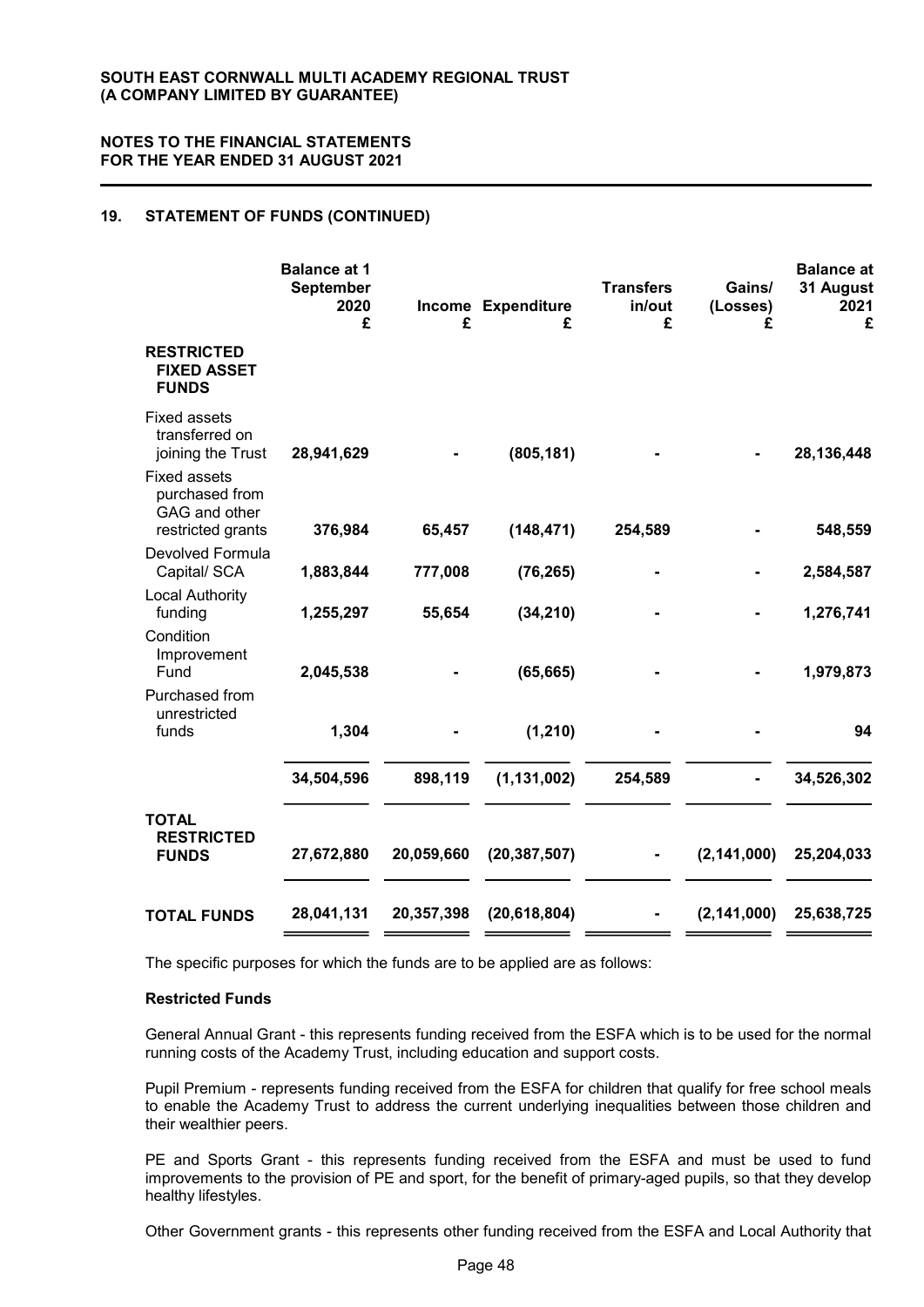#### 19. STATEMENT OF FUNDS (CONTINUED)

has not been split out into separate funds.

General - this represents general donations and other curriculum income to be used for the normal running of the Academy Trust, including education and support costs.

School trips - this represents funding used for school trips for pupils.

High Needs - funding received by the Local Authority and the ESFA to fund further support for students with additional needs.

COVID Catch-Up Premium - this represents funding received from the ESFA to support pupils to catch up on missed learning caused by COVID-19.

Other COVID funding - this represents other COVID funding received from the Government.

Pension Reserve - this represents the Trust's share of the assets and liabilities in the Local Government Pension Scheme. As with most pension schemes this is currently in deficit due to an excess of scheme liabilities over scheme assets which was inherited on conversion to an Academy. The Academy Trust is following the recommendations of the actuary to reduce the deficit by making additional contributions over a number of years.

#### Restricted Fixed Asset Funds

Fixed assets transferred on conversion - this represents the buildings and equipment donated to the Trust from the Local Authority on conversion to an Academy.

Fixed assets purchased from GAG and restricted funds - this represents assets purchased from the Trust's restricted revenue reserves.

Devolved Formula Capital/School Capital Allocations - this represents funding from the ESFA to cover the maintenance and purchase of the Academy's assets.

Local Authority funding - income received from the Local Authority for a specific capital project completed.

Condition Improvement Fund - this represents funding from the ESFA to fund specific capital projects.

Fixed assets purchased from other restricted grants- this represents fixed assets purchased from other restricted grants.

#### Other Information

Under the funding agreement with the Secretary of State, the Academy Trust was not subject to a limit on the amount of GAG it could carry forward at 31 August 2021.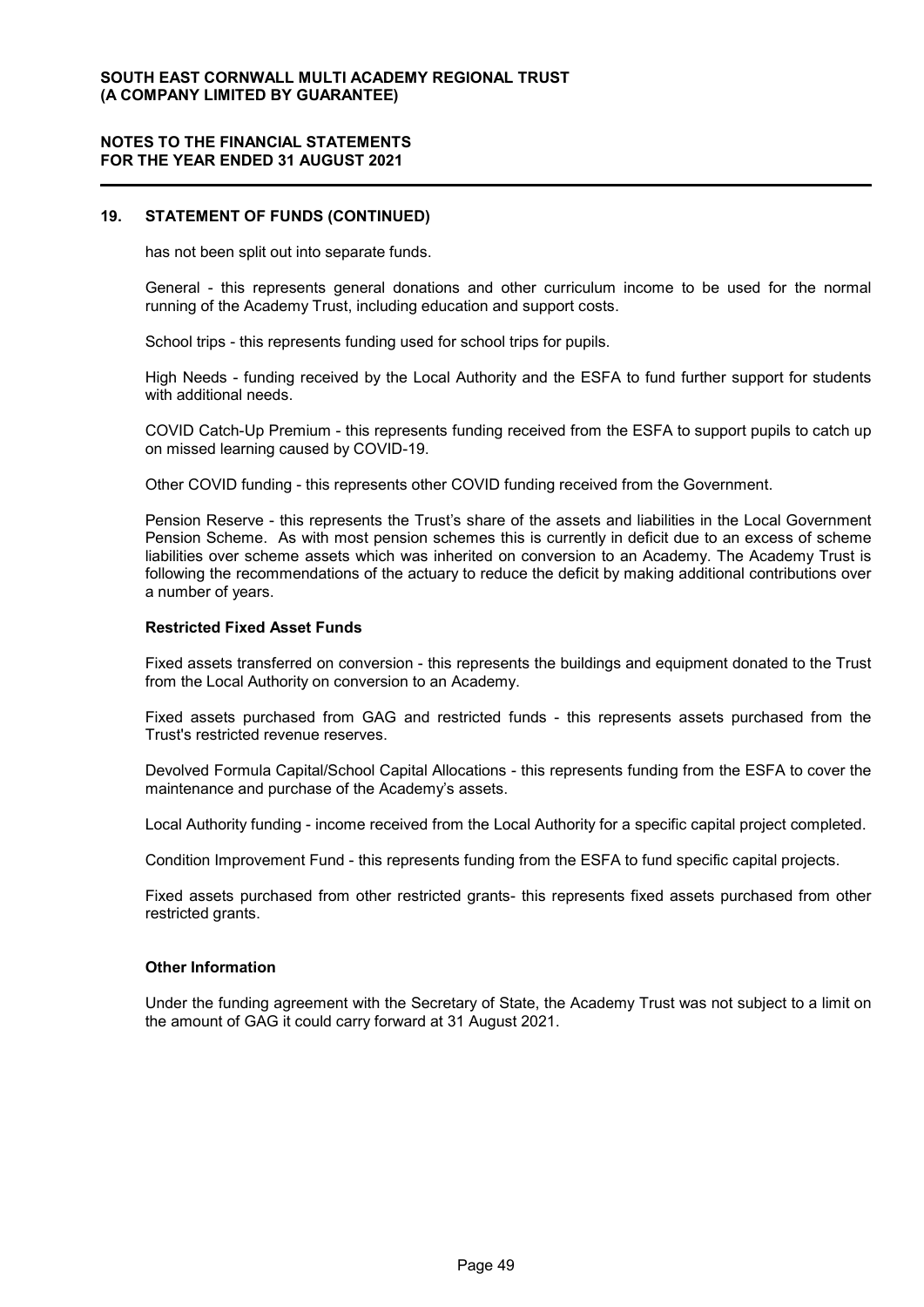# 19. STATEMENT OF FUNDS (CONTINUED)

Comparative information in respect of the preceding year is as follows:

|                                                     | <b>Balance</b> at<br>1 September<br>2019<br>£ | Income<br>£ | Expenditure<br>£ | <b>Transfers</b><br>in/out<br>£ | Gains/<br>(Losses)<br>£ | Balance at<br>31 August<br>2020<br>£ |
|-----------------------------------------------------|-----------------------------------------------|-------------|------------------|---------------------------------|-------------------------|--------------------------------------|
| <b>UNRESTRICTED</b><br><b>FUNDS</b>                 |                                               |             |                  |                                 |                         |                                      |
| General Funds -<br>all funds                        | 424,932                                       | 383,284     | (436, 644)       | (3,321)                         |                         | 368,251                              |
| <b>RESTRICTED</b><br><b>GENERAL</b><br><b>FUNDS</b> |                                               |             |                  |                                 |                         |                                      |
| <b>General Annual</b><br>Grant (GAG)                | 441,606                                       | 15,168,911  | (14, 892, 604)   | (206, 446)                      |                         | 511,467                              |
| Pupil Premium                                       | 47,554                                        | 876,741     | (837, 594)       |                                 |                         | 86,701                               |
| PE and Sports<br>Grant                              | 13,158                                        | 50,420      | (44, 869)        |                                 |                         | 18,709                               |
| Other government<br>grants                          | 21,156                                        | 1,063,123   | (1,063,073)      | 3,965                           |                         | 25,171                               |
| General                                             | 13,597                                        | 202,365     | (216, 716)       | 11,341                          |                         | 10,587                               |
| School trips                                        | (1,870)                                       | 10,069      | (10, 871)        | 3,321                           |                         | 649                                  |
| <b>High Needs</b>                                   |                                               | 712,159     | (712, 159)       |                                 |                         |                                      |
| Pension reserve                                     | (6, 287, 000)                                 |             | (847,000)        |                                 | (351,000)               | (7,485,000)                          |
|                                                     | (5,751,799)                                   | 18,083,788  | (18, 624, 886)   | (187, 819)                      | (351,000)               | (6,831,716)                          |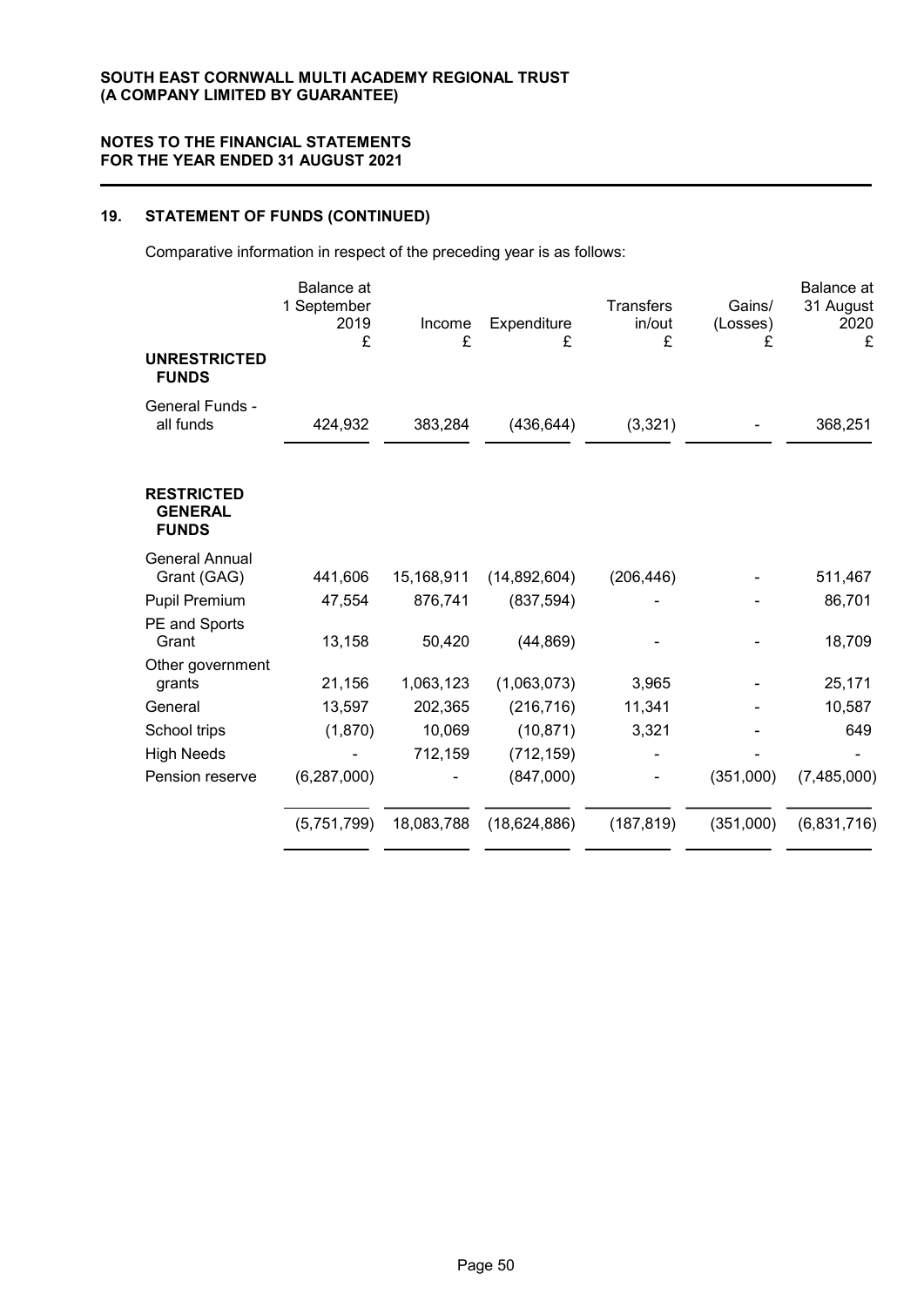### 19. STATEMENT OF FUNDS (CONTINUED)

|                                                                             | Balance at<br>1 September<br>2019<br>£ | Income<br>£ | Expenditure<br>£ | <b>Transfers</b><br>in/out<br>£ | Gains/<br>(Losses)<br>£ | Balance at<br>31 August<br>2020<br>£ |
|-----------------------------------------------------------------------------|----------------------------------------|-------------|------------------|---------------------------------|-------------------------|--------------------------------------|
| <b>RESTRICTED</b><br><b>FIXED ASSET</b><br><b>FUNDS</b>                     |                                        |             |                  |                                 |                         |                                      |
| <b>Fixed assets</b><br>transferred on<br>joining the Trust                  | 29,748,478                             |             | (806, 849)       |                                 |                         | 28,941,629                           |
| <b>Fixed assets</b><br>purchased from<br>GAG and other<br>restricted grants | 310,594                                | 920         | (125, 670)       | 191,140                         |                         | 376,984                              |
| Devolved Formula<br>Capital/ SCA                                            | 1,386,578                              | 554,624     | (57, 358)        |                                 |                         | 1,883,844                            |
| <b>Local Authority</b><br>funding                                           | 783,831                                | 503,000     | (31, 534)        |                                 |                         | 1,255,297                            |
| Condition<br>Improvement<br>Fund                                            | 2,113,575                              | (2, 431)    | (65, 606)        |                                 |                         | 2,045,538                            |
| Purchased from<br>unrestricted                                              |                                        |             |                  |                                 |                         |                                      |
| funds                                                                       | 3,631                                  |             | (2, 327)         |                                 |                         | 1,304                                |
|                                                                             | 34,346,687                             | 1,056,113   | (1,089,344)      | 191,140                         |                         | 34,504,596                           |
| <b>TOTAL</b><br><b>RESTRICTED</b><br><b>FUNDS</b>                           | 28,594,888                             | 19,139,901  | (19,714,230)     | 3,321                           | (351,000)               | 27,672,880                           |
| <b>TOTAL FUNDS</b>                                                          | 29,019,820                             | 19,523,185  | (20, 150, 874)   |                                 | (351,000)               | 28,041,131                           |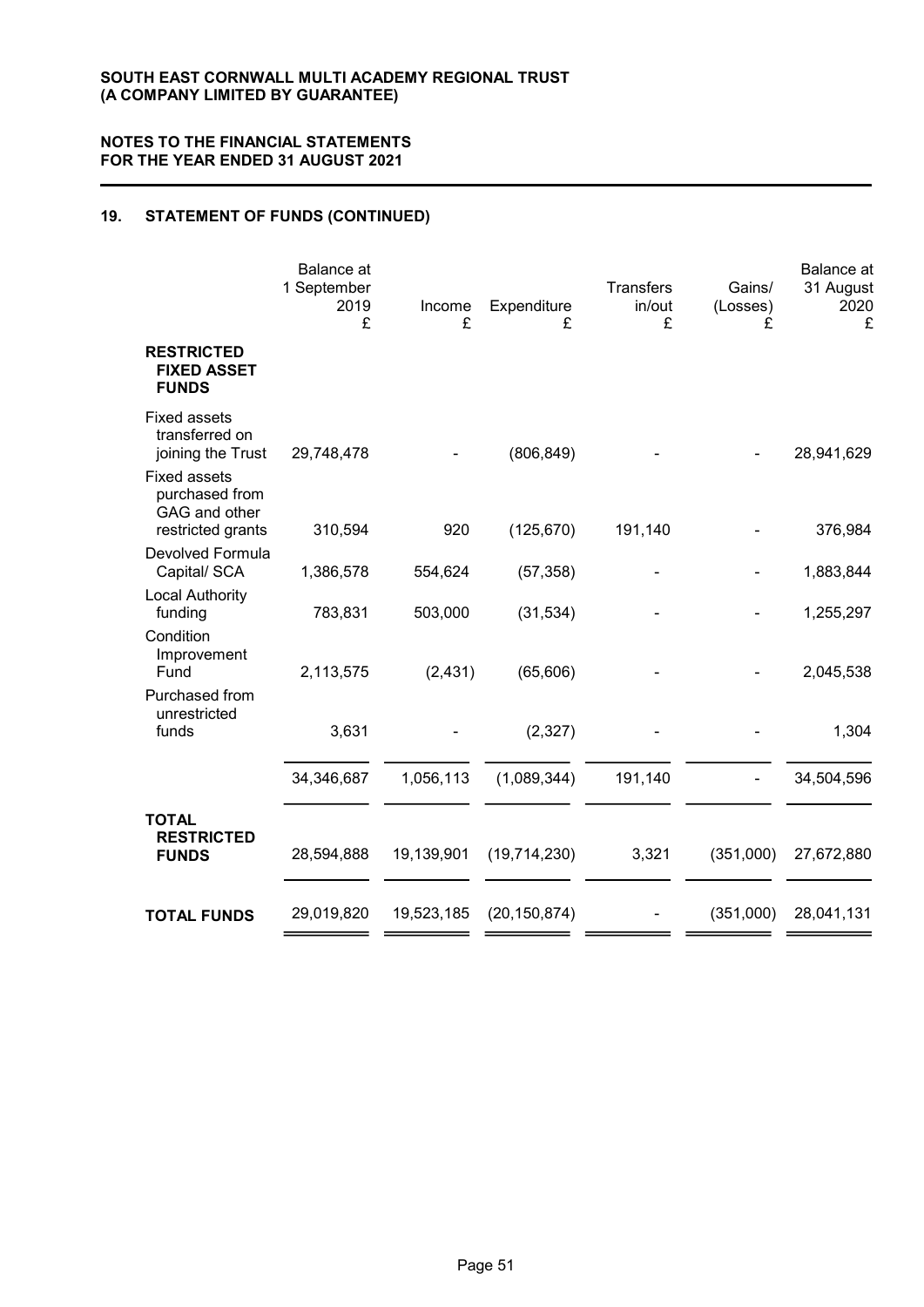### 19. STATEMENT OF FUNDS (CONTINUED)

### Total funds analysis by Academy

Fund balances at 31 August 2021 were allocated as follows:

| 2021<br>£                                                       | 2020<br>£   |
|-----------------------------------------------------------------|-------------|
| <b>Dobwalls Community Primary School</b><br>104,774             | 30,607      |
| Landulph School<br>90,312                                       | 63,861      |
| 198,129<br>Liskeard School & Community College                  | 11,388      |
| 286,304<br>Looe Community Academy                               | 205,750     |
| 804,291<br><b>Saltash Community School</b>                      | 586,248     |
| 774<br><b>Trewidland Primary School</b>                         | 16,108      |
| <b>Central Business Unit</b><br>98,839                          | 107,573     |
| Total before fixed asset funds and pension reserve<br>1,583,423 | 1,021,535   |
| Restricted fixed asset fund<br>34,526,302                       | 34,504,596  |
| (10, 471, 000)<br>Pension reserve                               | (7,485,000) |
| TOTAL<br>25,638,725                                             | 28,041,131  |

### TOTAL COST ANALYSIS BY ACADEMY

Expenditure incurred by each academy during the year was as follows:

|                                        | Teaching<br>and<br>educational<br>support<br>staff costs<br>£ | <b>Other</b><br>support<br>staff costs<br>£ | <b>Educational</b><br>supplies<br>£ | Other costs<br>excluding<br>depreciation<br>£ | Total<br>2021<br>£ |
|----------------------------------------|---------------------------------------------------------------|---------------------------------------------|-------------------------------------|-----------------------------------------------|--------------------|
| <b>Dobwalls Community Primary</b>      |                                                               |                                             |                                     |                                               |                    |
| School                                 | 546,384                                                       | 78,341                                      | 150,555                             | 100,865                                       | 876,145            |
| Landulph School                        | 287,349                                                       | 32,507                                      | 50,478                              | 43,875                                        | 414,209            |
| <b>Liskeard School &amp; Community</b> |                                                               |                                             |                                     |                                               |                    |
| College                                | 4,670,673                                                     | 683,803                                     | 511,441                             | 592,706                                       | 6,458,623          |
| Looe Community Academy                 | 1,972,639                                                     | 411,581                                     | 291,860                             | 204,271                                       | 2,880,351          |
| <b>Saltash Community School</b>        | 4,855,700                                                     | 598,564                                     | 894,972                             | 611,926                                       | 6,961,162          |
| <b>Trewidland Primary School</b>       | 145,304                                                       | 23,106                                      | 40,909                              | 43,105                                        | 252,424            |
| <b>Central Business Unit</b>           | 190,085                                                       | 288,234                                     | 142,549                             | 179,020                                       | 799,888            |
| <b>ACADEMY TRUST</b>                   | 12,668,134                                                    | 2,116,136                                   | 2,082,764                           | 1,775,768                                     | 18,642,802         |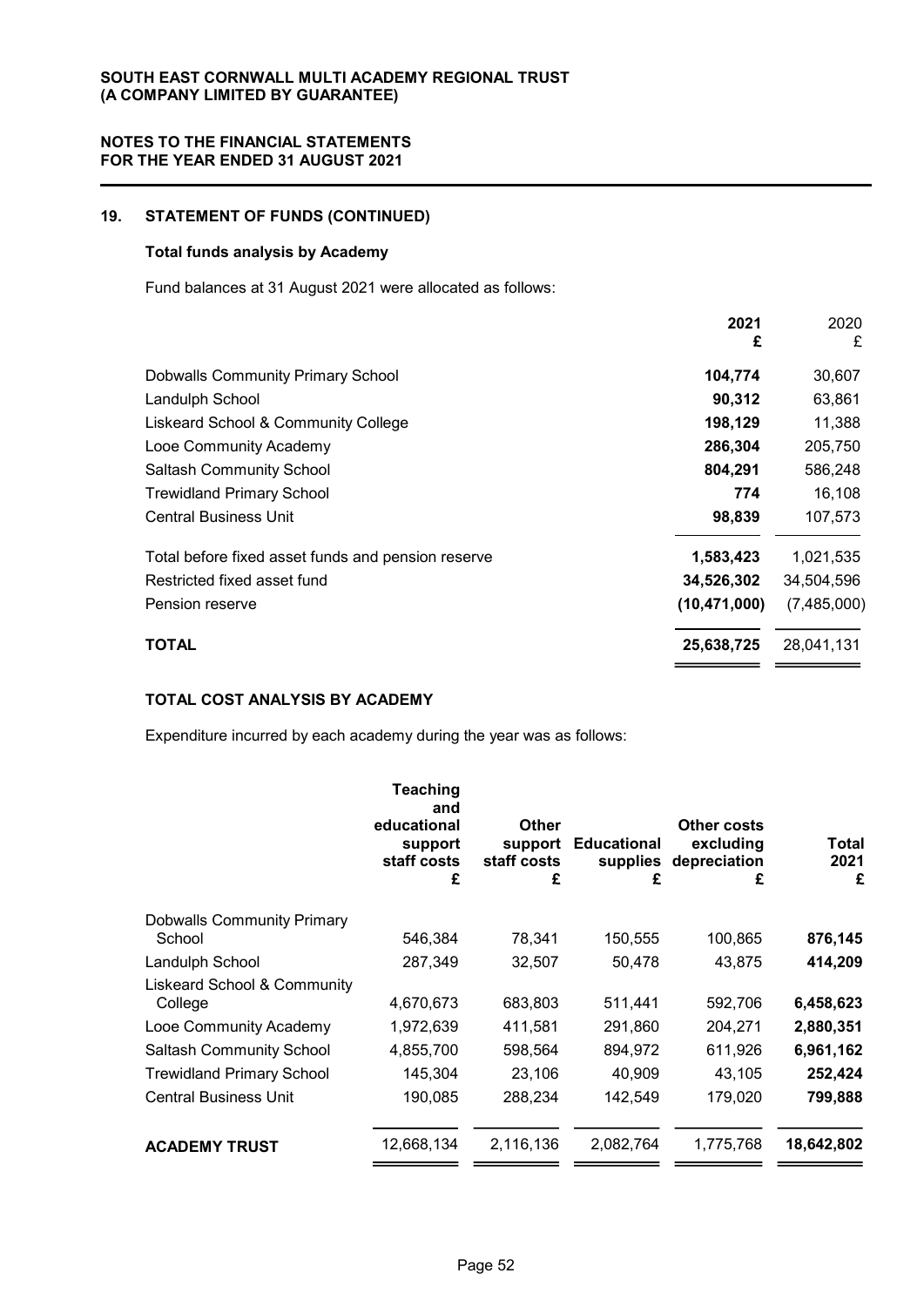# 19. STATEMENT OF FUNDS (CONTINUED)

Comparative information in respect of the preceding year is as follows:

| Teaching<br>and<br>educational<br>support staff<br>costs<br>£ | Other<br>support staff<br>costs<br>£ | Educational<br>supplies<br>£ | Other costs<br>excluding<br>depreciation<br>£ | Total<br>2020<br>£ |
|---------------------------------------------------------------|--------------------------------------|------------------------------|-----------------------------------------------|--------------------|
|                                                               |                                      |                              |                                               | 847,810            |
|                                                               |                                      |                              |                                               | 380,843            |
| 4,588,906                                                     | 672,680                              | 556,050                      | 550,252                                       | 6,367,888          |
| 1,878,202                                                     | 391,654                              | 255,529                      | 189,055                                       | 2,714,440          |
| 4,857,317                                                     | 607,827                              | 902,877                      | 590,045                                       | 6,958,066          |
| 143,646                                                       | 23,390                               | 17,546                       | 38,457                                        | 223,039            |
| 214,471                                                       | 282,228                              | 169,801                      | 55,944                                        | 722,444            |
| 12,540,459                                                    | 2,084,199                            | 2,043,267                    | 1,546,605                                     | 18,214,530         |
|                                                               | 587,116<br>270,801                   | 76,919<br>29,501             | 93,486<br>47,978                              | 90,289<br>32,563   |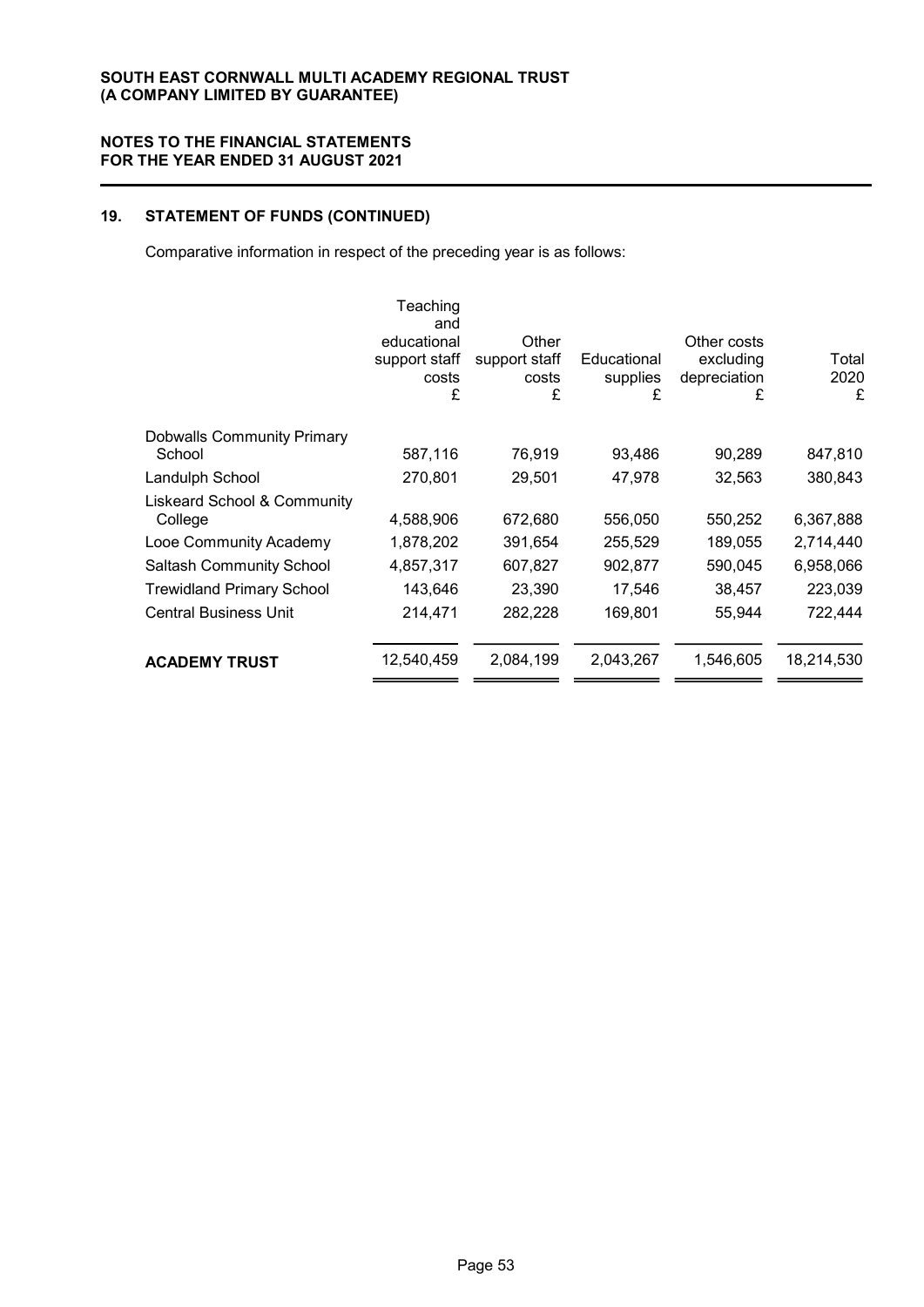### 20. ANALYSIS OF NET ASSETS BETWEEN FUNDS

### ANALYSIS OF NET ASSETS BETWEEN FUNDS - CURRENT YEAR

|                                        | Unrestricted<br>funds<br>2021<br>£ | <b>Restricted</b><br>funds<br>2021<br>£ | <b>Restricted</b><br>fixed asset<br>funds<br>2021<br>£ | <b>Total</b><br>funds<br>2021<br>£ |
|----------------------------------------|------------------------------------|-----------------------------------------|--------------------------------------------------------|------------------------------------|
| Tangible fixed assets                  |                                    |                                         | 32,990,490                                             | 32,990,490                         |
| Current assets                         | 434,692                            | 2.328.661                               | 1,651,572                                              | 4,414,925                          |
| Creditors due within one year          |                                    | (1, 179, 930)                           | (115, 760)                                             | (1, 295, 690)                      |
| Provisions for liabilities and charges | ٠                                  | (10, 471, 000)                          | ۰                                                      | (10, 471, 000)                     |
| <b>TOTAL</b>                           | 434,692                            | (9,322,269)                             | 34,526,302                                             | 25,638,725                         |

### ANALYSIS OF NET ASSETS BETWEEN FUNDS - PRIOR YEAR

|                                        |              |             | Restricted  |             |
|----------------------------------------|--------------|-------------|-------------|-------------|
|                                        | Unrestricted | Restricted  | fixed asset | Total       |
|                                        | funds        | funds       | funds       | funds       |
|                                        | 2020         | 2020        | 2020        | 2020        |
|                                        | £            | £           | £           | £           |
| Tangible fixed assets                  |              |             | 33,197,046  | 33,197,046  |
| <b>Current assets</b>                  | 368,251      | 2,154,408   | 1,418,777   | 3,941,436   |
| Creditors due within one year          | -            | (1,501,124) | (111, 227)  | (1,612,351) |
| Provisions for liabilities and charges | ۰            | (7,485,000) | ۰           | (7,485,000) |
|                                        |              |             |             |             |
| <b>TOTAL</b>                           | 368,251      | (6,831,716) | 34,504,596  | 28,041,131  |
|                                        |              |             |             |             |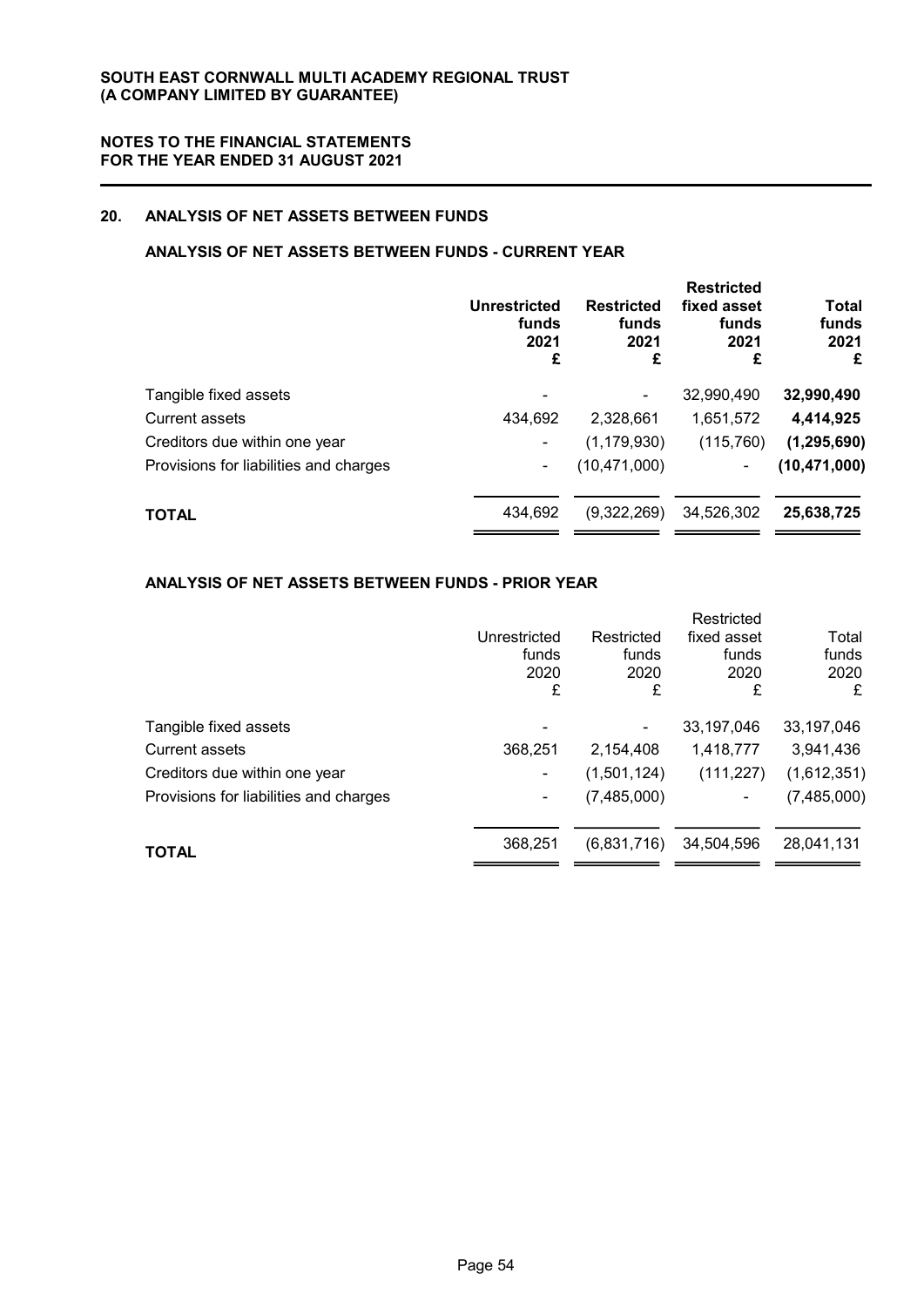### 21. RECONCILIATION OF NET EXPENDITURE TO NET CASH FLOW FROM OPERATING ACTIVITIES

|     |                                                                         | 2021<br>£  | 2020<br>£   |
|-----|-------------------------------------------------------------------------|------------|-------------|
|     | Net expenditure for the year (as per Statement of Financial Activities) | (261, 406) | (627, 689)  |
|     | <b>ADJUSTMENTS FOR:</b>                                                 |            |             |
|     | Depreciation charges                                                    | 1,131,002  | 1,089,345   |
|     | Capital grants from DfE and other capital income                        | (832, 662) | (1,056,113) |
|     | Interest receivable                                                     | (396)      | (1,263)     |
|     | Defined benefit pension scheme cost less contributions payable          | 712,000    | 727,000     |
|     | Defined benefit pension scheme finance cost                             | 133,000    | 120,000     |
|     | (Increase)/decrease in stocks                                           | 3,959      | (924)       |
|     | (Increase)/decrease in debtors                                          | 23,158     | 347,492     |
|     | (Decrease)/increase in creditors                                        | (432, 193) | 85,741      |
|     | <b>NET CASH PROVIDED BY OPERATING ACTIVITIES</b>                        | 476,462    | 683,589     |
| 22. | <b>CASH FLOWS FROM INVESTING ACTIVITIES</b>                             |            |             |
|     |                                                                         | 2021<br>£  | 2020<br>£   |
|     | Interest received                                                       | 396        | 1,263       |
|     | Purchase of tangible fixed assets                                       | (808, 686) | (991, 819)  |
|     | Capital grants from DfE and other capital income                        | 818,071    | 1,056,113   |
|     | <b>NET CASH PROVIDED BY INVESTING ACTIVITIES</b>                        | 9,781      | 65,557      |

### 23. ANALYSIS OF CASH AND CASH EQUIVALENTS

|                          | 2021      | 2020      |
|--------------------------|-----------|-----------|
|                          |           | £         |
| Cash at bank and in hand | 3,719,010 | 3,232,767 |
|                          |           |           |

—— —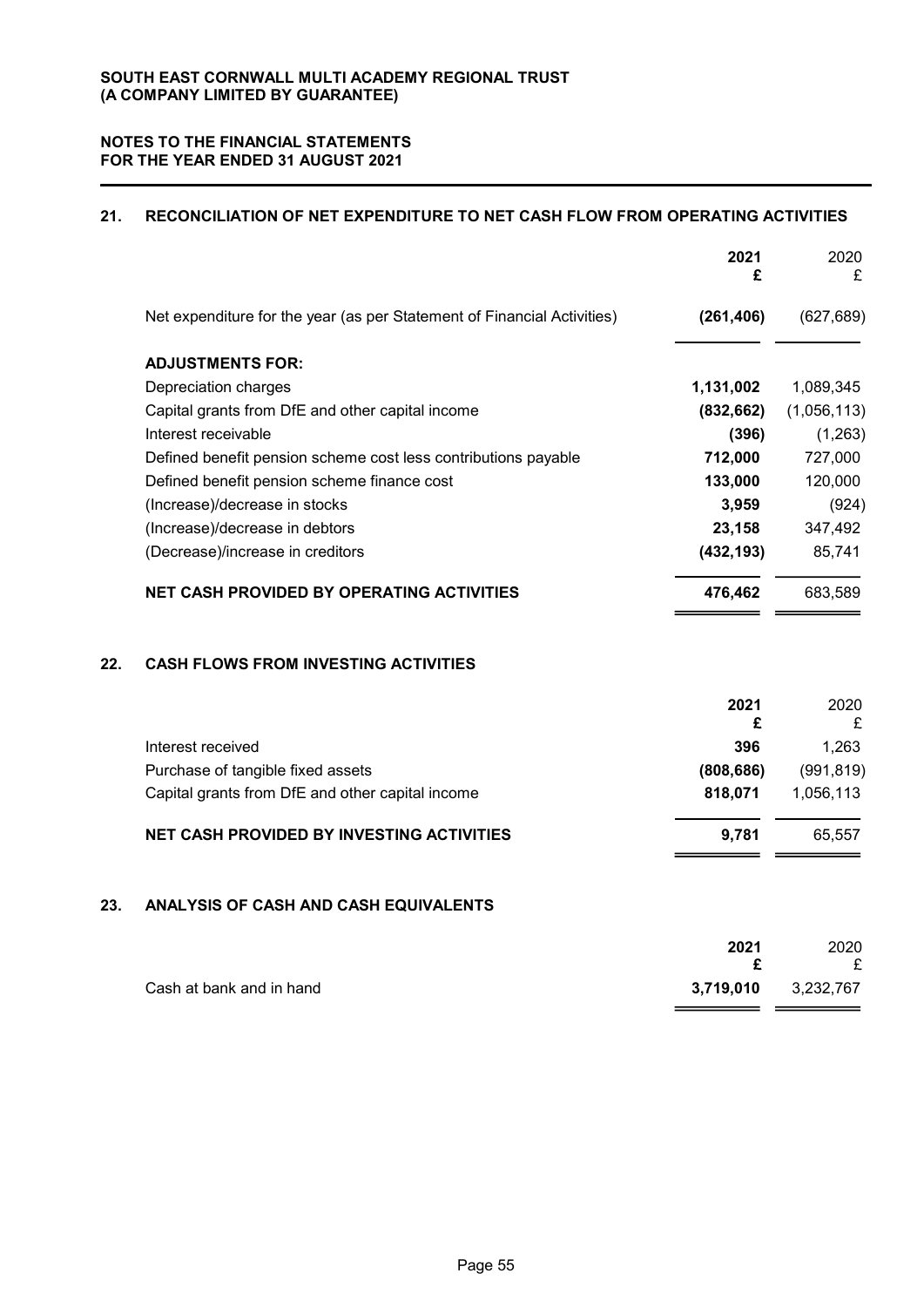### 24. ANALYSIS OF CHANGES IN NET DEBT

|                          | At 1<br><b>September</b><br>2020<br>£ |         | At 31<br><b>Cash flows August 2021</b><br>£ |
|--------------------------|---------------------------------------|---------|---------------------------------------------|
| Cash at bank and in hand | 3,232,767                             | 486,243 | 3,719,010                                   |
|                          | 3,232,767                             | 486,243 | 3,719,010                                   |

#### 25. CAPITAL COMMITMENTS

|                                                                                | 2021   | 2020    |
|--------------------------------------------------------------------------------|--------|---------|
| <b>CONTRACTED FOR BUT NOT PROVIDED IN THESE FINANCIAL</b><br><b>STATEMENTS</b> |        |         |
| Acquisition of tangible fixed assets                                           | 83.059 | 252.708 |

#### 26. PENSION COMMITMENTS

The Academy Trust's employees belong to two principal pension schemes: the Teachers' Pension Scheme England and Wales (TPS) for academic and related staff; and the Local Government Pension Scheme (LGPS) for non-teaching staff, which is managed by Cornwall Council. Both are multi-employer defined benefit schemes.

The latest actuarial valuation of the TPS related to the period ended 31 March 2016 and of the LGPS 31 March 2019.

Contributions amounting to £212,038 were payable to the schemes at 31 August 2021 (2020 - £204,463) and are included within creditors.

### TEACHERS' PENSION SCHEME

The Teachers' Pension Scheme (TPS) is a statutory, contributory, defined benefit scheme, governed by the Teachers' Pension Scheme Regulations 2014. Membership is automatic for full-time teachers in academies. All teachers have the option to opt-out of the TPS following enrolment.

The TPS is an unfunded scheme to which both the member and employer makes contributions, as a percentage of salary - these contributions are credited to the Exchequer. Retirement and other pension benefits are paid by public funds provided by Parliament.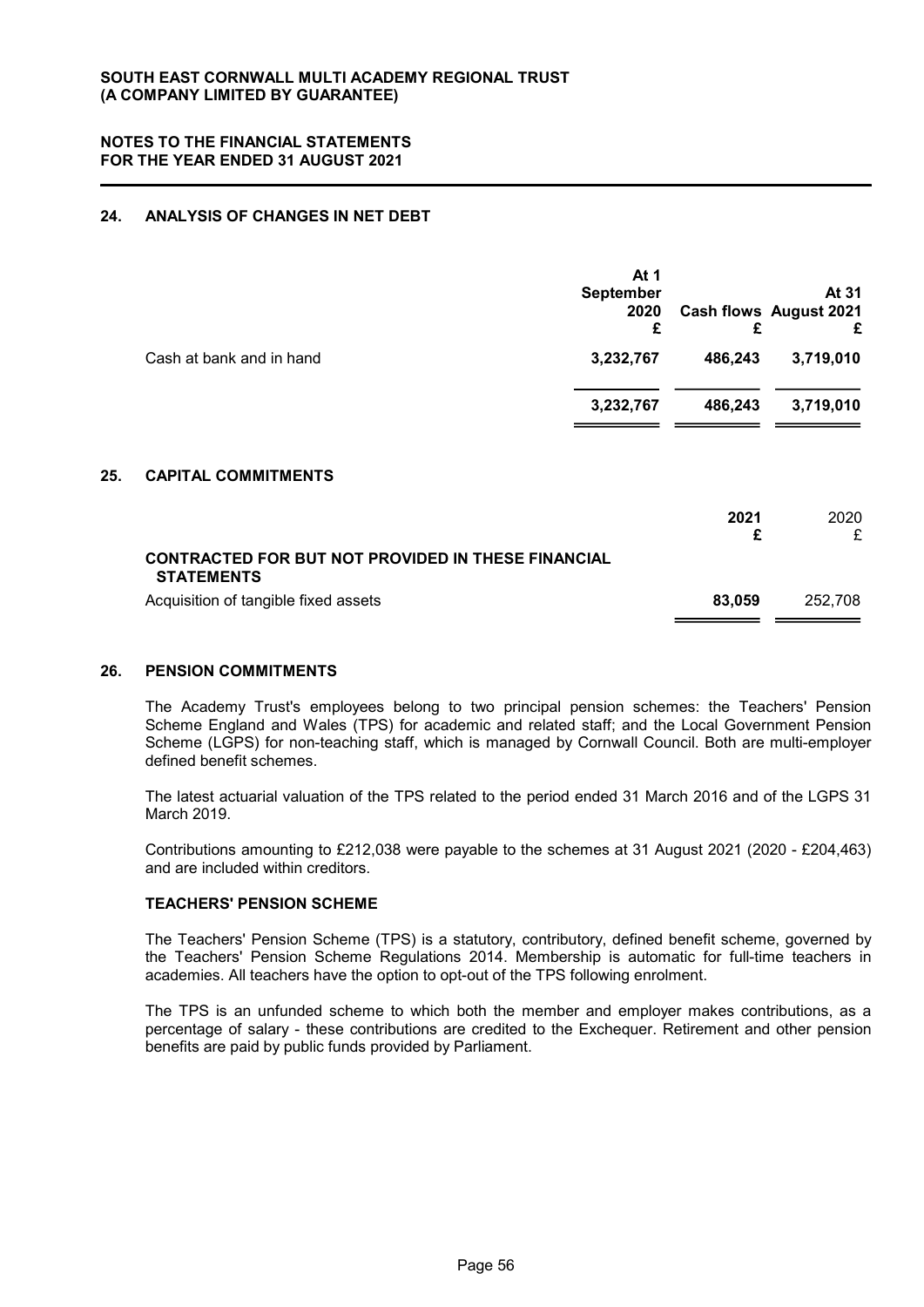#### NOTES TO THE FINANCIAL STATEMENTS FOR THE YEAR ENDED 31 AUGUST 2021

### 26. PENSION COMMITMENTS (CONTINUED)

#### VALUATION OF THE TEACHERS' PENSION SCHEME

The Government Actuary, using normal actuarial principles, conducts a formal actuarial review of the TPS in accordance with the Public Service Pensions (Valuations and Employer Cost Cap) Directions 2014 published by HM Treasury every 4 years. The aim of the review is to specify the level of future contributions. Actuarial scheme valuations are dependent on assumptions about the value of future costs, design of benefits and many other factors. The latest actuarial valuation of the TPS was carried out as at 31 March 2016. The valuation report was published by the Department for Education on 5 March 2019. The key elements of the valuation and subsequent consultation are:

- employer contribution rates set at 23.68% of pensionable pay (including a 0.08% administration levy)
- total scheme liabilities (pensions currently in payment and the estimated cost of future benefits) for service to the effective date of £218,100 million and notional assets (estimated future contributions together with the notional investments held at the valuation date) of £196,100 million, giving a notional past service deficit of £22,000 million
- the SCAPE rate, set by HMT, is used to determine the notional investment return. The current SCAPE rate is 2.4% above the rate of CPI, assumed real rate of return is 2.4% in excess of prices and 2% in excess of earnings. The rate of real earnings growth is assumed to be 2.2%. The assumed nominal rate of return including earnings growth is 4.45%.

The next valuation result is due to be implemented from 1 April 2023.

The employer's pension costs paid to TPS in the year amounted to £1,786,007 (2020 - £1,790,972).

A copy of the valuation report and supporting documentation is on the Teachers' Pensions website (https://www.teacherspensions.co.uk/news/employers/2019/04/teachers-pensions-valuation-report.aspx).

Under the definitions set out in FRS 102, the TPS is an unfunded multi-employer pension scheme. The Academy Trust has accounted for its contributions to the scheme as if it were a defined contribution scheme. The Academy Trust has set out above the information available on the scheme.

#### LOCAL GOVERNMENT PENSION SCHEME

The LGPS is a funded defined benefit pension scheme, with the assets held in separate trusteeadministered funds. The total contribution made for the year ended 31 August 2021 was £910,000 (2020 - £856,000), of which employer's contributions totalled £720,000 (2020 - £678,000) and employees' contributions totalled £190,000 (2020 - £178,000). The agreed contribution rates for future years are 15.4 per cent for employers and 5.5-12.5 per cent for employees.

As described in note the LGPS obligation relates to the employees of the Academy Trust, who were the employees transferred as part of the conversion from the maintained school and new employees who were eligible to, and did, join the Scheme in the year. The obligation in respect of employees who transferred on conversion represents their cumulative service at both the predecessor school and the Academy Trust at the balance sheet date.

Parliament has agreed, at the request of the Secretary of State for Education, to a guarantee that, in the event of academy closure, outstanding Local Government Pension Scheme liabilities would be met by the Department for Education. The guarantee came into force on 18 July 2013.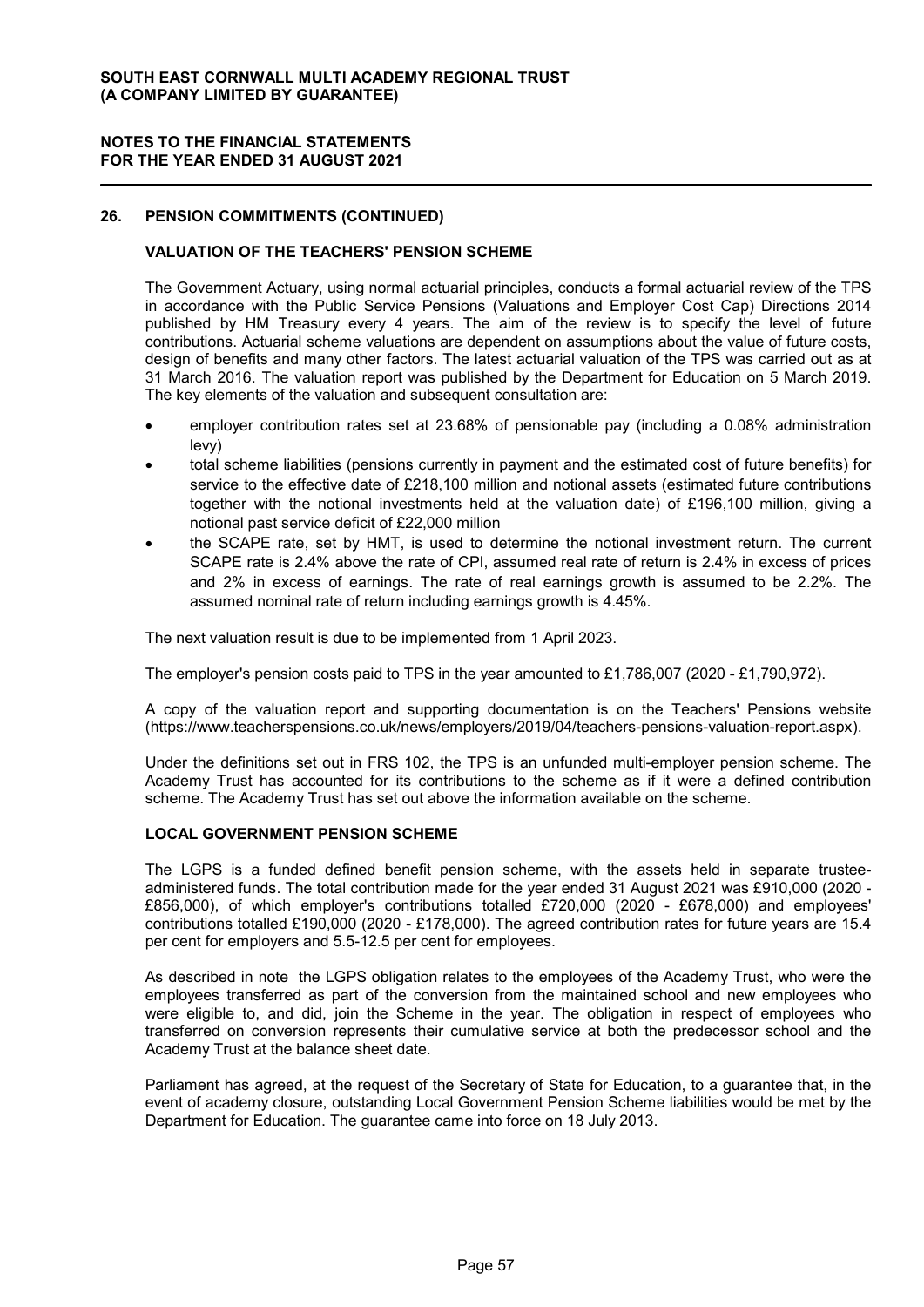### 26. PENSION COMMITMENTS (CONTINUED)

### PRINCIPAL ACTUARIAL ASSUMPTIONS

| 2021 | 2020. |
|------|-------|
| %    | %     |
| 2.9  | 2.20  |
| 2.9  | 2.20  |
| 1.65 | 1.70  |
|      |       |

The current mortality assumptions include sufficient allowance for future improvements in mortality rates. The assumed life expectations on retirement age 65 are:

|                      | 2021         | 2020  |
|----------------------|--------------|-------|
|                      | <b>Years</b> | Years |
| Retiring today       |              |       |
| Males                | 21.5         | 21.4  |
| Females              | 24.1         | 23.6  |
| Retiring in 20 years |              |       |
| Males                | 22.8         | 22.3  |
| Females              | 25.8         | 25.1  |

### SHARE OF SCHEME ASSETS

The Academy Trust's share of the assets in the scheme was:

|                                     | 2021<br>£  | 2020<br>£  |
|-------------------------------------|------------|------------|
| Equities                            | 7,717,000  | 6,183,000  |
| Gilts                               | 4,657,000  | 3,975,000  |
| Property                            | 798,000    | 662,000    |
| Cash and other liquid assets        | 133,000    | 221,000    |
| <b>Total market value of assets</b> | 13,305,000 | 11,041,000 |
|                                     |            |            |

The actual return on scheme assets was £1,589,000 (2020 - £(1,022,000)).

The amounts recognised in the Statement of Financial Activities are as follows:

|                                                                         | 2021<br>£   | 2020        |
|-------------------------------------------------------------------------|-------------|-------------|
| Current service cost                                                    | (1,432,000) | (1,405,000) |
| Interest income                                                         | 193,000     | 212,000     |
| Interest cost                                                           | (326,000)   | (332,000)   |
| <b>Total amount recognised in the Statement of Financial Activities</b> | (1,565,000) | (1,525,000) |
|                                                                         |             |             |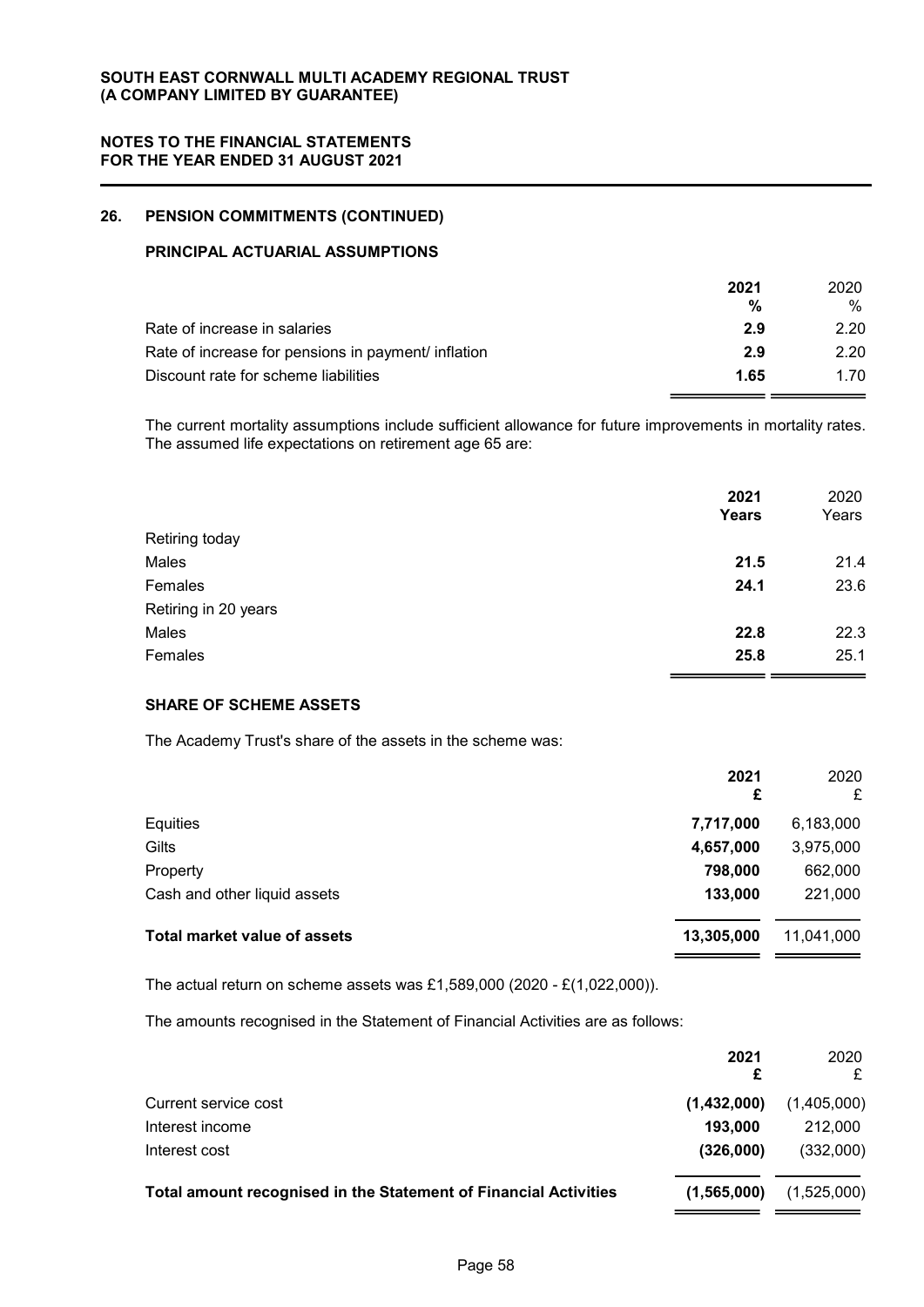### 26. PENSION COMMITMENTS (CONTINUED)

Changes in the present value of the defined benefit obligations were as follows:

| 2021<br>£  | 2020<br>£  |
|------------|------------|
| 18,526,000 | 17,708,000 |
| 1,432,000  | 1,405,000  |
| 326,000    | 332,000    |
| 190,000    | 178,000    |
| 3,537,000  | (883,000)  |
| (235,000)  | (214,000)  |
| 23,776,000 | 18,526,000 |
|            |            |

Changes in the fair value of the Academy Trust's share of scheme assets were as follows:

|                               | 2021<br>£  | 2020<br>£   |
|-------------------------------|------------|-------------|
| At 1 September                | 11,041,000 | 11,421,000  |
| Interest income               | 193,000    | 212,000     |
| Actuarial gains               | 1,396,000  | (1,234,000) |
| <b>Employer contributions</b> | 720,000    | 678,000     |
| Employee contributions        | 190,000    | 178,000     |
| Benefits paid                 | (235,000)  | (214,000)   |
| At 31 August                  | 13,305,000 | 11,041,000  |

## 27. OPERATING LEASE COMMITMENTS

At 31 August 2021 the Academy Trust had commitments to make future minimum lease payments under non-cancellable operating leases as follows:

|                                              | 2021<br>£ | 2020<br>£ |
|----------------------------------------------|-----------|-----------|
| <b>Amounts payable:</b>                      |           |           |
| Not later than 1 year                        | 48,499    | 33,635    |
| Later than 1 year and not later than 5 years | 46,962    | 50,797    |
|                                              | 95,461    | 84,432    |